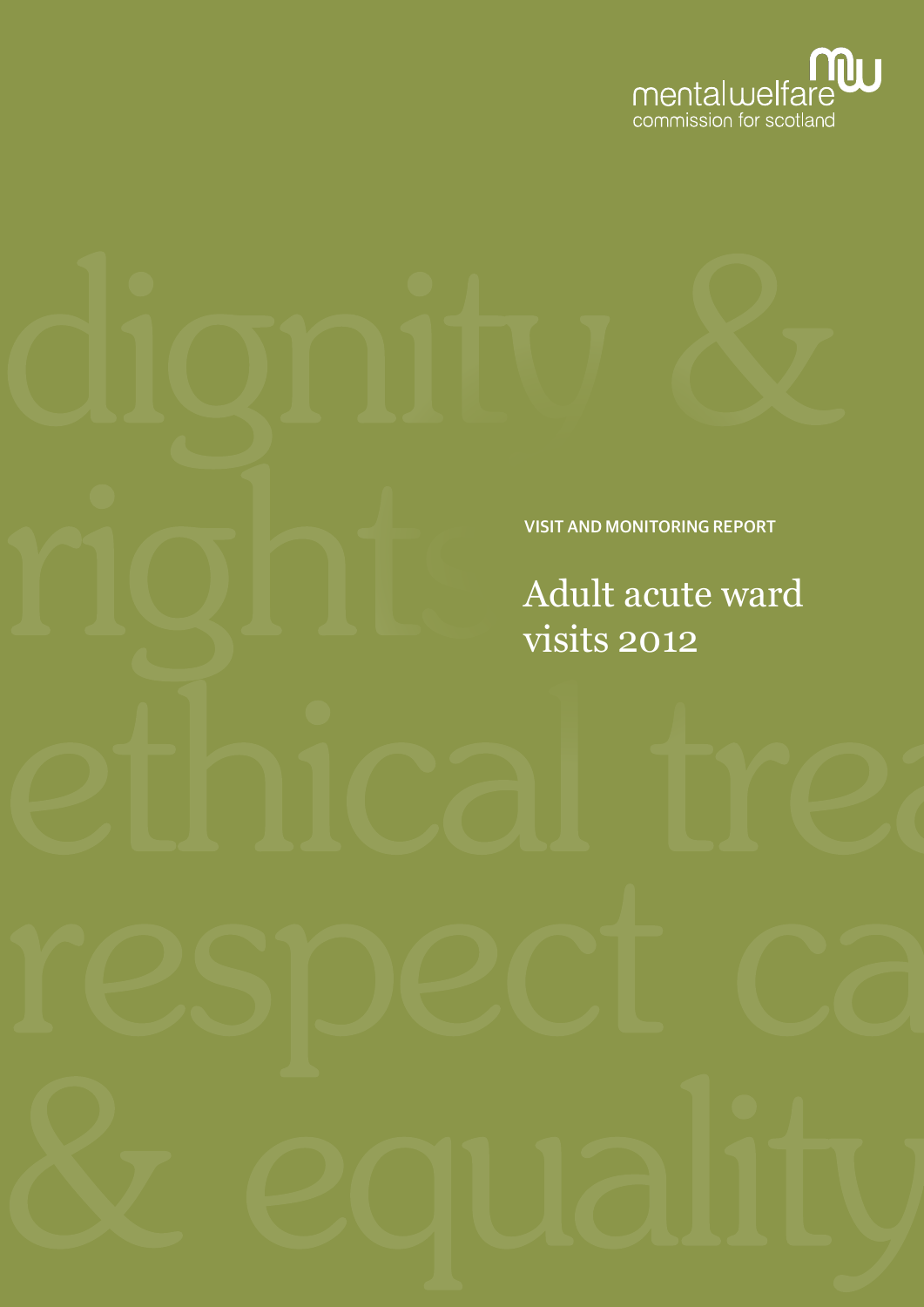### **Report on our themed visit to acute adult mental health admission wards in Scotland, 2012**

### **Contents**

Who we are and what we do

Why we visit

Why we visited acute adult mental health wards

How we carried out the visits

Summary of key messages

**General findings**

What individuals told us about:

- Being admitted
- Therapeutic activity
- Restrictions and observation
- Attitudes and availability of staff
- Feeling safe and secure
- Recovery
- Peer support
- The physical environment

What we asked individuals who:

- Are deaf or deafened
- Had been admitted three or more times in the last two years.
- Are from an ethnic minority.
	- o discrimination
	- $\circ$  principles of equality and diversity
- Have a dual mental health diagnosis.
- Have parental responsibilities for child/children less than 18 years of age.
- Were homeless or in unsettled accommodation prior to admission.

Summary of recommendations:

References

Appendices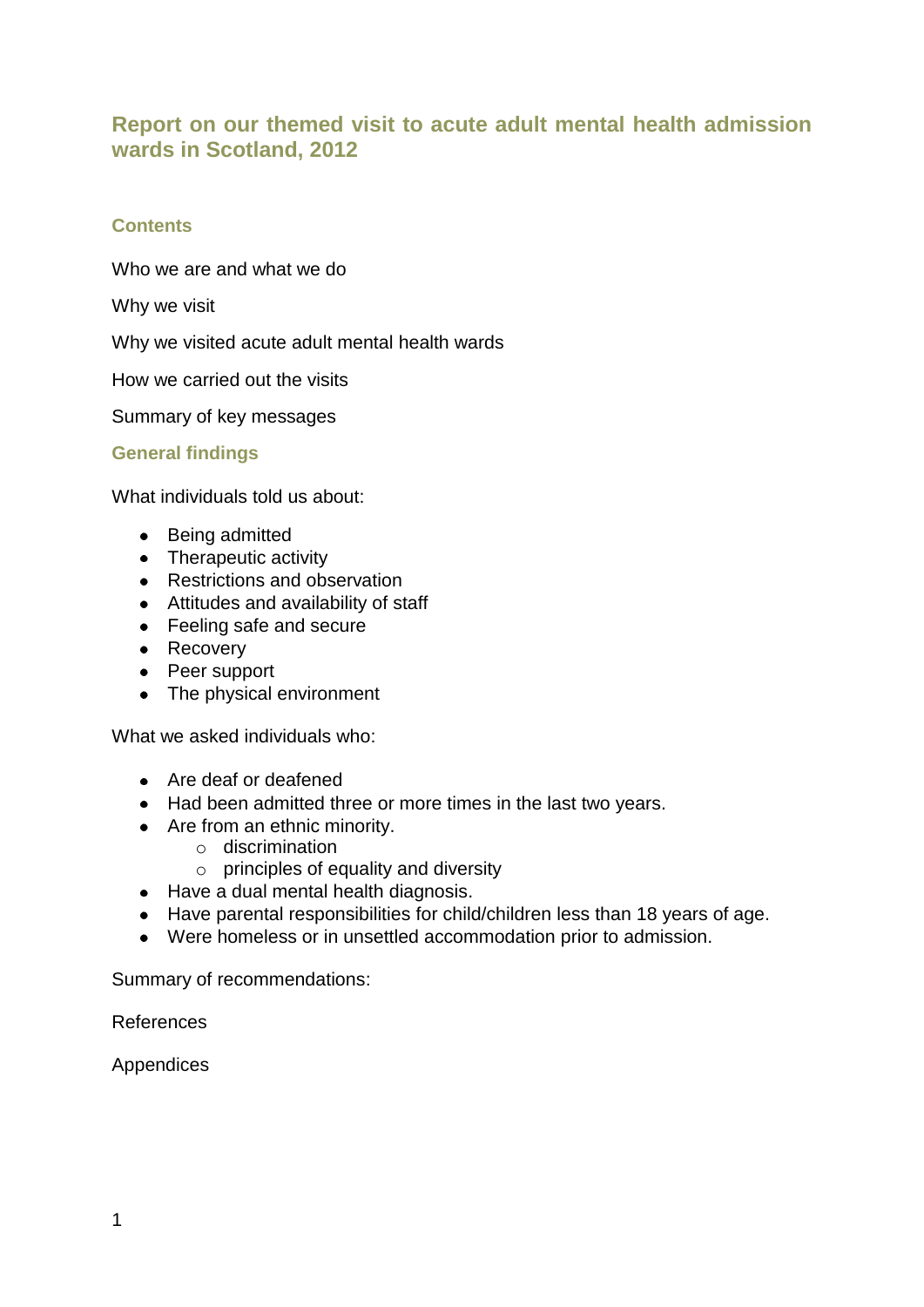### **The Mental Welfare Commission for Scotland**

### **Our aim**

We aim to ensure that care, treatment and support are lawful and respect the rights and promote the welfare of individuals with mental illness, learning disability and related conditions. We do this by empowering individuals and their carers" and influencing and challenging service providers and policy makers.

### **Why we do this**

Individuals may be vulnerable because they are less able to safeguard their own interests. They can have restrictions placed on them in order to receive care and treatment. When this happens, we make sure it is legal and ethical.

#### **Who we are**

We are an independent organisation set up by Parliament with a range of duties under mental health and incapacity law. We draw on our experience as health and social care staff, service users and carers.

### **Our values**

Individuals with mental illness, learning disability and related conditions have the same respect for their equality and human rights as all other citizens. They have the right to:

- be treated with dignity and respect
- ethical and lawful treatment and to live free from abuse, neglect or discrimination
- care and treatment that best suit their needs
- recovery from mental illness
- lead as fulfilling a life as possible

### **What we do**

Much of our work is at the complex interface between the individual"s rights, the law and ethics and the care the person is receiving. We work across the continuum of health and social care.

- We find out whether individual care and treatment is in line with the law and good practice
- We challenge service providers to deliver best practice in mental health and learning disability care
- We follow up on individual cases where we have concerns and may investigate further
- We provide information, advice and guidance to individuals, carers and service providers
- We have a strong and influential voice in service policy and development
- We promote best practice in applying mental health and incapacity law to individuals" care and treatment.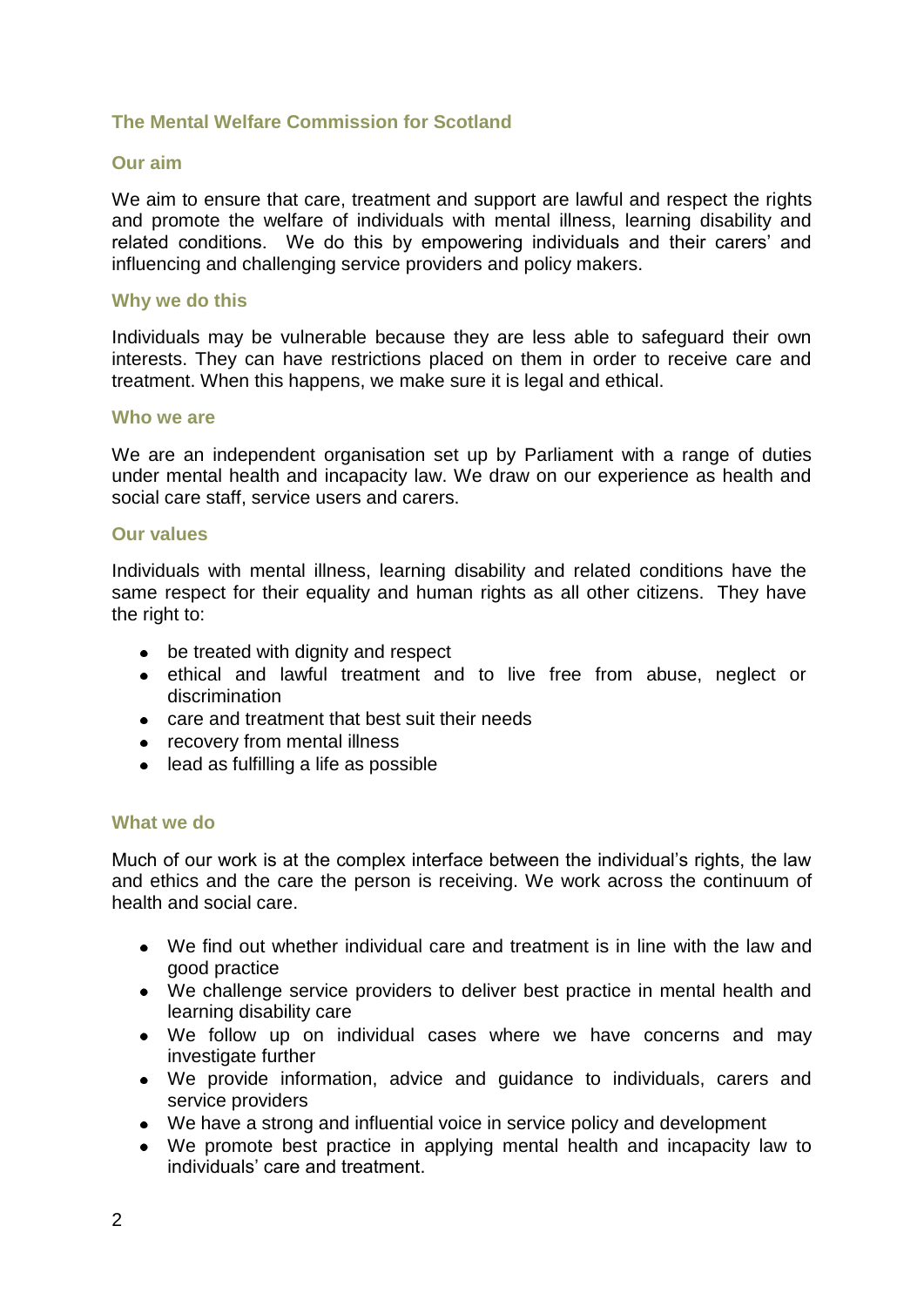### **Why we visit**

One of the ways in which the Commission monitors individuals care and treatment is through our visits programme. We visit individuals in a range of settings throughout Scotland: at home, in hospital or in any other setting where care and treatment is being delivered.

Visiting helps us to look at the care and treatment individuals are getting, to see the kind of places where care and treatment is provided and to hear how individuals feel about their care and treatment.

As part of this programme we carry out a number of national themed visits each year. The aim of national themed visits is to enable us to assess and compare care and treatment for particular groups of individuals across Scotland Our aim is to help services learn from good practice and to respond to any issues that we identify.

Through direct contact with those who use and provide services, we get a very good picture of whether services are being provided in line with the law, policy and best practice. We use this information to bring about immediate and longer term changes that improve the experience of those receiving care, treatment and supports now and in the future.

### **Why we visited acute adult mental health wards**

We visited because we wanted to report on the views and experiences of individuals admitted to acute adult mental health wards and use their views to guide service providers to improve their service. Individuals receive mental health care in a variety of settings and from different organisations. A comprehensive mental health service will include a range of flexible community, inpatient and crisis mental health services that support people at different stages of recovery.

Admission to a mental health ward should only happen when it is no longer safe or appropriate for someone to receive care in a community setting. Care in hospital should be of the highest standard of quality and safety with the individual at the centre of all decisions.

In 2010 we visited all acute adult mental health wards across Scotland and we highlighted key areas where action was needed to change and improve particular aspects of care and treatment. (ref 1)

Since then, we have seen the increased availability of intensive home treatment services and crisis prevention approaches and a reduced number of admissions to psychiatric wards, a reduction in the number of acute psychiatric beds across Scotland and reduced number of readmissions. (ref 2)

The main purpose of this themed visit was to hear about the experiences of people receiving care and treatment in acute admission wards and intensive psychiatric care units (IPCUs). We wanted to hear about concerns they had about their admission and what they felt was, or was not, working well for them.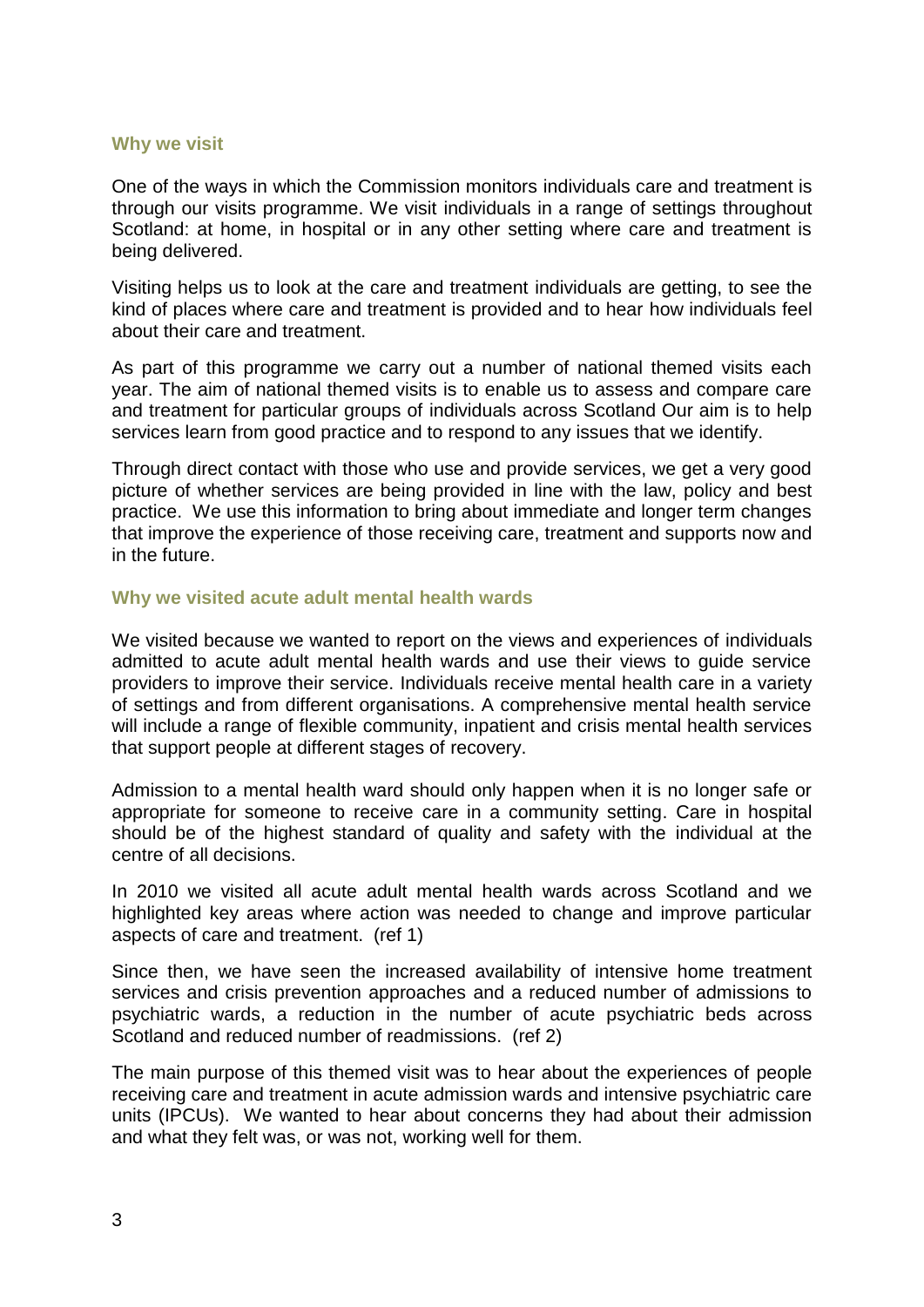#### **How we carried out the visits**

Our aim was to see 500 individuals across all acute adult admission wards and IPCUs. We carried out our visits so that as many individuals as possible could contribute and we met with everyone who wanted to see us. We visited wards and IPCUs between June and September 2012.

An initial letter was sent out to all acute services managers in mid April 2012 telling them about our visit theme and when we hoped to visit. Six weeks before the visit date we sent a letter to the ward manager giving them more information and setting out the specific arrangements for the visit. A few days prior to the visit, the Commission visit coordinator telephoned the ward to make specific arrangements for the day, including identifying anyone who might need an interpreter. We also wrote out to local advocacy services to let them know about our visit and invited them to participate in individual interviews. Posters and leaflets were sent out to the wards in advance to advertise the day and time of our visit.

We visited some of the larger hospitals twice within the three month period. We met ten individuals twice though have only counted this as one visit.

As well as meeting with anyone who wanted to talk with us, we were particularly interested to meet with individuals where:

- They had been admitted three or more times in the last two years
- They were from an ethnic minority
- They had a dual mental health diagnosis
- They were detained under the Mental Health (Care and Treatment) (Scotland) Act 2003 (the 2003 Act) and had parental responsibilities for a child/children under 18 years of age
- They were homeless or in unsettled accommodation prior to admission
- They were deaf or deafened.

The reason for identifying these particular groups of individuals is explained further in the report.

We also asked about the physical environment of the ward and our visitors took the opportunity to look around the accommodation.

### **Our interviews**

Our interview schedule was designed to gain an understanding of the individuals" own view of their mental health and experiences on the ward. We produced an interview schedule with a core section that was relevant to all and then additional questions applicable to the specific groups mentioned above.

The questions were informed by a number of sources including previous Commission visits, the Royal College of Psychiatrists and the Scottish Recovery Network. If during the interview we came across matters of concern we checked this out with staff and made further enquiries, including a review of the case file where indicated.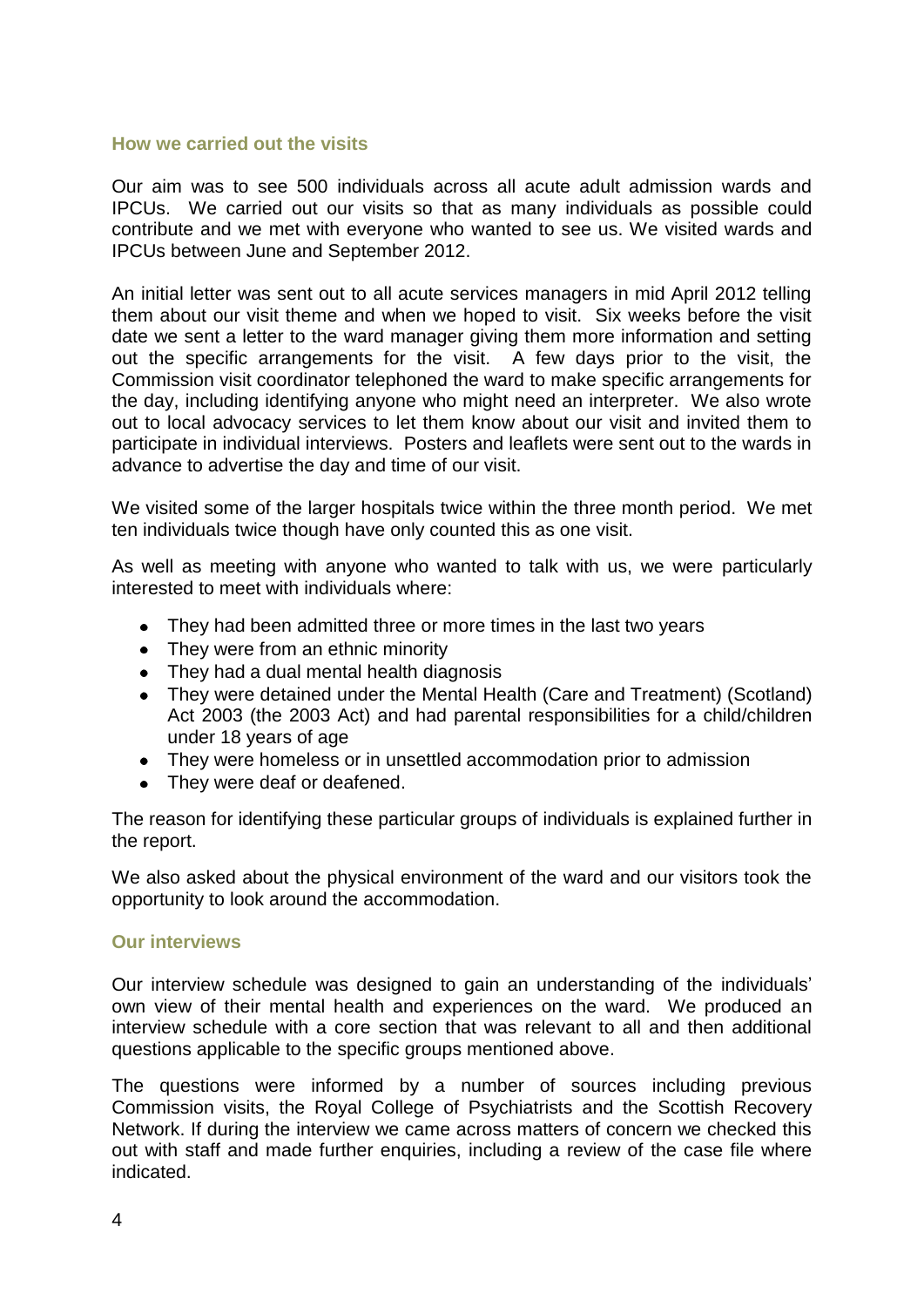Not everyone we interviewed was able or wanted to answer all the questions.

Of the 476 people we met with, our visitors identified 24 individuals where what they told us led to us making formal inquiries. There were also many other cases where on the day we sought further information from or gave advice to ward staff.

### **Core questions**

The core questions that we asked included

- What happens when you are admitted?
- What happens while you are on the ward?
- What is helping you?
- What is happening about your discharge from hospital?

We asked people what they thought about the way they were being treated and what was the best thing and worst thing about being on the ward. We asked about participation in care planning and identification and contact with a named nurse or key worker. We asked about the information that they had been given about the ward and what they had found helpful. We asked about particular worries that they had while they were on the ward and if they felt safe there.

**Throughout the report we have used quotes from those who spoke with us as we feel these are powerful statements of first hand personal experience. Where these are positive, we have identified the service unless we feel this could identify the individual we spoke with.**

**We do not identify the service involved when we use quotes that can be viewed as negative (except in relation to some quotes about the physical environment). We have brought these to the attention of the service concerned as appropriate.**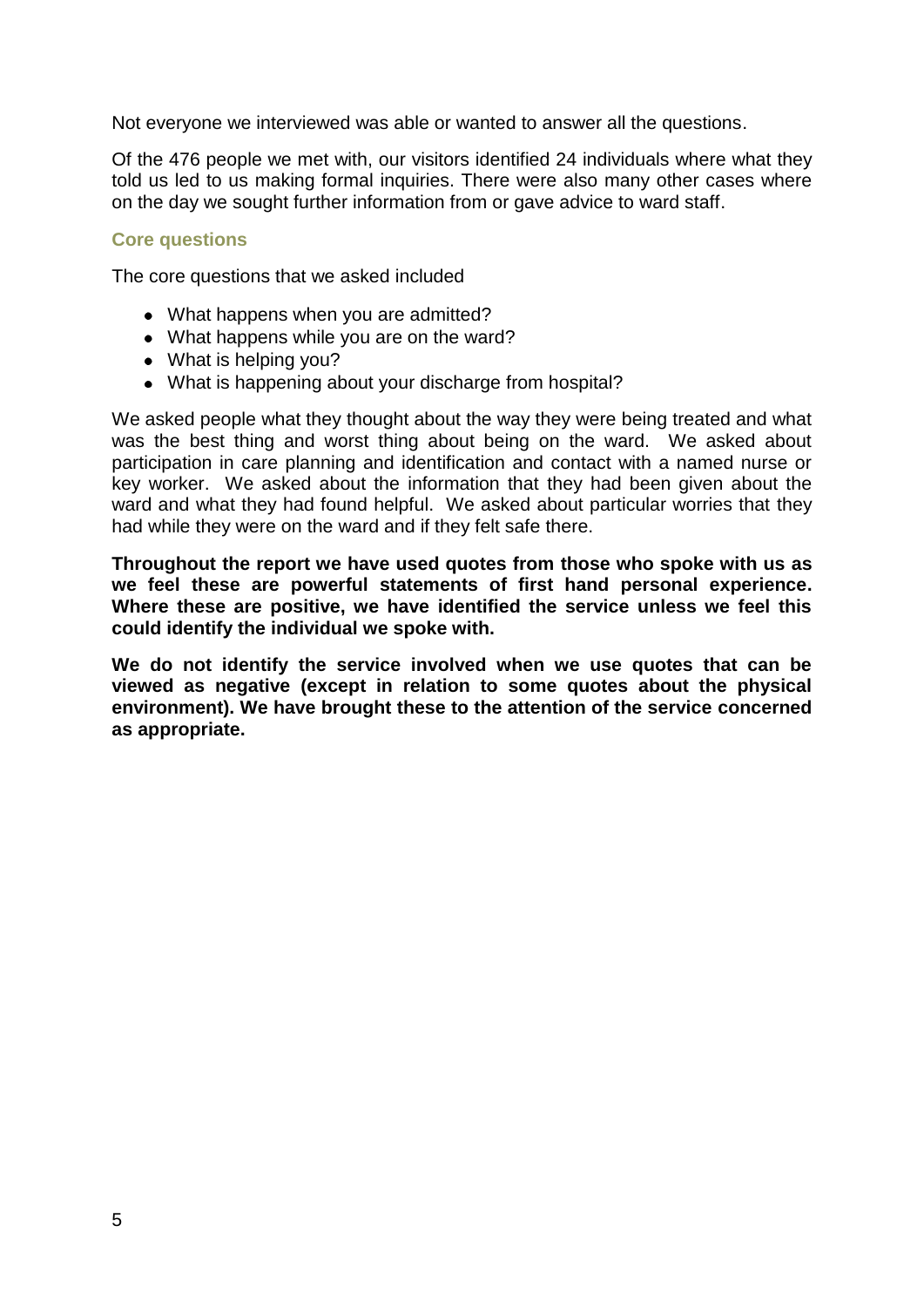# **Summary of key messages**

### **Admission and participation**

People do not always understand the purpose of their admission and are often not given an adequate introduction to the ward.

People often do not feel involved or consulted in planning their care.

People worry about what is going on at home while they are in hospital and this can have a negative effect on their recovery. They particularly worry about money and housing.

### **Therapeutic activity**

The provision of a range of therapeutic activities is of huge benefit and very much valued but needs to be available seven days a week.

### **Restriction and observation**

People often find the restrictions placed on them difficult to understand and unnecessary. Staff need to recognise and address this.

### **Attitudes and availability of staff**

The positive attitude of staff is highly valued and essential to providing a recovery focused service. Often though, people are hesitant to approach staff.

### **Feeling safe and secure**

People often find the behaviour of others admitted to the ward makes them feel unsafe and staff need to recognise the effect this can have.

### **Recovery**

There are many positive examples of recovery based practice in acute adult mental health wards in Scotland and all services should be striving to provide services of this standard.

### **Peer support**

Peer support in acute adult admission wards is a valuable recovery tool and services should recognise the importance and value of informal peer support

### **Physical environment**

We are seriously concerned about the poor physical environment in some acute admission wards and IPCUs.

Smoking in wards continues to be a concern for smokers and non smokers admitted to wards.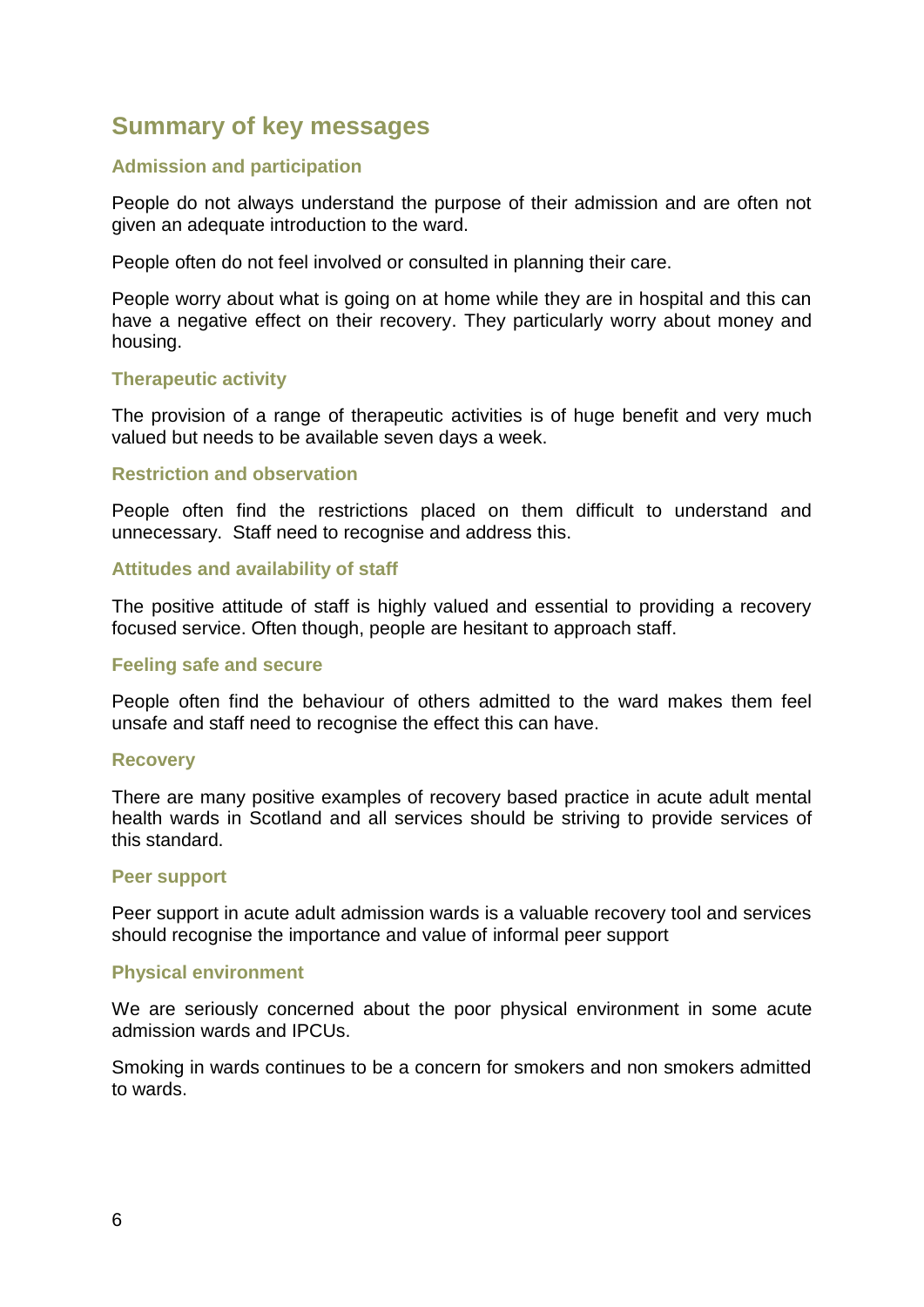### **Discharge planning for individuals with multiple admissions**

People admitted, particularly those who have had multiple admissions, need to be clear about their current discharge plan and plans to manage future periods of poor mental health.

### **Individuals from minority ethnic backgrounds**

Mental health care should be provided in a way that does not discriminate against people from minority ethnic backgrounds. It must take into account the wider cultural needs of people, addressing any communication barriers, religious beliefs or special dietary needs appropriately.

### **Dual mental health diagnosis**

A high number of those we met with were identified as having a dual diagnosis. The importance of building up a trusting therapeutic relationship with staff and having the chance to talk with someone and being listened to are highly valued by those with a dual diagnosis.

### **Parents and parental responsibilities**

The majority of parents voiced concern in relation to their children and their own hospital stay. Children"s understanding of mental illness, visiting arrangements and child care arrangements were common concerns. Staff must do more to identify concerns and address them. Visiting facilities for families must be improved.

#### **Homelessness**

Homelessness, or housing uncertainty, has an impact on the mental health of people admitted.It should not be considered simply a social work or housing department problem or only discussed or addressed at discharge.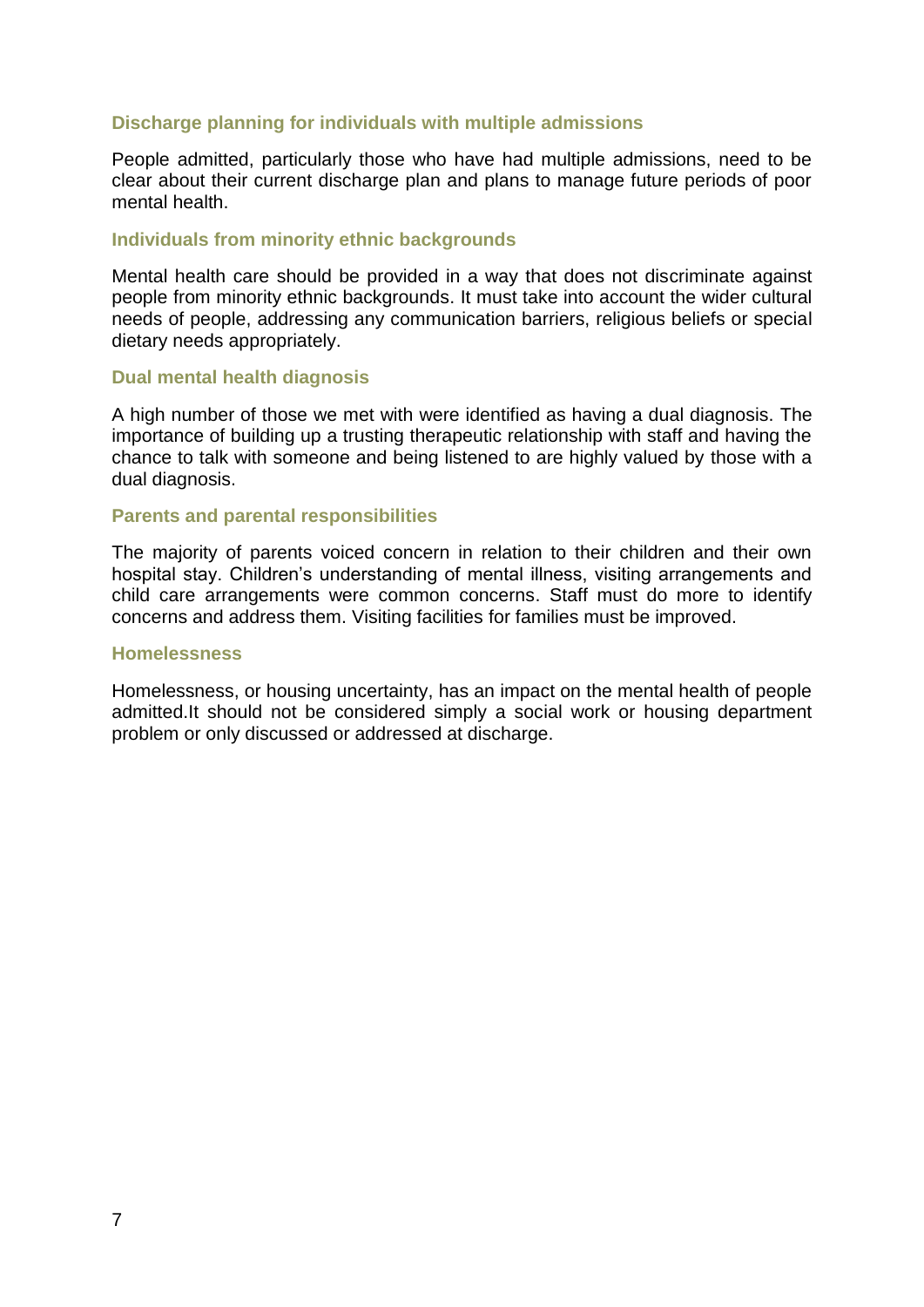# **General findings**

We met 476 individuals on our visits. This is the largest series of interviews carried out with people admitted to adult acute admission wards in Scotland.

Of the 476 people we met, 46% were women and 54% men. Eighty seven percent were on an adult acute admission ward and 13% were on an Intensive Psychiatric Care Unit (IPCU) at the time of our visit. Of those on an IPCU, 78% were men and 22% were women. On acute admission wards, 50% were men and 50% women.

Of those we met on an adult acute admission ward, 60% were there on an informal basis and 40% were subject to compulsion under the 2003 Act.For those in IPCU,97%were detained under the 2003 Act.

An intensive psychiatric care unit is a ward that provides intensive treatment and interventions to those who present an increased level of clinical risk and require a higher level of observation. The ratio of nursing staff will be higher than in a general mental health ward. (ref 3)

We made further inquiries about those we met who were admitted informally to IPCU at the time of our visit and we were satisfied that they understood they were informal and able to leave if they chose to.

### **What individuals told us**

We asked everyone a general question. What was the best thing about being on the ward and also the worst thing? We also asked general questions about admission and participation.

We had a large number of responses which fell into the following main categories.

- Admission and participation
- Therapeutic activity
- Restrictions and observation
- Attitudes and availability of staff
- Feeling safe and secure.

We discuss the responses in these categories later in the report.

### **Information about carers and caring**

We did not make any specific arrangements to meet with carers at these visits or prepare an interview schedule for carers. We did meet on the visit day with any carers who wished to speak to us. Our aim was to meet with the individual who had been admitted and seek their views. We did though collect information about the number of people who had someone they identified as a carer or someone they cared for when at home.

Of those we met with, 24% identified someone they considered to be their carer and in the majority of cases this was a family member and the majority considered their carer"s involvement to be very helpful. Just over half lived at home with the person they identified as their carer. Around 78% said that the main thing they relied on their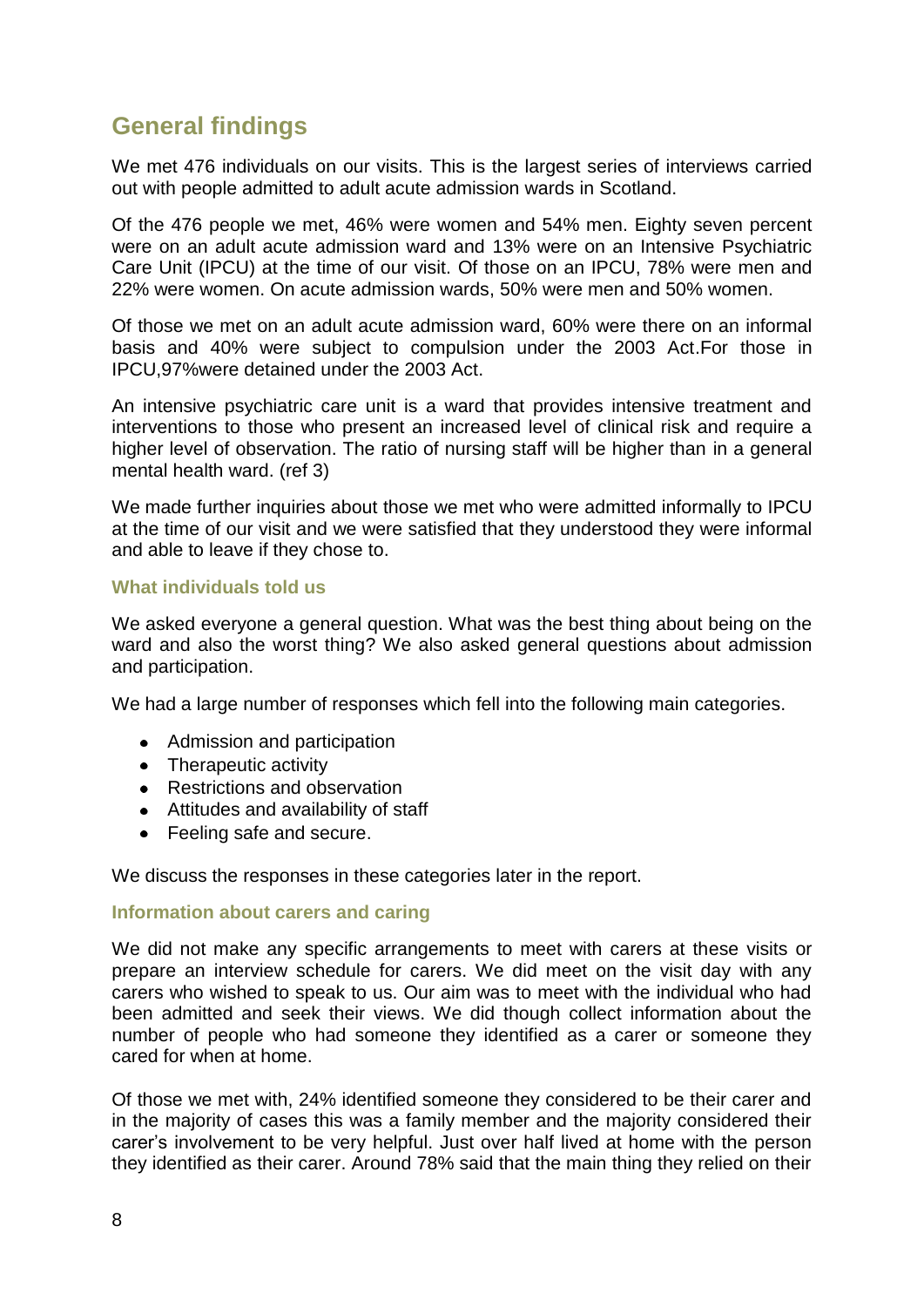carer for was emotional support, followed by practical help in the home (58%). Most said they did not need any help with personal care such as washing and dressing.

Over half commented that they had a discussion with ward staff about their carer, about sharing information with them and their involvement at meetings. We think that this is still too low and will be addressing how we best make contact and seek information from carers at our future visits.

Twenty two people identified themselves as being the main carer for someone else. The majority (95%) cared for a family member and, similar to the group who identified themselves as a carer, this tended to be giving emotional support to someone. Less than a quarter gave help with personal care.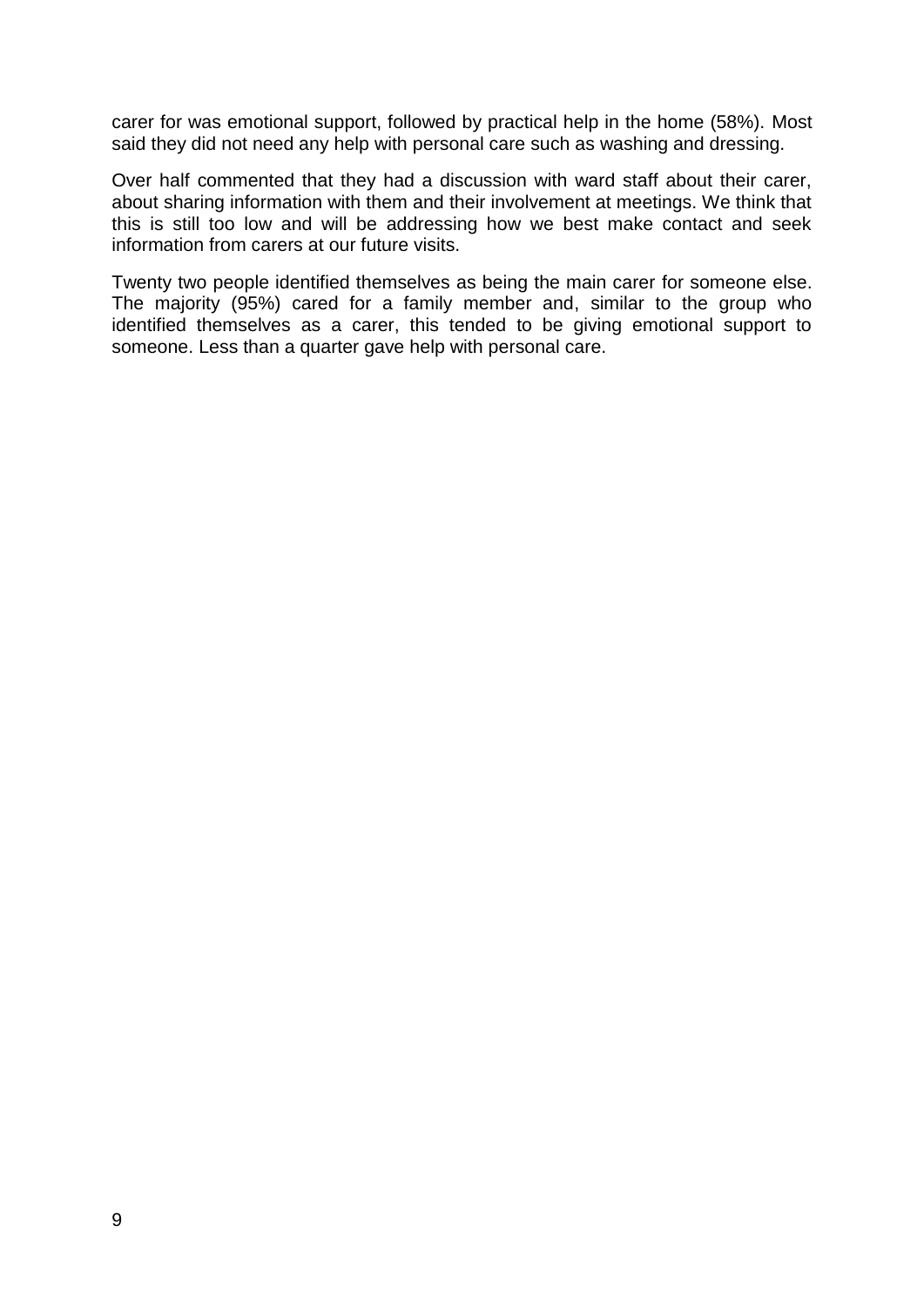# **Admission and participation**

**People do not always understand the purpose of their admission and are often not given an adequate introduction to the ward.** 

**People often do not feel involved or consulted in planning their care.**

**People worry about what is going on at home while they are in hospital and this can have a negative effect on their recovery. They particularly worry about money and housing.**

Admission to hospital can be a distressing and disorientating experience for people. When we have visited, we have found they are often not given the information they need about the ward and their care and treatment. We expect they should be given information about the ward in a variety of formats.

We asked:

- Were you shown around the ward when you were first admitted?
- Were you introduced to staff on the ward?
- Were you given written information about the ward?

Overall, 80% of the people we met answered these questions (of those 84% were informal and 16% were detained).

For those answering this section, nineteen percent told us that when they were admitted they received a full introduction to the ward; they were shown around, given written information and introduced to their named nurse. A further 55% said they were shown around only and an additional 12% said they were introduced to the primary nurse or given written information. In total 86% therefore recalled some form of introduction on admission. Fourteen percent were clear they were neither shown around, introduced nor received written information.

More informal than detained people recalled some element of introduction with more informal than detained recalling the full introduction. Larger proportions of those detained who were first or multiple admissions said they were not shown around. Several for whom this was not their first admission, informal or detained, said they did not need to be shown around as they had been there before.

*"I was moved to this ward from another ward. No one showed me around. I didn"t know where anything was. I didn"t eat for first few days as I felt so vulnerable and the ward felt huge. It was other patients who showed me around."*

*"I was introduced to my two named nurses right away and I have been given lots of help to go to the bank and contact people. I was given a leaflet about mealtimes and all about the ward as well.*" Ailsa Hospital.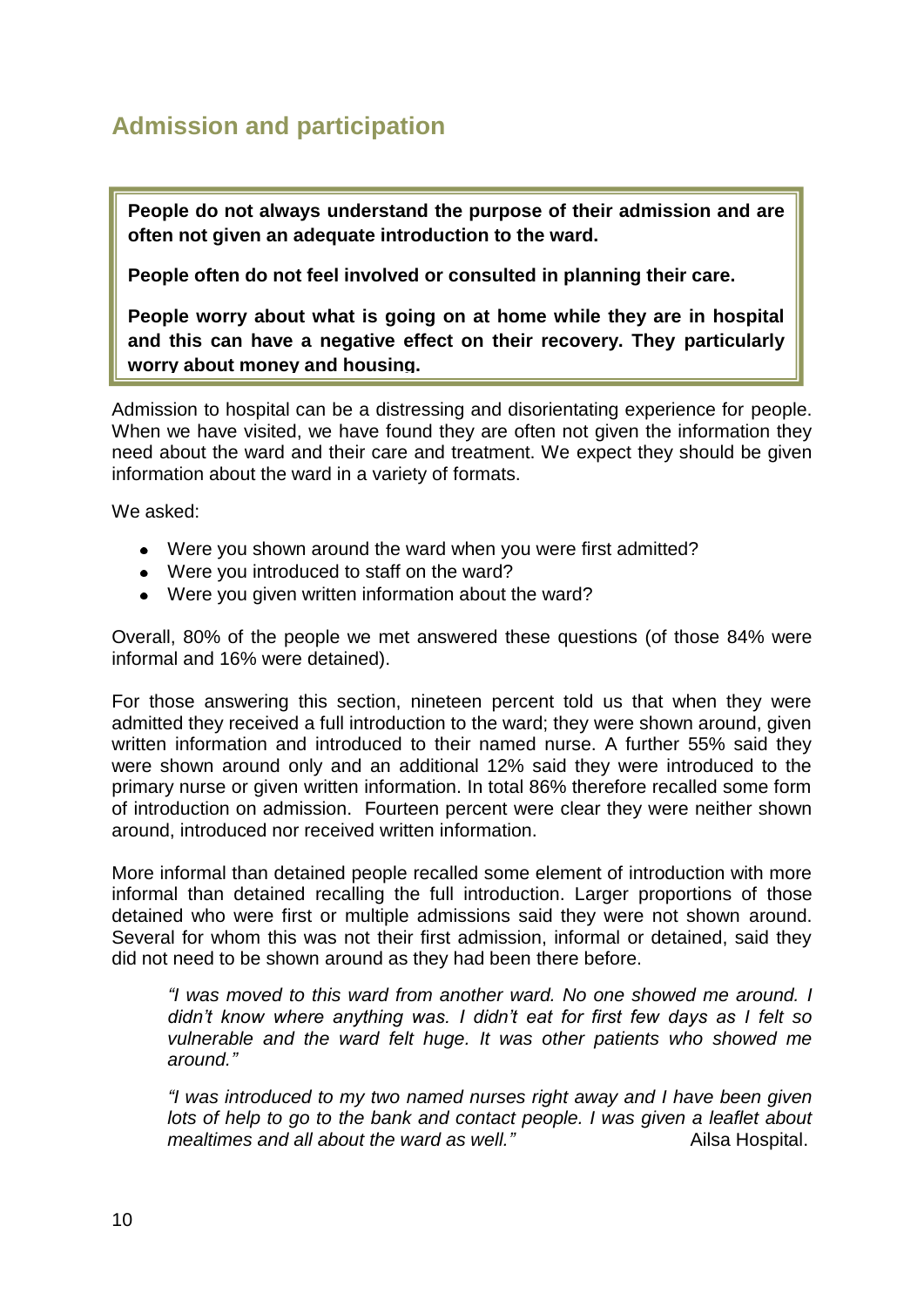On previous visits we found that people were often unaware of their care plan. We think it is important that they are actively involved in planning, developing and reviewing their care.

We asked:

- Were you involved in the development of your care plan? Of those who answered, more than half told us that they had been but the rest said they had not.
- Do staff listen to you about what does and doesn't help you? Of those who answered, the majority said staff did and a few said they did not.

We do not think it is acceptable that at least two fifths reported not being involved in the development of their care plan.

We asked:

Are there particular things you are worried about because of being admitted to hospital? Fifty six percent told us that they were worried about something and the main things they were worried about were……

Housing 31% Money 23% Work/job 19% Children 18%

Others they were responsible for 15% What to tell friends 7% (Other 23%).

When we asked if they had been given help with any of these worries we received a mixed response. Many reported that Advocacy had been very helpful in sorting out many of these worries. This goes beyond the usual role of independent advocacy and many appeared to view them as having a traditional social work/welfare benefits advice role.

*"I am signed off sick but I have not had any sick pay, I"m worried as I have no money and can"t pay my rent. I told the doctor and she said would get the nurses to look into it but I haven"t heard anything."*

*"I am worried about my benefits. Money Matters have been helping but the benefits change after 28 days so I have asked to go home early. My Doctor wanted me to stay until next week but has agreed I can leave early."*

If someone receives payments of Disability Living Allowance and/or Attendance Allowance, this will stop when they have been in hospital for 28 days.

### **Recommendation**

Service managers should ensure

- o People admitted are given information about the ward in appropriate formats
- o People are given information about and involved in planning their care
- o In conjunction with Social Work departments, that admission assessment includes consideration of social factors and that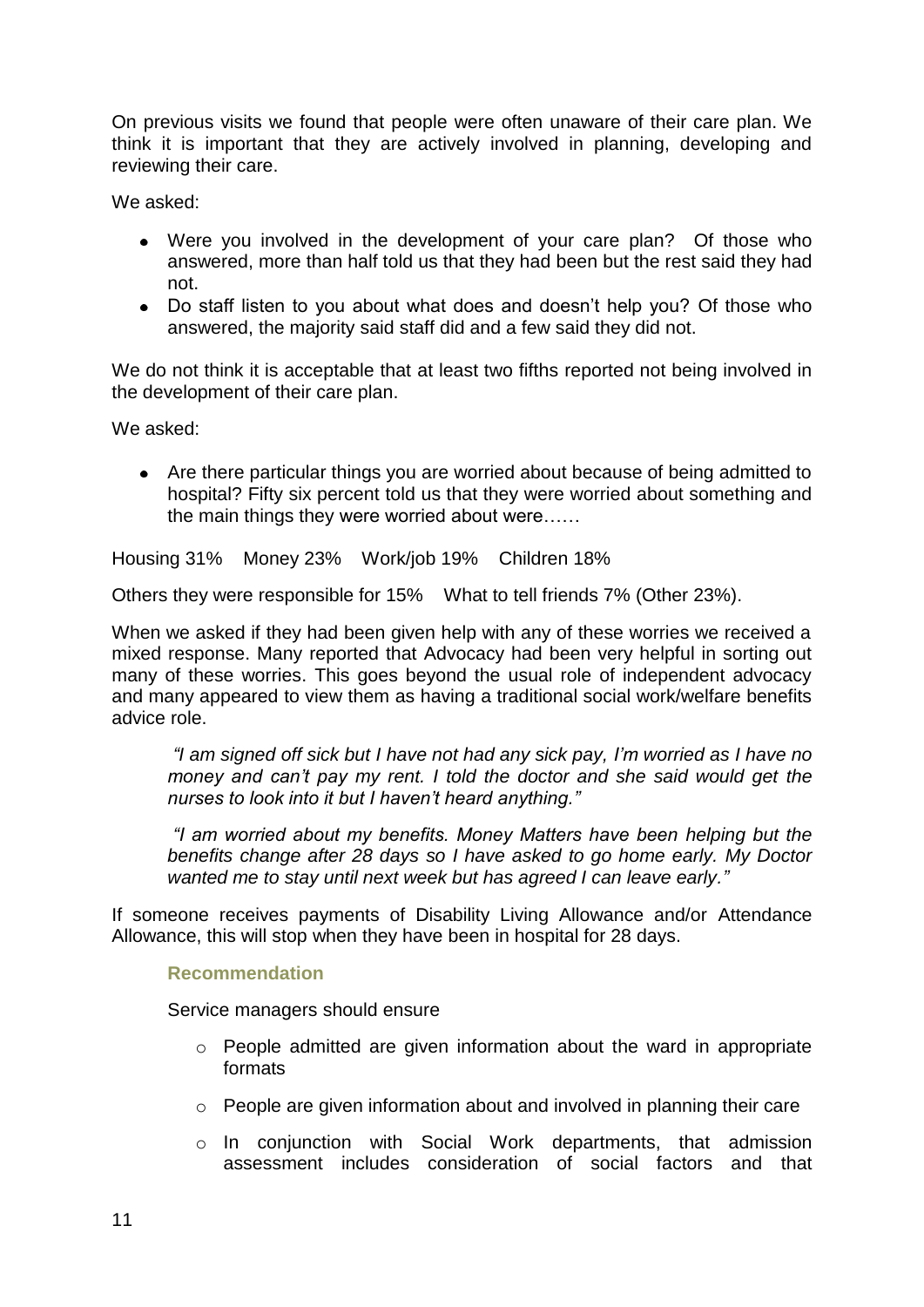appropriate referral systems are in place. Staff and those admitted to hospital need to be able to access advice and support to address worries about finances and their housing situation.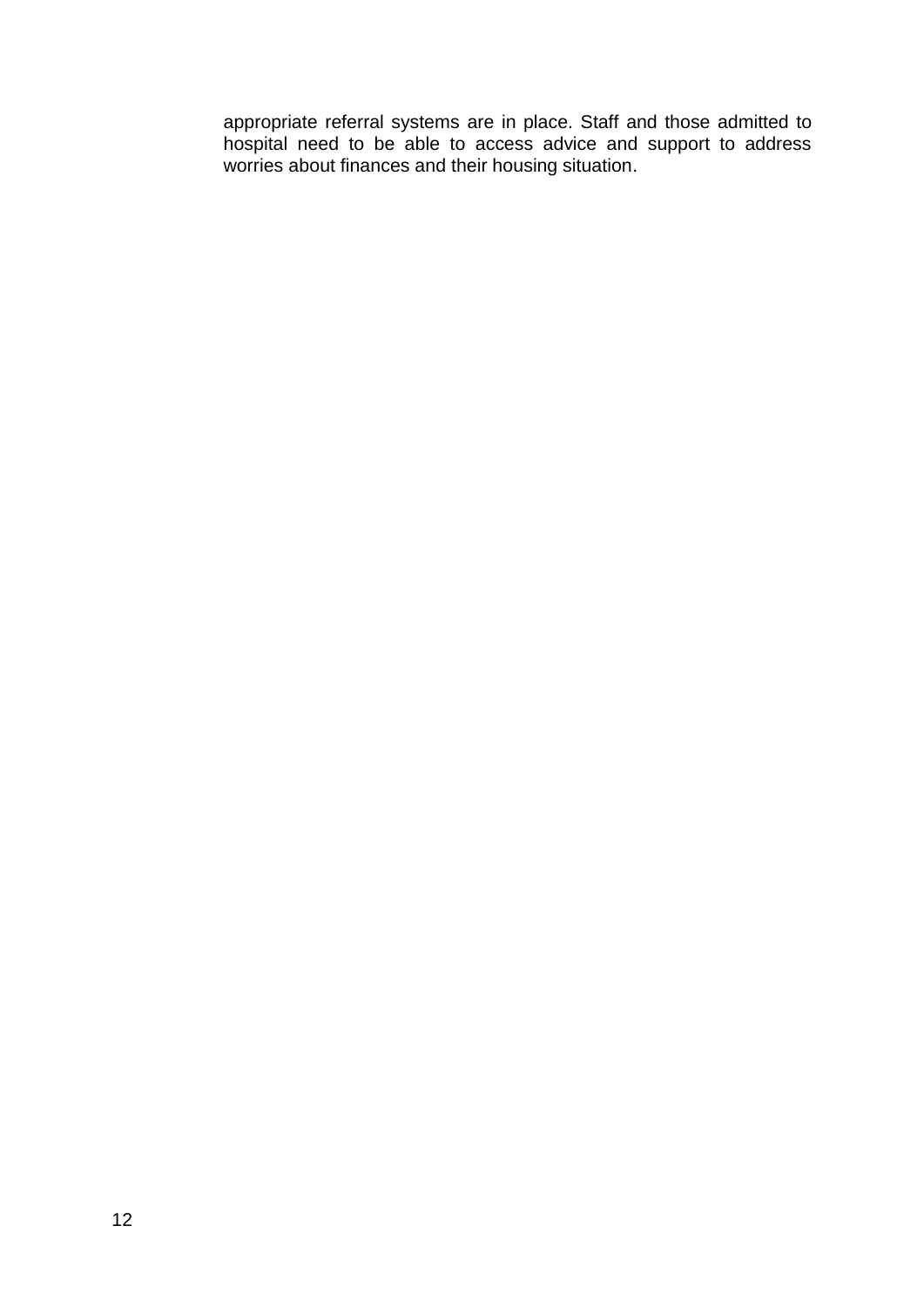# **Therapeutic activity**

**The provision of a range of therapeutic activities is of huge benefit and very much valued but needs to be available seven days a week.**

Of those who spoke to us about activity within the ward, at least 38% made some very positive comments. We found that those who were detained were most likely to make negative comments about activity provision (60%) and this was often related to a lack of exercise and access to resources outwith the ward.

*"There are groups every day which I find really helpful. The most helpful is the 10.30 goal setting group. The patients sit with the nurses around a table and everyone sets one goal for the day, no matter how small .It is really good to do this and plan to see it through. There is a meeting at the end of the day when everyone says how they got on. There is so much to do. Art class, aromatherapy (I have a massage booked in today), Tai Chi, a walking group. If you don"t want to join a group then members of staff will approach you and make suggestions about what to do.*" Huntlyburn House, Melrose

*"I have been working with the OT"s and they"re really good, I get to use the gym when I"m not feeling lazy. I like the Hive as I can use the computers to keep in touch with family.*" And the same of the Royal Edinburgh *Royal Edinburgh Royal Edinburgh Hospital*

A common theme that emerged was that people reported that activity provision during the week can be good but is often inadequate at weekends.

*"The best thing for me has been the groups. They give structure to the day and help me in understanding issues. No groups at the weekend and that"s not good as it can mean too much time on your hands."*

*"There are lots of activities and efforts to get us all involved. The only downside is weekends; there is no one from OT. The weekends are the most difficult time for us all."*

*"I am bored most of the time. A lot of the stuff the OTs do is in groups and I don"t like groups."*

### **Recommendation**

Service managers should review in conjunction with Occupational Therapy departments

their current activity provision and ensure that staff are able to provide a range of therapeutic activities both within and outwith normal working hours.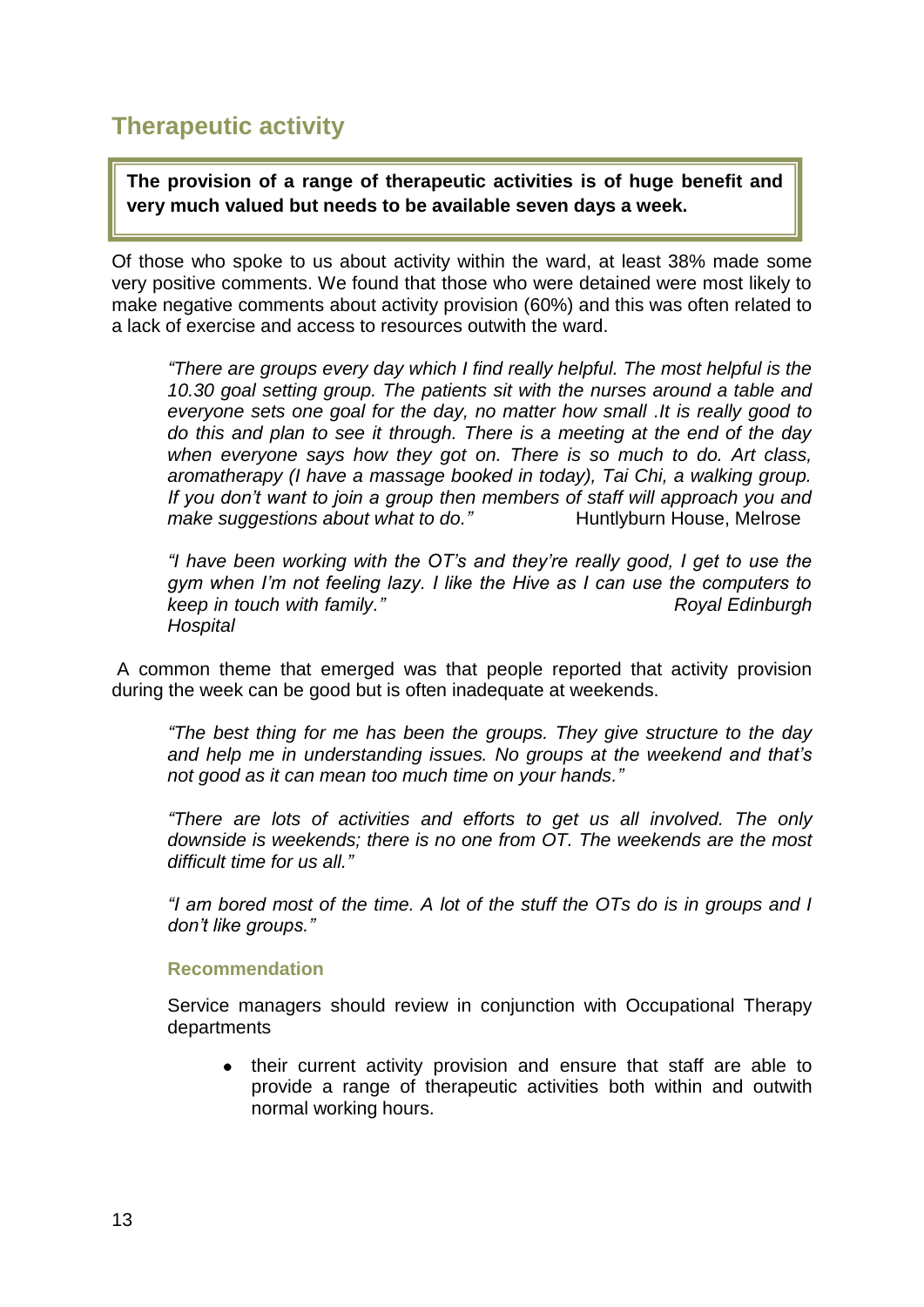## **Restrictions and observation**

**People often find the restrictions placed on them difficult to understand and unnecessary. Staff need to recognise and address this.**

Individuals told us about levels of nursing observation they were subject to and other restrictions. The majority of these comments were negative (80%) and we found little difference in the comments of those who were detained under the Act and those who were informal.

We also found little difference in the number of negative comments from those in acute wards and those in IPCUs*.*

*"The worst thing about being here is that I"m here 24 hours a day and I can"t get out. A nurse needs to take me out but they are too busy or short staffed*". (Commission visitor discussed this with staff who confirmed that until recently the ward had been full to capacity with a high number of individuals on constant observation and nurses did not have time to take him out).

*"Observation levels can be hard at first because when you"re ill you can"t see the benefit."*

*"When you"re detained you feel the restraints. You feel the restrictions even though you know it"s necessary. When you"ve been in three weeks like me, you"re ready to open your wings and fly a bit but the restrictions stop you, it"s not conducive to recovery."*

*"I am bored and asked if my Mum could bring in a portable DVD player but was told they are not allowed because it might get stolen or thrown at someone. I hardly leave my room and I have never thrown anything at anyone in my life so I think these decisions should be made on an individual basis."*

*"I hate it when the door is locked. It has only been locked for the last couple of days but it is a nuisance having to get a nurse to open the door."*

*"Because I am on constant observations, there is always someone to talk to. I was really not sure about it at first but I actually find it quite reassuring."*

### **Recommendations**

Service managers should:

- Review the potential restrictions that people admitted are subject to
- Ensure that any restrictions applied are individually assessed, proportionate and justifiable.

Scottish Government to

Commission a review of Engaging People, Good Practice statement on the observation of people with acute mental health problems in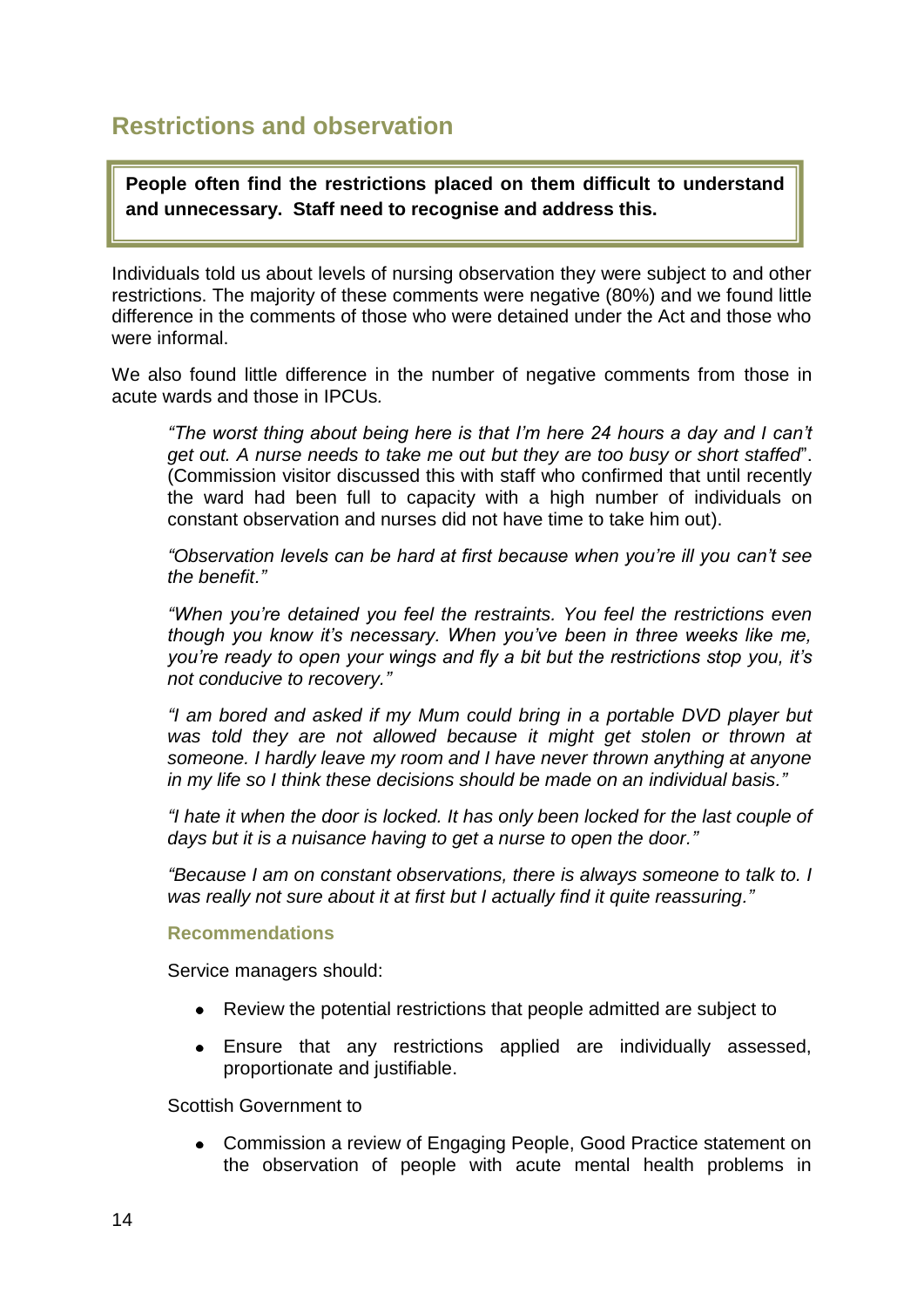Scotland (ref 4).This review is required to ensure that the national good practice guidance reflects changing practice and that observation levels are the least restrictive and tailored to individual risk.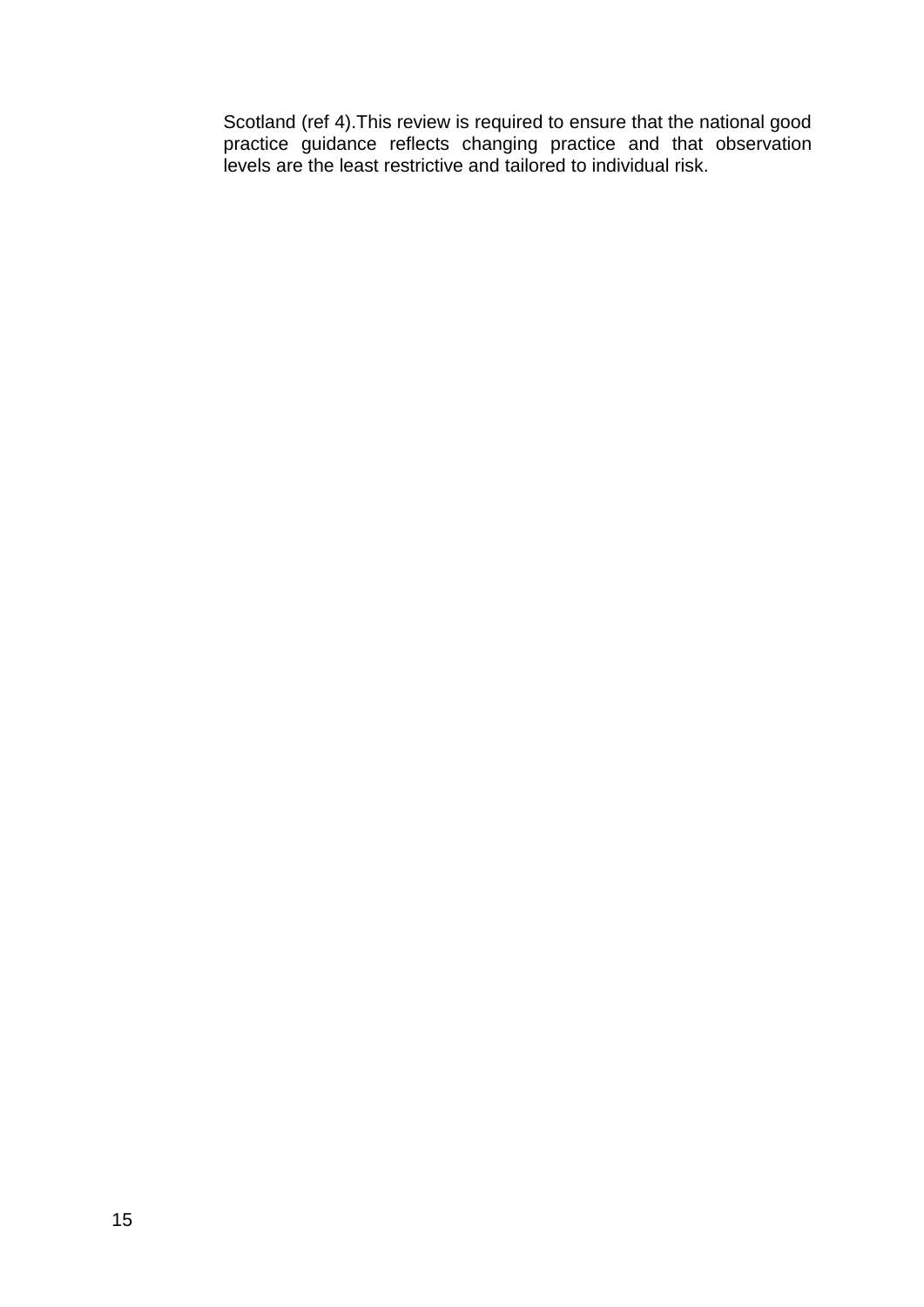# **Attitudes and availability of staff**

**The positive attitude of staff is highly valued and essential to providing a recovery focused service. Often though, people are hesitant to approach staff.**

When people spoke about the staff in the wards, the majority of comments (73%) were positive and this was only slightly less for those who were detained (66%).

Many of the positive responses we received are included in the section later in the report that looks at a recovery focused service. Where we did receive negative comments about availability and attitudes of staff, a key theme that emerged was about how difficult it can be to approach staff to ask for help.

*"You have to knock on the duty room door and ask, even if it"s your named nurse. It"s more difficult than staff realise to do that when you"re feeling bad."*

"*Staff go all out to help anyone going through a bad patch; the staff speak to you as an individual. Within half an hour of speaking to them you feel better but I hate going to the duty room to catch their attention."*

*"The key worker for the day does not always introduce themself, they just write their name on board. Sometimes a big group of staff are in a room at the back of nurse"s station, laughing together. It can be really off putting if you want to approach to speak to someone."*

*"Staff don"t always speak to patients in the right way. Some can be quite rude and also staff rely on patients to approach them. They don"t really make themselves available and I don"t have the confidence to ask to talk."*

A common theme from individuals was how busy they thought the ward was with staff not having enough time to respond to requests for help.

 *"You are always having to ask for things. You are told to wait ten minutes then they never get back to you. You constantly have to go back to ask again."*

*"You can"t always get a member of staff to talk to you especially on Monday or Tuesday when the ward meetings are on and I"m anxious."*

*"The worst thing is waiting about for psychiatrist to come. I don"t know if it will be morning or afternoon and then sometimes it"s a different day altogether. He could phone and make sure people know when he is coming, it"s only civil."*

### **Recommendation**

Service managers should: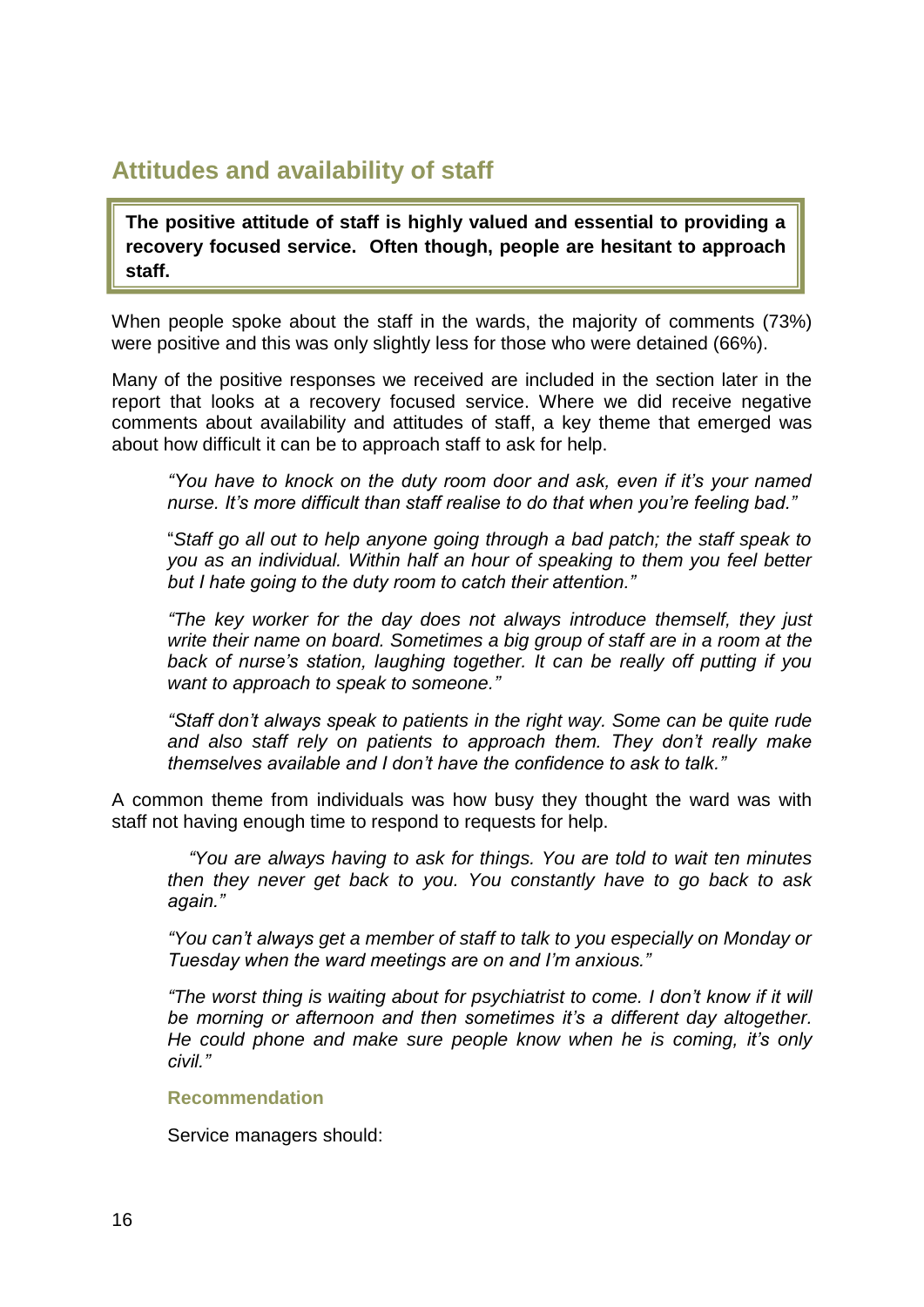work with staff and individuals admitted to look at barriers locally to individuals approaching staff and consider adaptations that can be made to the physical environment to improve communication and visibility of staff.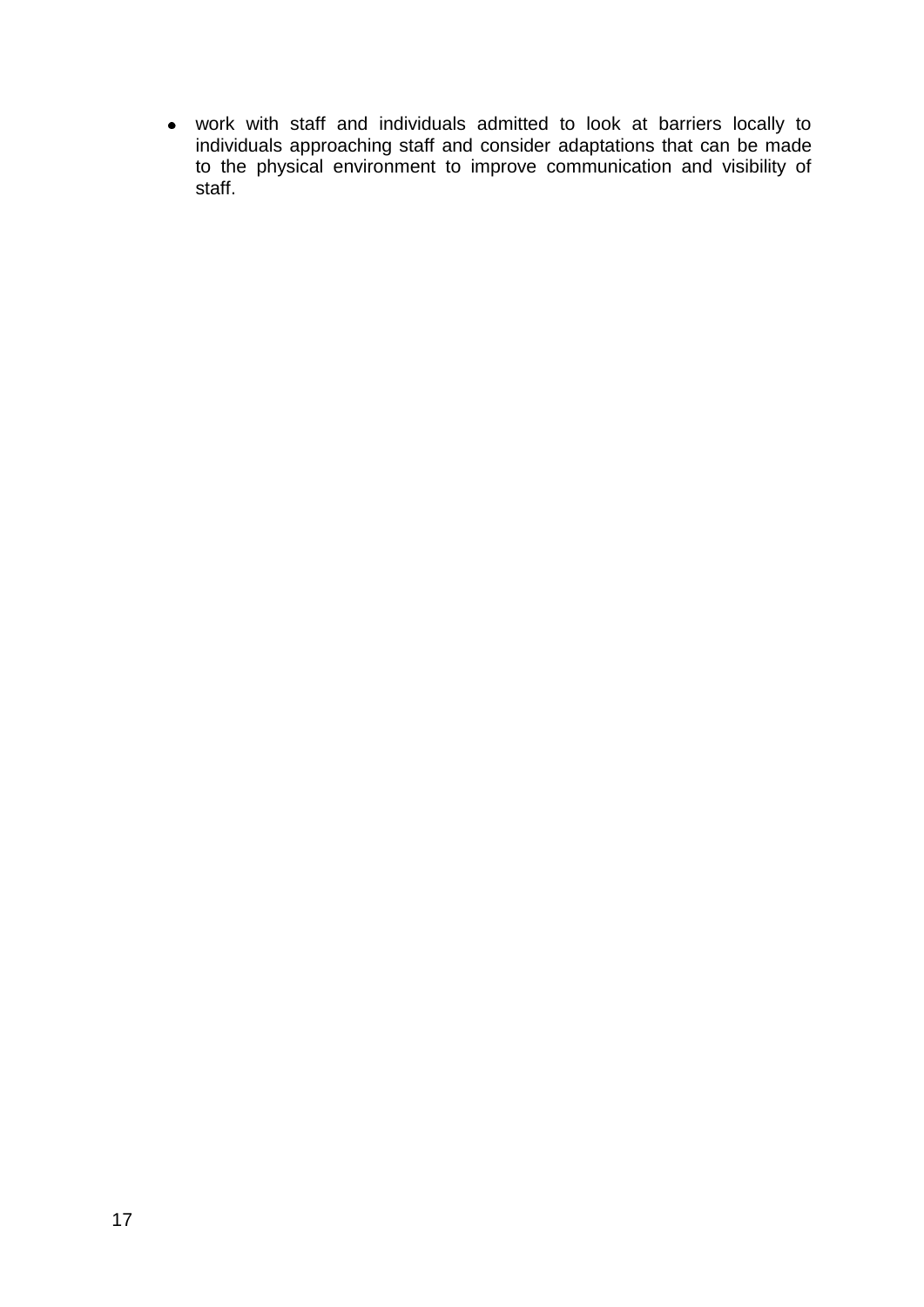# **Feeling safe and secure**

**People often find the behaviour of others admitted to the ward makes them feel unsafe and staff need to recognise the effect this can have.**

All of the wards we visited, with the exception of Carseview IPCU (male only) and Meadows Ward, Royal Edinburgh Hospital(female only), were mixed sex.

Four hundred and thirty people answered this question about feeling safe and of those, 16% told us that they did not feel safe in the ward and just over half of them were women (55%).The middle age-groups were most likely to report feeling unsafe; 19% of women in the two middle age groups 25-44 and 45-64 and 20% for the male 25-44 age group.

About half (53%) told us that they would feel comfortable about speaking to a member of staff about this. Thirty three percent said they wouldn"t feel comfortable and the rest were unsure.

Most of the comments we received about feeling unsafe related to the behaviours of others who had been admitted to the ward.

*"There is one patient who is stealing other people"s things. She is quite intimidating and swears a lot. She is quite ill but makes me nervous. Staff try to steer her away from others."*

*"I don"t feel safe. I had to approach staff to ask for help with another patient. The staff did not offer to help."*

*"A new patient has been admitted today and she is assaulting people so I don"t feel safe."*

*"I want to be in a single sex ward. I don"t feel safe with men about."*

**Recommendation**

Service mangers should:

- review the current accommodation within admission wards to ensure it affords maximum respect for privacy and dignity
- work with staff and people admitted to the ward to look at how best to manage distressing incidents.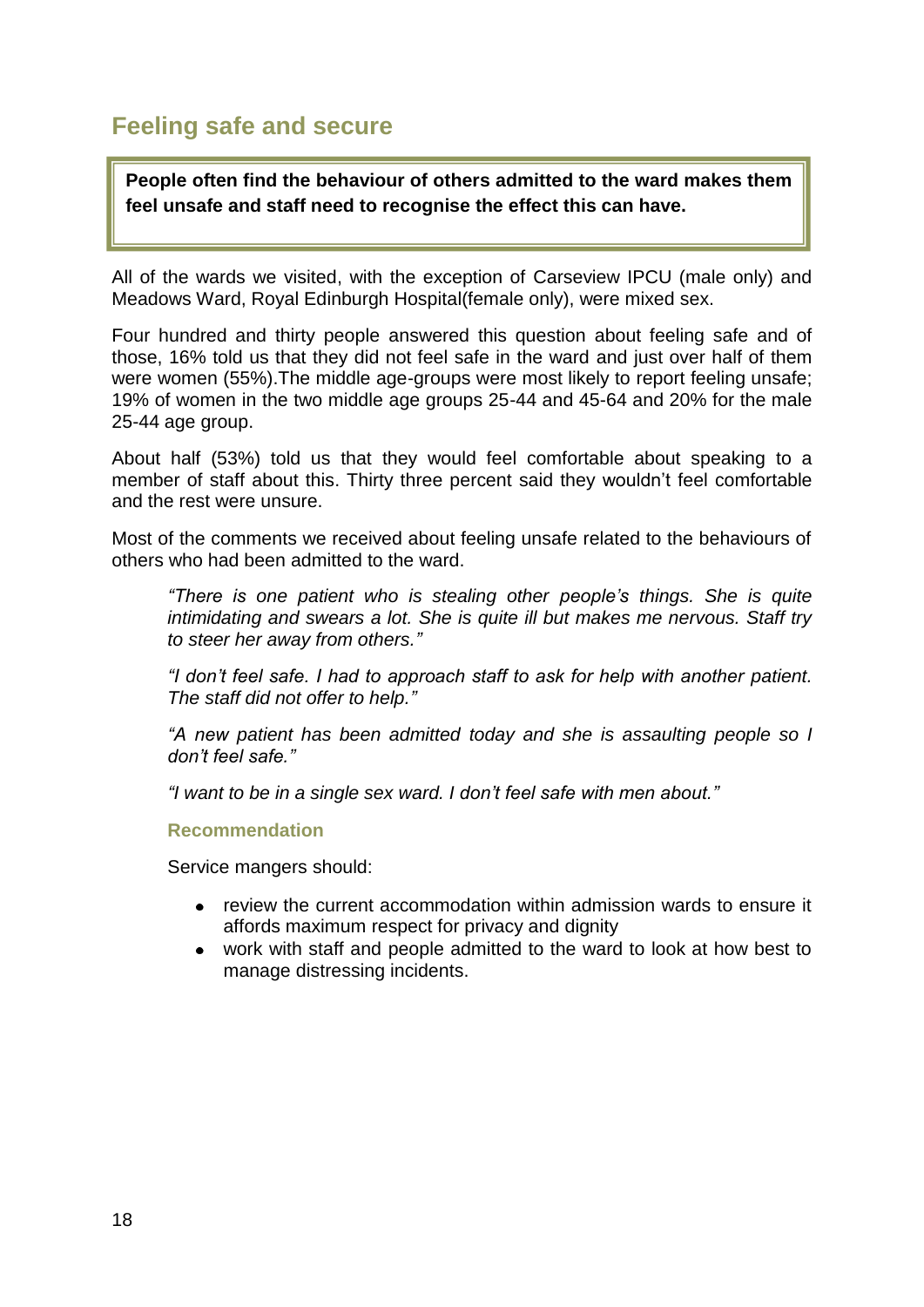### **Recovery**

**There are many positive examples of recovery based practice in acute adult mental health wards in Scotland and all services should be striving to provide services of this standard.** 

Recovery is often described as a journey and not simply the absence of symptoms.

Recovery involves enabling individuals to take charge of their own lives with the support they require. It is about empowering people to make real choices for themselves. (ref 5)

We believe it is essential for services to adopt recovery based approaches even in an acute admission ward when individuals are experiencing an acute episode of mental Illness. Many of the comments we received described such an approach.

To help us make sense of all the comments we collected, we decided to use the service user recovery indicators in the Scottish Recovery Indicator 2 (SRI 2) (ref 6). The SRI 2 is a tool that enables services to gauge their recovery focus in relation to a range of criteria. We did not carry out a formal SRI 2 exercise but used the indicators and reflective statements to help us categorise the comments received and make a judgement about whether this was evidence of recovery based practice.

Of course, not all the comments that we categorised about recovery were positive but around 80% of those we did receive were.

We looked at the comments that we felt demonstrated a recovery focus and linked these to the indicators and statements.

The indicators we thought the comments mainly related to were:

**1. Indicator - Service encourages advance planning and self management.**

Service user statement I'm encouraged to plan for the future including periods of poor mental health.

### **What we were told**

*"She spoke very positively about her prevention relapse plan that she developed with her CPN, her husband and son. She described feeling that her mental health was a shared responsibility and when she was becoming unwell it was an open topic of conversation."* Written comment from Commission visitor to Parkhead hospital.

*"I like the structure that is built into the day. One group that is particularly helpful is the one on identifying symptoms and coping mechanisms"* Huntlyburn House

*"I am fully involved through my staying well plan and I have an advance*  **statement." Royal Edinburgh, Balcarres.**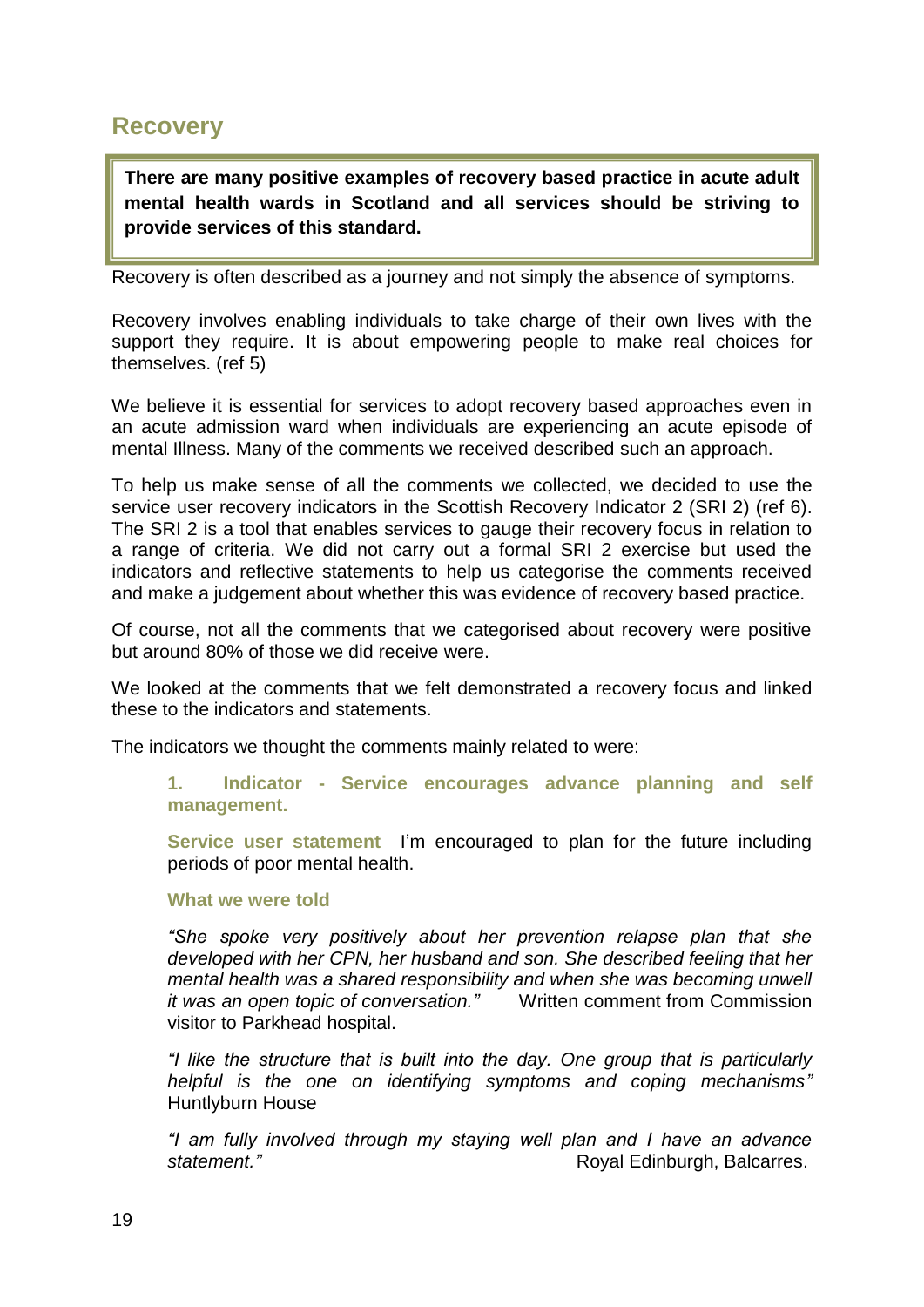### **2. Indicator - Practice is recovery focused**

**Service user statement** The staff are supportive, positive and approachable

#### **What we were told**

We commented earlier in this report about what we were told about the attitudes and availability of staff.

*"Staff have taken time to get to know me and I feel they understand me. They tolerate my moods but help me see what I need to do to get over things too***."**St. Johns hospital, ward 17

*"Even if I don"t feel like talking I can write down my thoughts and questions. I handed one of these letters to my named nurse and got a written response back"* Huntlyburn House.

**3. Indicator - Service promotes and acts on service user involvement**

**Service user statement** Those who use the service have a say in how things are done.

#### **What we were told**

*"Patients have a say in what is happening." S*outhern General Hospital.

*"Positive Steps meeting with everyone to discuss what they are going to do for the week.* **huntled** *he week.* **huntle** *huntlyburn House. huntlyburn House.* 

### **4. Indicator - Goals are identified and addressed**

**Service user statement** My goals are considered when planning my care

### **What we were told**

*"The good thing about being in hospital this time is that I am here voluntarily and making more decisions and setting goals, I"ve not been able to do that in the past."* Wishaw General Hospital*.*

*"My doctor is so good, always knows my care plan and there is good involvement from other professionals; I am working with the doctor and pharmacist about changes to my medication."*

*"I was involved in developing my care plan but not with my named nurse but two student nurses who spend a lot of time with me, very useful and helpful."*

*"Staff don"t have time to give me a care plan; I feel I"m floundering in here without one."*  $\qquad \qquad$   $\qquad \qquad$   $\qquad \qquad$  Service user.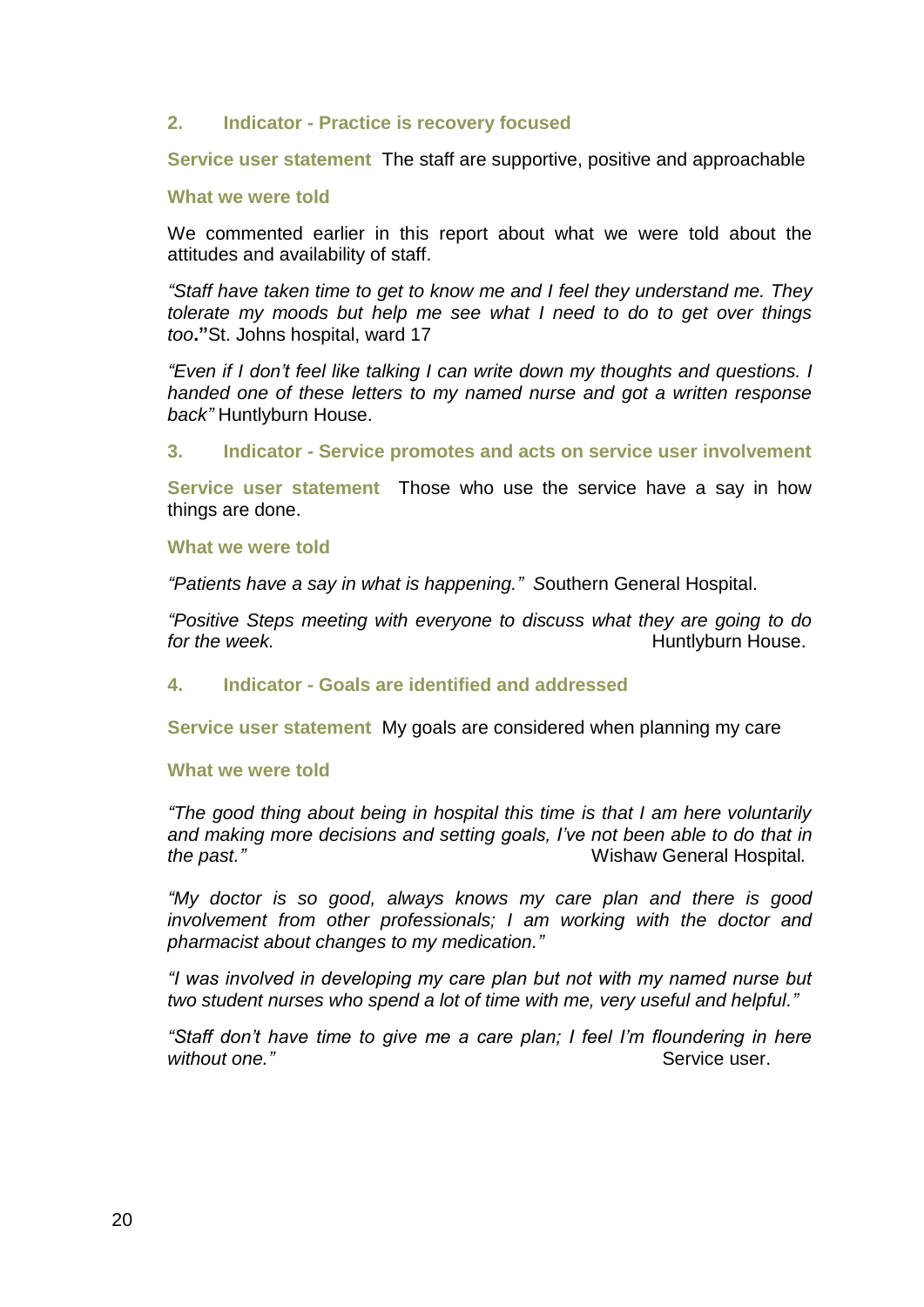### **General comments**

*"Things have come a long way. Staff treat you like an individual, really try to understand and support you. It"s not just drugs; they listen and teach you techniques to manage how you feel."* St John"s Hospital, ward 17

*"Best thing about being here is the staff. The staff are genuinely sincere, I think they really care."*

*The worst thing? "Not to do with being in the ward, just getting over being here, the realisation I"ve been in hospital"*

*"The staff are the best thing. I don"t really remember the first four weeks here but I was fairly out of order, shouting at them etc and they put up with it all and looked after me. They are always around for you to talk to and always asking if you want a chat about things.*" Kyle ward, Ailsa Hospital.

### **Recommendation**

Service managers should:

ensure accomplishment of Scottish Recovery Indicator 2 and act on the areas for improvement identified.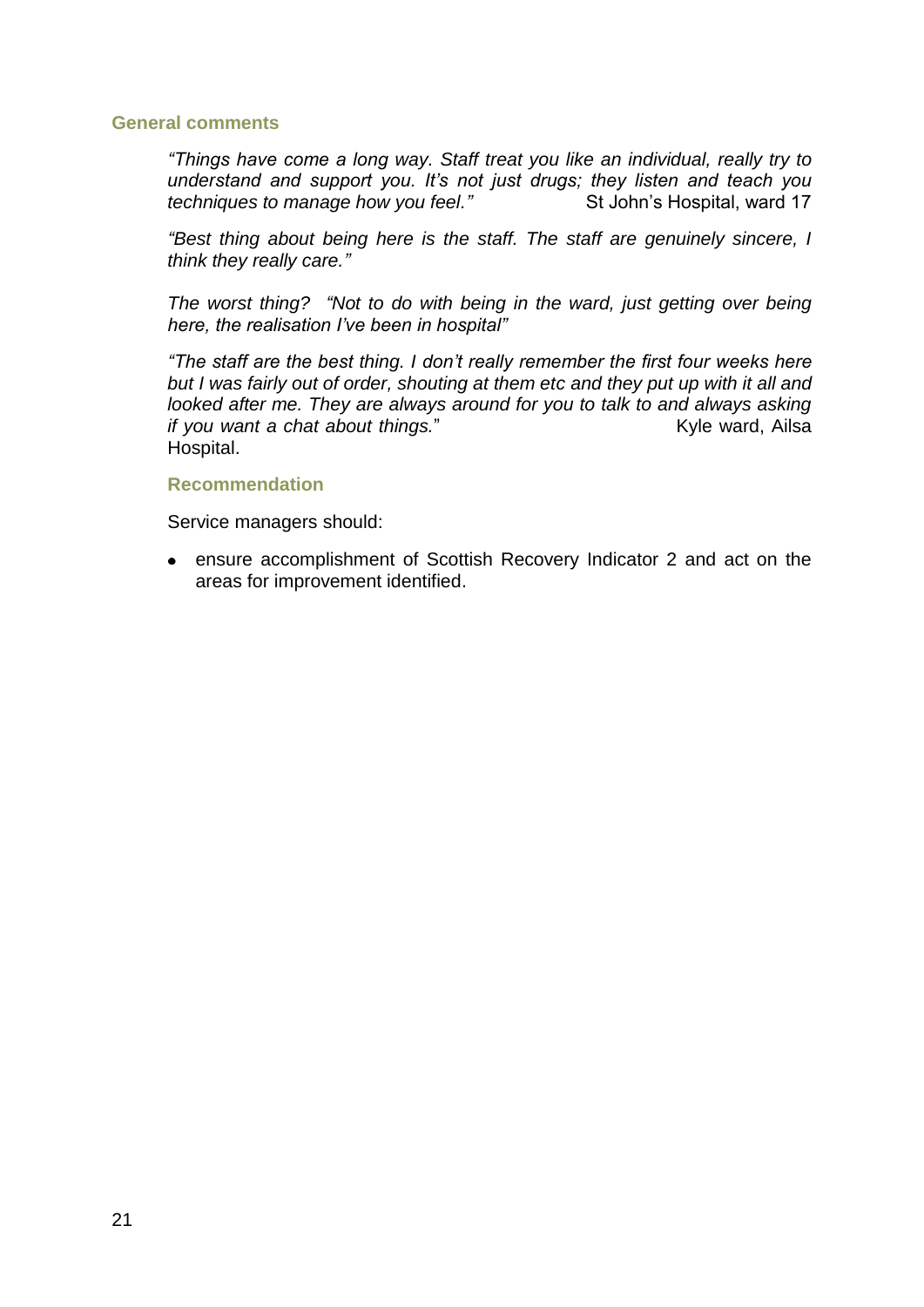## **Peer support**

**Peer support in acute adult admission wards is a valuable recovery tool and services should recognise the importance and value of informal peer support.** 

Peer support is a system of giving and receiving help founded on the key principles of respect, shared responsibility and a mutual agreement of what is helpful.

Although not identified specifically in the SRI 2, many people told us about the positive support they received from others who were admitted to the ward and the new social contacts they made.

*"This is not the first time I have been on this ward and it was great to see familiar faces-some of the patients recognised me and I recognised them, that was great!"*

*"Being in here has changed my life. Support from staff and fellow patients has been brilliant. I am able to look forward now."* Ward 3 Forth Valley Royal Hospital.

*"I have learnt more about my illness and come to terms with it more from speaking to other patients, more so than staff. With staff it can be a bit hit or miss depending of dynamics of team on shift."*

*"We are all in the same boat here, no one is any better than anyone else.We are all just folk who are unwell."*

*"My experience is that patients are helpful to each other.There is a sense of community here that I found within a day or two of being here." H*untlyburn House.

All comments here relate to the support received from others who were admitted to the ward .We are aware that five acute in patient services in Scotland have seen the introduction of paid peer support workers; this was taken forward under Delivering for Mental Health. We recognise the value of both informal and formal peer support approaches as highlighted in Commitment 3 of the Mental Health Strategy for Scotland (ref 2).

### **Recommendation**

Service mangers should:

ensure that staff recognise and understand the value and importance of informal peer support.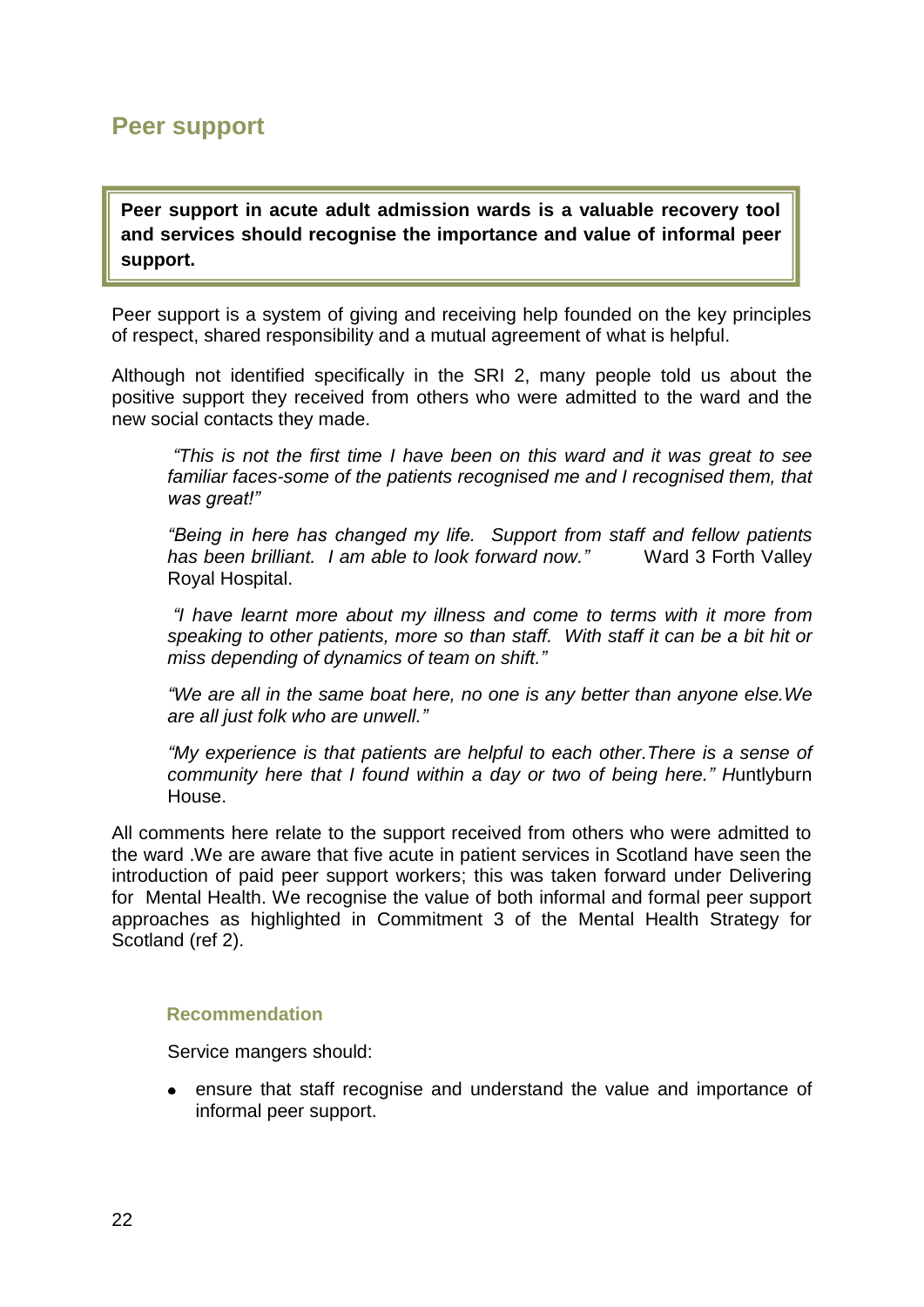# **The physical environment**

**We are seriously concerned about the poor physical environment in some acute admission wards and IPCUs.**

**Smoking in wards continues to be a concern for smokers and non smokers admitted to wards.**

From our previous visits to adult acute admission wards, the physical environment and in particular its effect on privacy and dignity has been a recurring concern. We highlighted this in our adult acute themed visit report in 2010 (ref 1) and our report on recommendations arising from our focussed visits in 2011(ref 7).

Those admitted in the acute phase of their illness are often temporarily unable to protect their own privacy and dignity and therefore staff need to take extra care to ensure this fundamental human right is protected.

Our visitors completed questionnaires about the environment and our observations were also supported by asking people what they thought about the cleanliness and the fabric of the building.

### **Bedrooms, dormitories and bathrooms**

Many people admitted to hospital find themselves sharing sleeping and living accommodation. Most of the favourable comments we received came from wards with new or upgraded facilities where people had their own rooms and en-suite **facilities** 

*"The best thing about being on the ward is having a single room where I can go and just be by myself if it all feels as if it"s getting too much.It is absolutely great and really helps me" Dykebar North*

Older psychiatric hospitals and wards situated in general hospitals tended to have the least favourable comments.

*"I wish the staff would check with new patients how they feel about being in a dormitory". Wishaw General Hospital.*

Not everyone described single, en-suite rooms as a positive experience.

"You c*an feel more isolated in the new unit because it is so big. Patients have their own rooms so you don"t get the same chance to meet people and have the chance to speak to them." Gartnavel Royal Hospital* 

Privacy in the bathrooms or showers was something that arose as an issue for most of those who were in shared accommodation. Several reported feeling uncomfortable or unsafe sharing a bathroom or shower.

*"You can"t lock the bathroom door so I just wash at the sink in my room" Ailsa IPCU*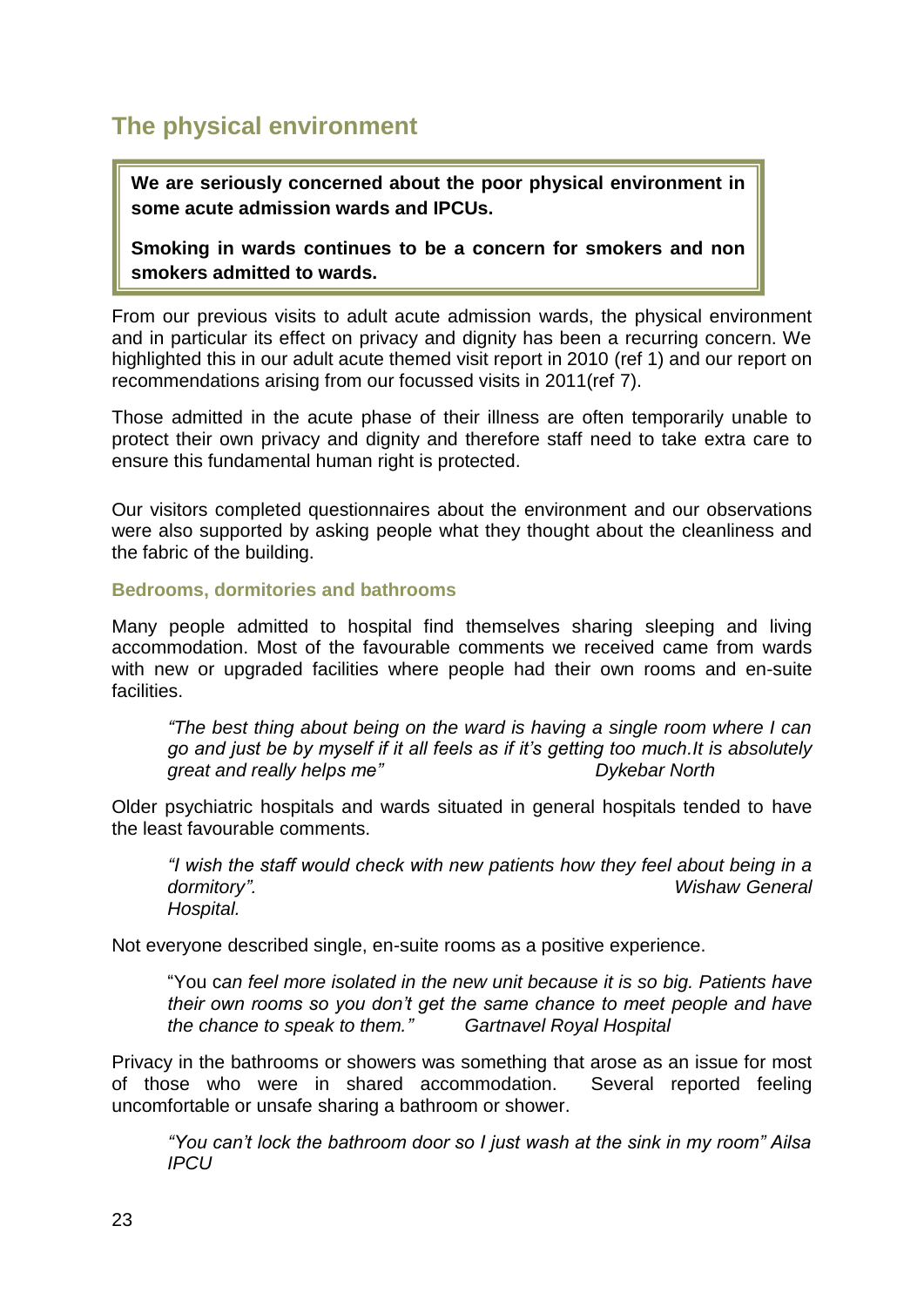*"The worst thing is that the only bath is in the men"s" bathroom"* 

Hermitage Ward, REH

One woman described sharing bathroom and shower areas as the worst part of her admission.

### **General comments**

The majority of our visitors said that wards appeared to be clean on the day of our visit and comments from others supported this.

Being able to go somewhere quiet and peaceful was viewed as being very helpful particularly access to outside space.

*"The garden area is good, it is enclosed and it is good to get out for fresh air*  **because** it is unhealthily warm in here." **Dykebar North** 

We also heard of the frustration at not being able to go somewhere quiet

*"The noise level is horrendous, not just patients but staff too. They often slam doors without thinking. It"s hard and the noise can be totally unacceptable at times.*" **Royal Edinburgh Hospital** 

*"The constant noise means I can"t rest or escape. Staff say it"s an old building*  **but the noise never stops."** Royal Edinburgh Hospital

### **Protecting property**

On admission, many people will bring in their own devices to listen to music, their mobile phone etc and all these items, as well as day to day items like toiletries or perfumes that need to be stored and easily accessible.

Only half of all adult acute wards provided lockable drawers to store personal property.

We heard that bedroom doors and lockers were not routinely locked because keys had been lost and not replaced.

*"There are drug users on the ward who keep coming into my room; Police are often in the ward. There is poor ward security. There are no locks on bedroom doors and no keys for bedside lockers.*" Royal Edinburgh Hospital.

*"I don"t have a key to lock my door. Others have gone off with keys; it"s not worth getting a nurse to come from the office to lock the door."* New Craigs Hospital

### **Locked doors**

We asked whether or not the main entry/exit door to the door was normally locked. We found that doors to and from all IPCUs were always locked. Twenty nine percent of the main entry/exit doors in acute admission wards were locked.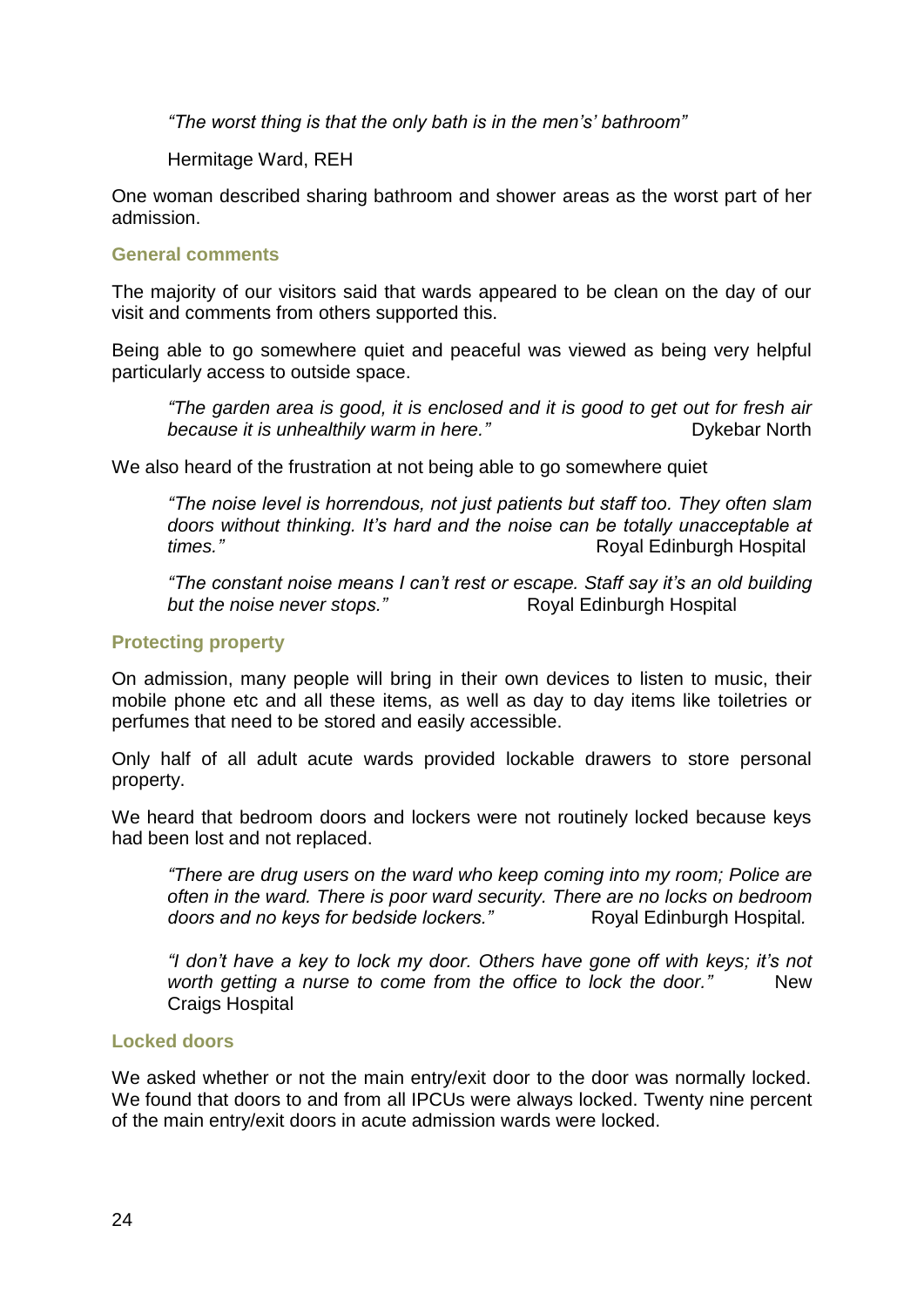Many hospitals controlled entry to the ward because of concerns about theft from the ward and to limit illicit drug use. We were told about a variety of systems that have been developed to control entry to and exit from the ward.

Keypads were in operation in one hospital. The number was displayed on the inside of the ward and individuals are able to leave when they wish, visitors ring the bell to come in and those inside can freely exit if appropriate to do so.

A minority of wards where the front doors were locked stated clinical activity as the reason for doing this (Stracathro Hospital, Murray Royal Hospital, Royal Edinburgh Hospital and Royal Cornhill Hospital). Some wards operated a system of having a nurse by the front door to monitor entry and exit, usually due to poor design layout which made observation difficult.

One ward also had a system in place where bedroom doors locked automatically. The visitor reported that the ward had a significant number of internal doors that were locked, many more than we would expect from an adult acute admission ward. People needed to ask staff to access their bedrooms as well as the kitchen and we asked for this to be reviewed as soon as possible. (Murray Royal Hospital)

### **Smoking**

More than three quarters of wards were reported as being smoke free, 79% of admission wards and 64% of IPCUs.

The majority of wards reported not having facilities within the ward for smoking and that individuals go outside the ward to a designated area to smoke. This was reported as working well for facilities at ground level with secure gardens and offering smoke shelters.

This was more problematic for wards with no easy outside access. In a few of these wards it was reported by our visitors that there was evidence of a blatant disregard for the policy.

*"It"s a real issue for people to get off the ward for a cigarette if they need a staff escort due to staff levels and availability.*" Commission visitor, Royal Edinburgh Hospital

*"She said she is worried about smoking on the ward. She says people smoke in toilets and out of windows and is permitted by staff."*  Commission visitor

*"The garden is an ashtray with inch deep cigarette butts around the edge and on the flower beds.*" **Commission visitor, Stratheden** Hospital

Eleven wards were identified as still providing a smoking room and many of the negative comments we received were from areas that still provided some indoor smoking areas.

*"I have seen staff rolling cigarettes for patients. It"s shocking.*"

*"Night staff are much more relaxed. They will come out and smoke with patients unlike day staff who don"t do that."*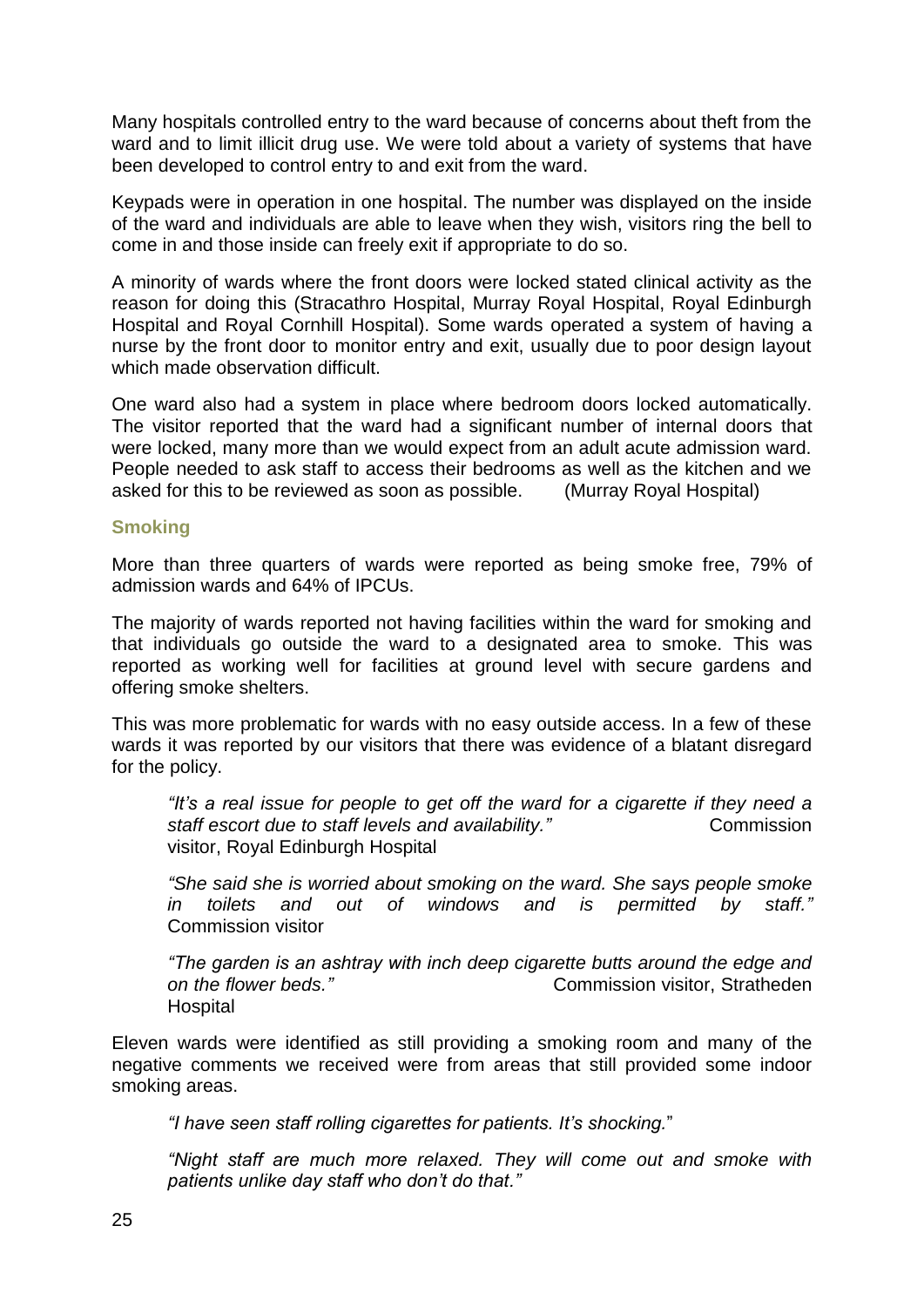#### **Recommendations**

NHS Chief Executives and Boards should act to ensure improvements in areas where concerns about the physical environment have been identified.

Scottish Government should specify the environmental standards expected and in conjunction with Healthcare Improvement Scotland should monitor compliance with these standards.

Services need to be clear about their smoking policy within wards, IPCU"s and within hospital gardens and grounds.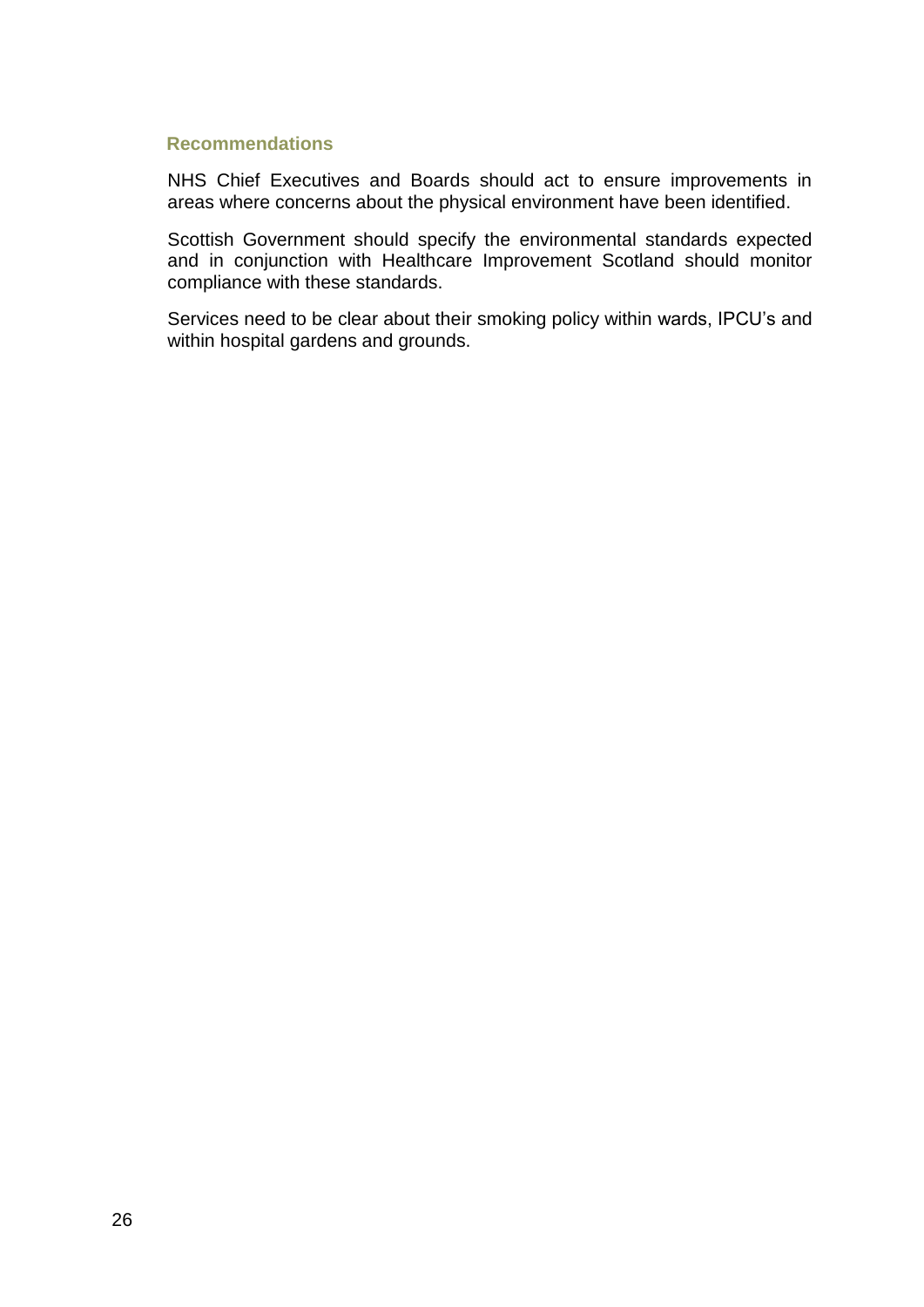### **Individuals who are deaf/ deafened**

The "Unheard Unseen" report (ref 8) advises that deaf people are left feeling lonely and scared by the numerous barriers to accessing mental health services.

One of the recommendations from the "Unheard Unseen" report was that the Mental Welfare Commission should investigate the treatment of those who are deaf or deaf/blind who are treated under a Compulsory Treatment Order (CTO). We met with the authors of the report at the time and advised them that we were not able do that because we are not informed about individuals who are on CTOs and are deaf.

There is currently no specialist inpatient provision in Scotland for people who are deaf or deaf blind with mental health problems.

We decided to look at this group of people as part of this series of visits to hear how they experienced the service they received. We compiled an interview schedule that addressed the main areas of concern for deaf people who are admitted to an acute adult admission ward.

Only one deaf person was identified during this visit and we met that individual. We are not able to make any general comments when we are able to elicit only one view and also it may be possible to identify the individual from their comments.

We were surprised though that there was only one person and on further investigation we were told that in the time period we visited, two deaf people had been admitted to the John Denmark Unit (a specialist mental health hospital facility in North Manchester which is commissioned to provide beds for deaf people from Scotland). One deaf person was also admitted to the Chapman Barker Unit, an addictions unit situated next to the John Denmark unit. This allowed them access to the addiction programme, while also having support from the signing staff and the chance to interact with fellow deaf people.

All three had been treated in local units previously but it was felt appropriate following assessment by the Scottish Mental Health Service for Deaf People that they were treated in a specialist unit.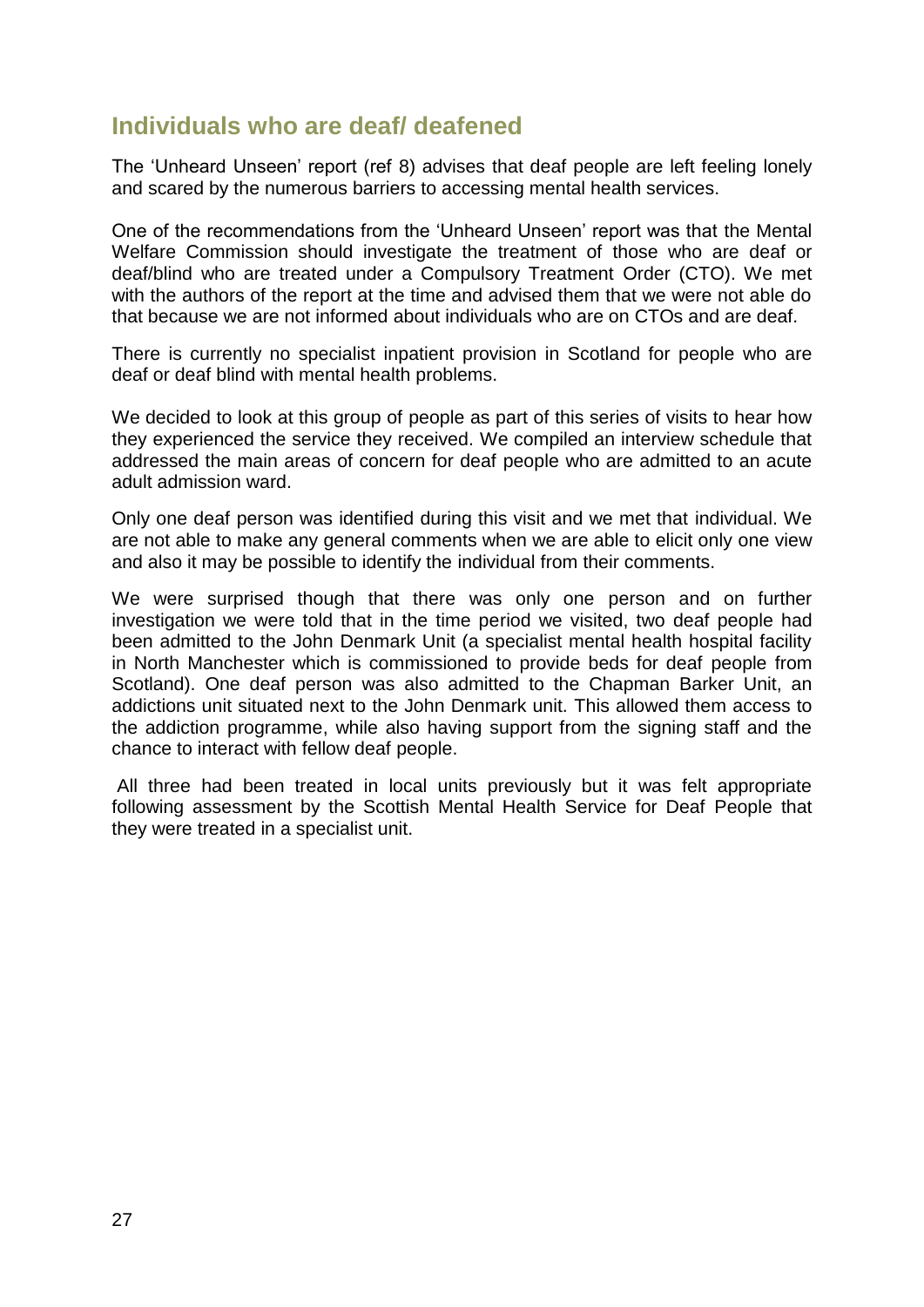# **Discharge planning for individuals with multiple admissions**

**People admitted, particularly those who have had multiple admissions, need to be clear about their current discharge plan and plans to manage future periods of poor mental health.**

The Strategy for Mental Health 2012(ref 2), outlines 36 commitments to support improving services for people with mental health problems. This includes understanding the balance between community and inpatient services and how this can be improved.

Shifting the balance of care from hospital to the community was a key challenge within *Delivering for Health 2006. (ref 9)*

From our previous visits to mental health acute wards and from contact with service users via our telephone advice line, we have an awareness that readmission to hospital within short periods of time is still common. Of those we spoke with on this visit, 31% had been in hospital three or more times in the last two years.

We were keen to look at discharge planning arrangements for this group of people to see how they were supported to reintegrate into their communities.

We identified and spoke with those who had been admitted three or more times in the last two years. We asked about the plans that had been made for discharge on this admission and what had worked well, or not, in the past.

Over four fifths of this group were able to make some comments concerning planning for discharge but one in five of those felt it was "too early" in their admission to address this or they were too ill currently to be asked the question.

*"The Intensive home treatment team will be visiting on a regular basis for an unspecified time. They already introduced themselves at the ward meeting today." C*omment from Commission visitor, Dykebar Hospital)

*"There is a clear plan in place, will see OT and psychologist after discharge and CPN." C*omment from Commission visitor. Wishaw General

*"He has not been offered preparation for discharge support during previous admissions, but this is his first time detained. He wonders if that will lead to*  **better** *support for discharge this time.*" Comment from Commission visitor.

Of those commenting (123) over half (59%) were clear that discharge plans had been discussed with them but the rest were not clear that any discussion about discharge had taken place.

*"I just need things clarified and need to stop getting mixed information from different staff."*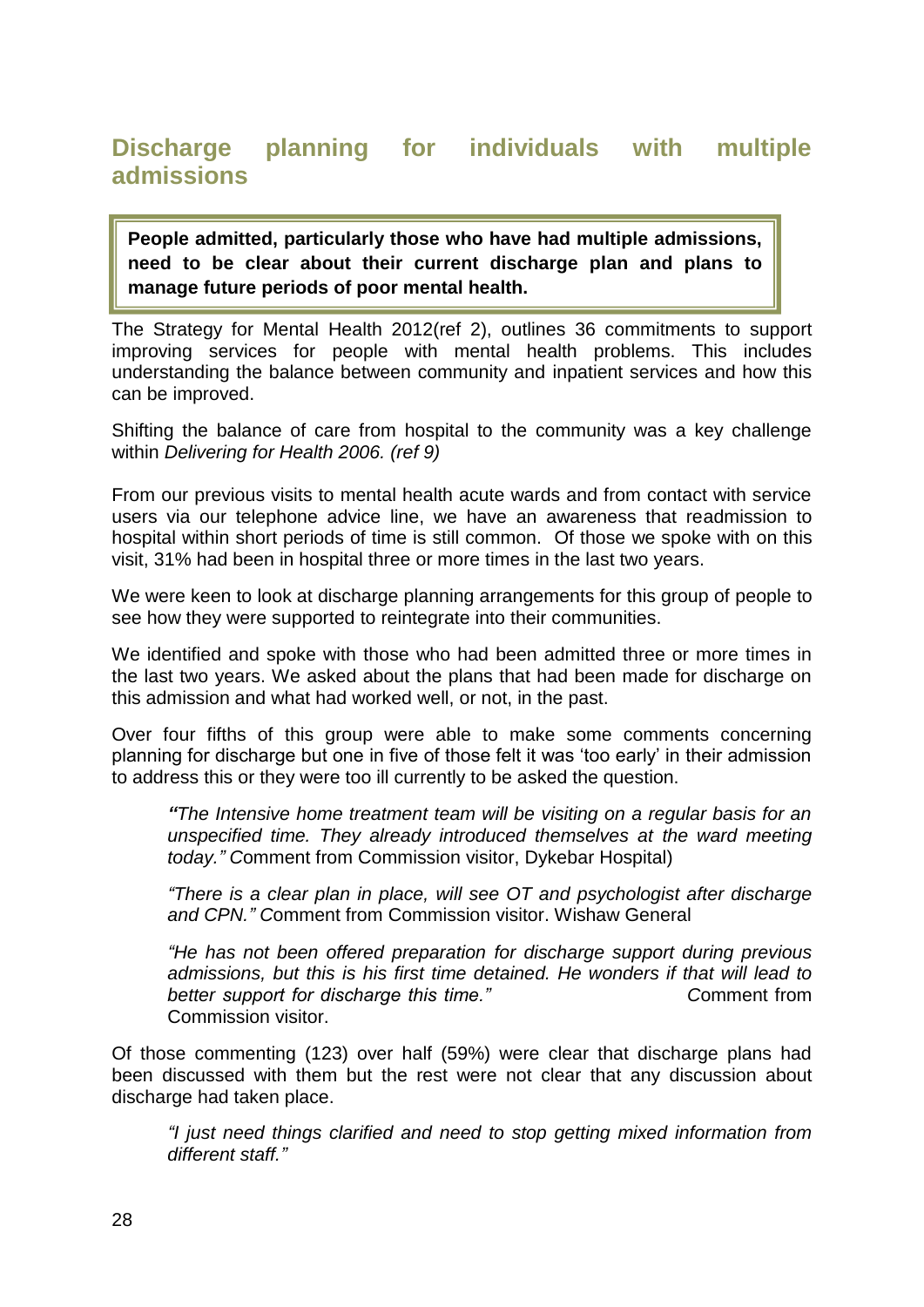*"There is proper planning between all the staff from health and social work involved in my care and they are meeting to discuss what can be put in place for my discharge".* St John"s ward 17.

*"The care in the ward has been exceptional but on discharge there is no ongoing support."*

Sixty four percent felt they had been involved in planning for discharge and advised they had a plan in place while 26% said they were not aware of any plan being in place as yet.

*"Consultants don"t turn up for discharge meetings and CPN appointments are cancelled. I believe she will be in and out of hospital forever unless they plan properly. Properly. Properly. Properly.* **Comment from a relative** 

*"The problem is there is a big gap when you are discharged. When I"ve been discharged before maybe had a CPN once a month. I needed more than that. I felt I had no support, no incentive to get better."*

The most common plan in place was to be in contact with a CPN (18%) followed by contact with day services & CMHT (11%).

*"The introduction of the IHTT is so good. Before discharge I will have gone through my crisis plan with my CPN and nurse here." (*Dykebar North)

"I g*et a lot of support from my CPN – I see him once a week and I can phone him anytime – sometimes phones 3 or 4 times a day." (*Parkhead 1*)*

This echoed what people said they had found most helpful in the past. Contact with the CPN service (36%) was most frequently mentioned as having been helpful followed by day services and family support (26%) However, 24% said nothing had helped in the past.

*"Gym and physical activity worked. Self help group and support from friends."*

*"Nothing helps, Crisis Team and CPN are not enough. There needs to be a lot more support after discharge"*

"*I always had CPN involvement when I get home, I know that works for me."*

Seventy eight percent were clear about who they should contact at the first signs of being unwell.

*"I go to my WRAP group, teaching me how to be responsible for my own mental health, but I get a lot of help from my husband." (*Wishaw General 1)

Some clear examples were provided where individuals were being encouraged to take responsibility for their future and this is looked at further in the section relating to recovery.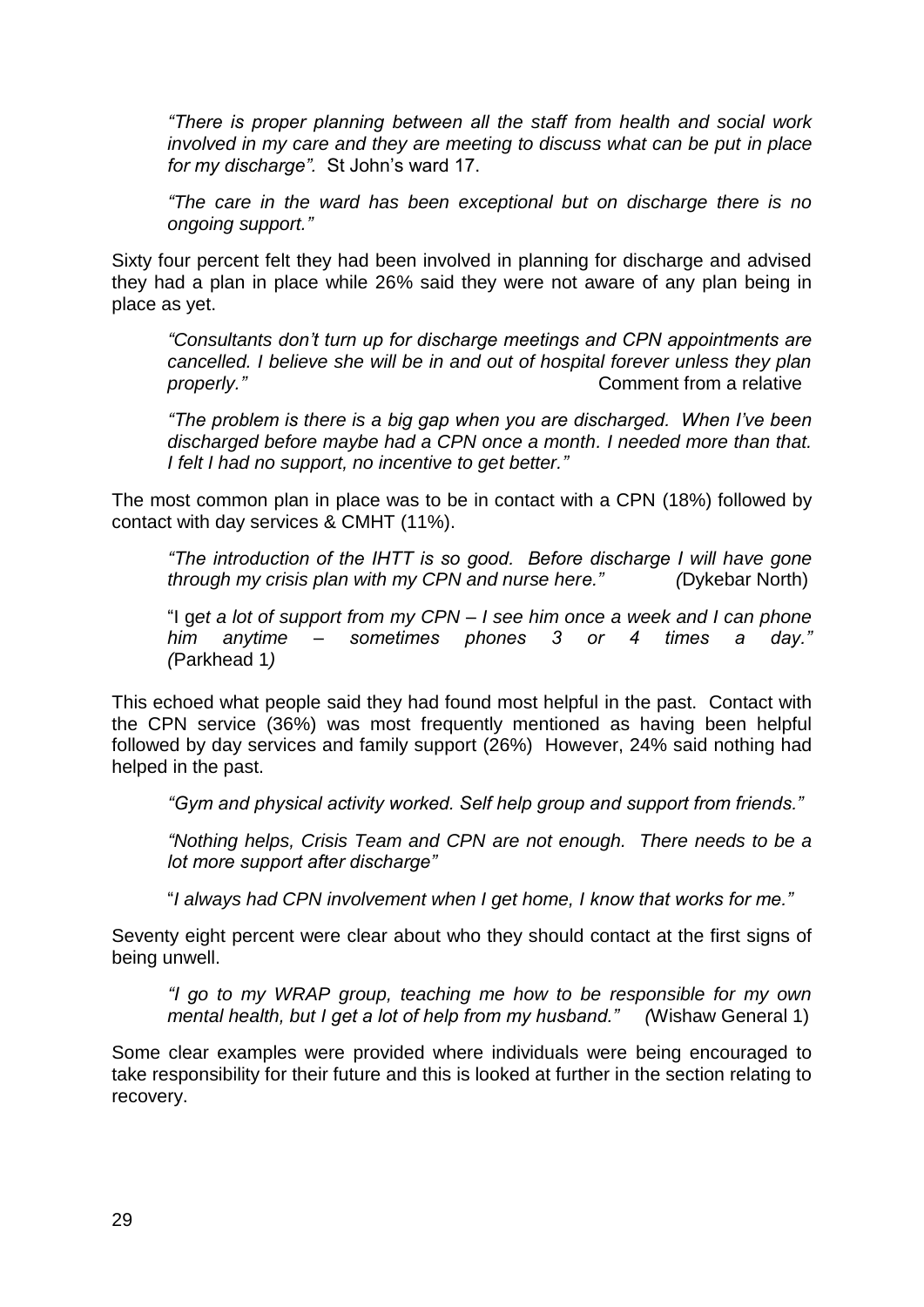### **Recommendation**

Service managers should ensure that people admitted and their carers are actively involved in and know about discharge plans.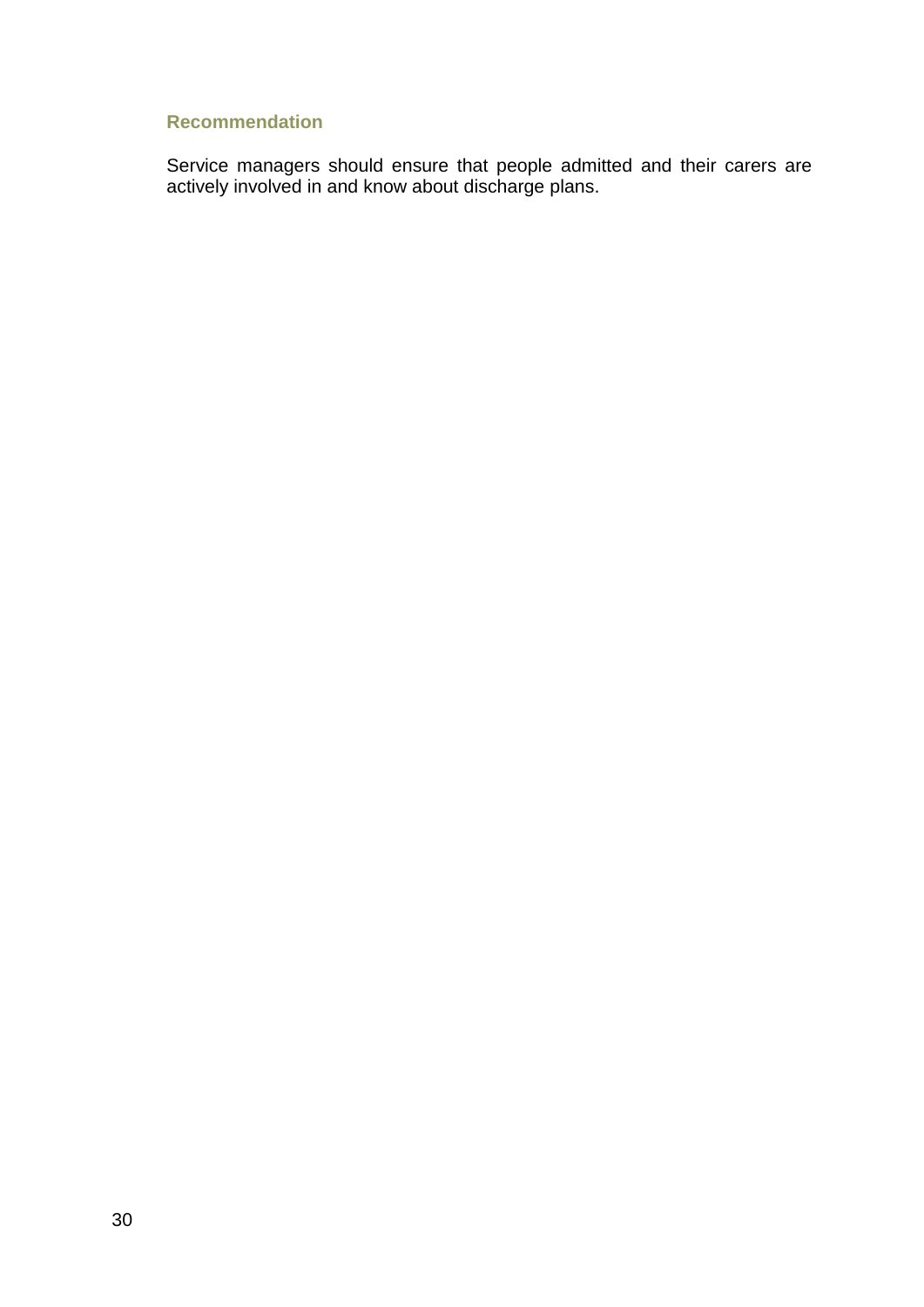# **Individuals from minority ethnic backgrounds**

**Mental health care should be provided in a way that does not discriminate against individuals from minority ethnic backgrounds. It must take into account the wider cultural needs of individuals addressing any communication barriers, religious beliefs or special dietary needs appropriately.**

### **1. Discrimination**

The Commission"s race and culture themed visit programme in 2003-04 produced "Respecting Diversity" (ref10). This report aimed to raise our profile among organisations with an interest in working with individuals from minority ethnic backgrounds. It also aimed to raise awareness of issues relating to race and culture within the Commission. It provided an overview of national and local concerns relating to the position of individuals from minority ethnic communities who experience mental illness or learning disability.

One of our recommendations was that inspection agencies should consider the care provided by mental health services and identify and act to correct any failures to provide an acceptable quality of service for those from black and minority ethnic backgrounds. In this themed visit we undertook to consider some of these needs again.

The Mental Health (Care and Treatment) (Scotland) 2003 Act specifically requires in the principles set out in section 1.3(h) that any individuals or organisation carrying out their role under the Act shall have regard to the "religious persuasion, racial origin, cultural and linguistic background and membership of any ethnic group".

On the basis of the 2001 census, the minority ethnic population comprised just over 2% of the Scottish population, although recent estimates put this at just over 3%. Findings from previous research carried out in England suggests that those from minority ethnic groups are proportionally more likely to be detained rather than treated informally in hospital, and once there, they are more likely to be "misunderstood and misdiagnosed", "prescribed drugs and ECT rather than talking treatments such as psychotherapy and counselling" and "their rights and health care needs are less likely to be taken seriously when compared to majority white patients." (Ref 11)

We routinely ask all those we see on visits about their ethnic origin and for people from non-white UK backgrounds we also ask how well their communication, cultural, religious and dietary needs are being met. In this visit programme we added a number of questions exploring whether they had experienced discrimination since admission to hospital as a result of their ethnic background, race, religion or colour.

"Fair for All" published by the then Scottish Executive in 2002 (ref12) highlighted that a "culturally-competent service" recognises and meets the diverse needs of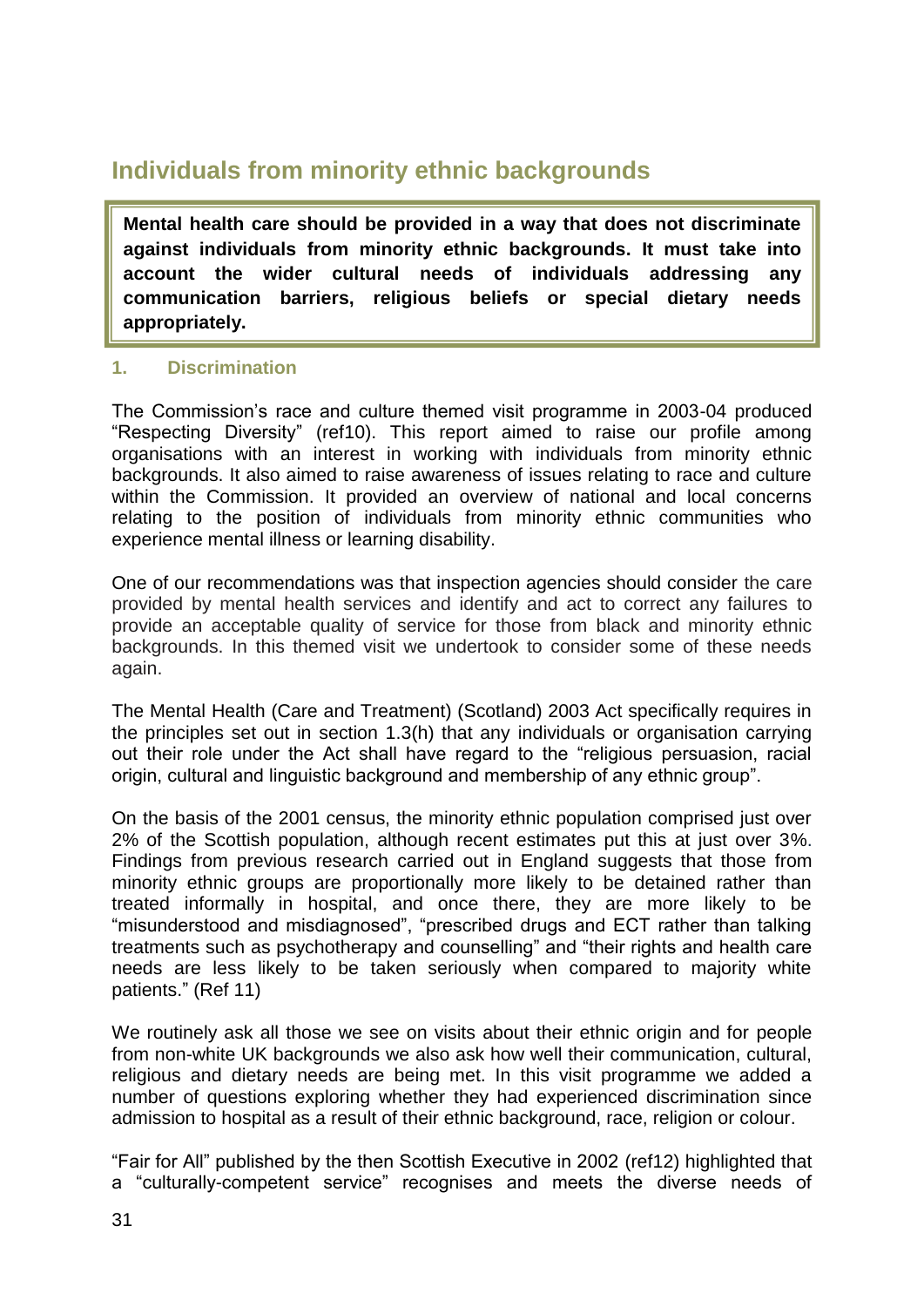individuals of different cultural backgrounds. A key part of cultural competence is ensuring that discrimination on the basis of culture, belief, race, nationality or colour has no role in the delivery of services.

The Report of the Ministerial task force on health inequalities completed alongside "Equally Well" found evidence of a significant impact on health as a result of one"s cultural background.(ref 13). It reported increased rates of ill health in some minority ethnic communities and many barriers to access, including "the impact of racism on mental health and wellbeing."

However, one NHS Health Scotland group looking into the issue of mental health and ethnicity in 2009 found that there had been very little research undertaken to evaluate the appropriateness and effectiveness of current statutory mental health services for minority ethnic communities (ref 14). The Scottish Ethnicity and Health Research Strategy Working Group recommended the Scottish Government take steps to make it possible to link ethnicity and health-related databases and carry out qualitative research designed to provide "insights into perceptions, attitudes, behaviour and experience of health and social care services of relevance to major health issues in different ethnic minority groups".

We asked to see as many people from minority ethnic backgrounds who would be willing to be interviewed so it is not surprising that they represented a larger proportion of those seen than one would expect from a census or a random sample. It is clearly not a scientific sample and it would be unfair to generalise too much from the 36 individuals from minority ethnic backgrounds that we interviewed. Even so, important themes emerged.

Fifty eight percent were detained under the Act as opposed to about half [47%] of the total group.Four of the 36 individuals told us that they believed they had faced discrimination since admission. Two of these had complained to staff about it and both were happy with the response by staff.

Of the four, one declined to give any information about the nature of the discrimination. One volunteered that they were currently acutely unwell and that their feelings may be influenced by the psychotic symptoms they were experiencing. One told us that it was to be expected that people from one country discriminated against those from another, but described health staff as being "very kind" and had no examples of how he had faced discrimination from staff or other people himself. In the remaining one case, he said that he had been verbally abused by another person admitted to the ward. He told us:

*"I feel inspired by my consultant, and well supported by my primary key worker, and I would like that conveyed to them."*

But he faced swearing, name calling and insults in anger from another person admitted to the ward. Staff spoke to the other person involved. His nurse key worker provided support and reassurance to him but, quite naturally, he continued to feel uncomfortable around the other person who was not transferred to another ward. He said that staff were limited in what they could do and he didn't know what else he was looking for from them. Advocacy declined assistance to address the racial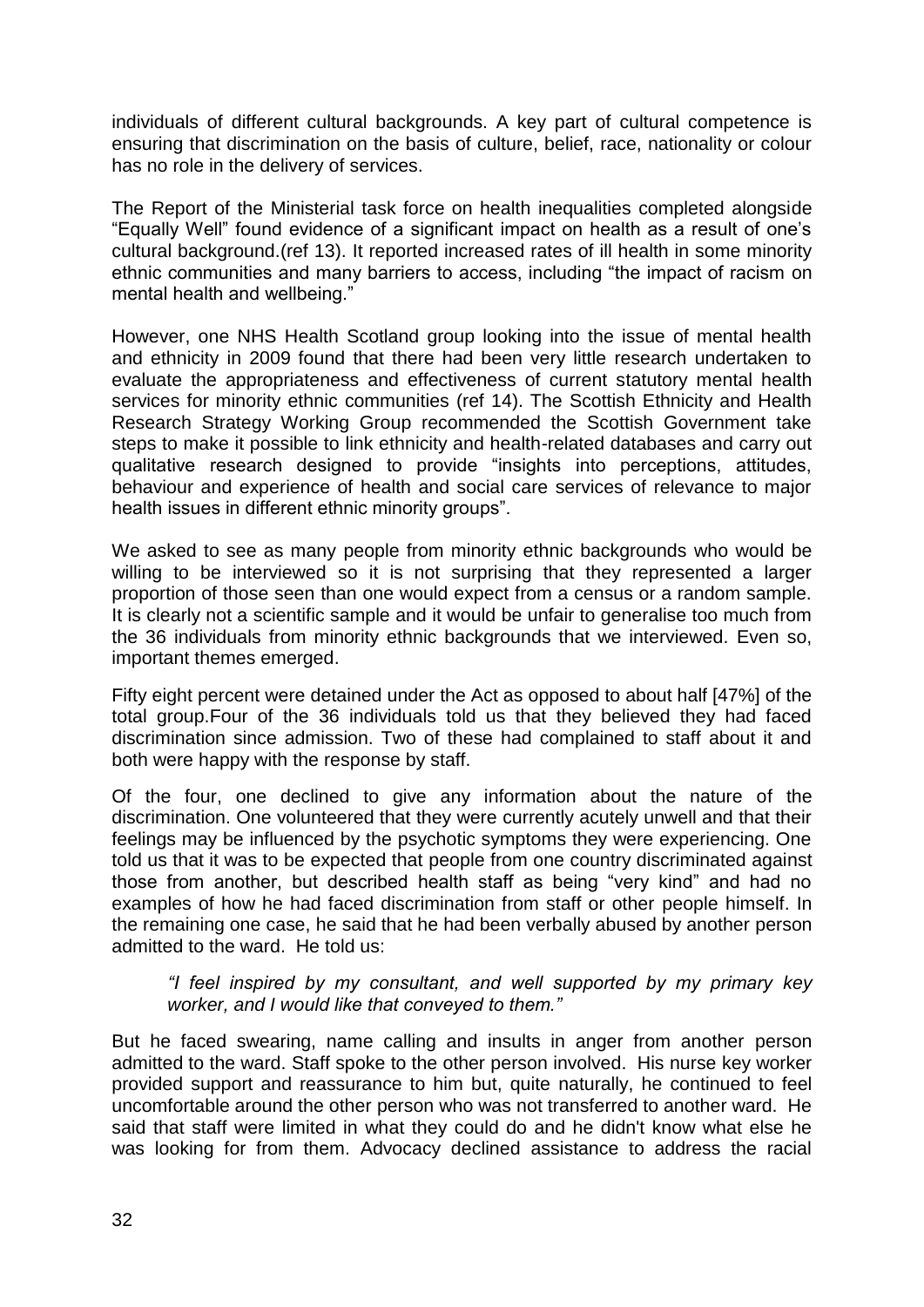abuse he experienced as they did not view this as being in their remit. We do not think this is acceptable.

Since it is not possible to set up advocacy services that serve BME communities throughout Scotland, it is important for joint working to be encouraged and for culturally sensitive advocacy services to be developed.

### **2 Principles of equality and diversity**

As already stated, the Act specifically requires that any individual or organisation carrying out their role under the Act shall have regard to the principles of equality and diversity. They must take into proper account the religious persuasion, racial origin, cultural and linguistic background and ethnicity of the individuals.

Communication:

*"An interpreter has been available for meetings/reviews with the doctor and arranged for our visit. The ward has frequent contact with the interpreter service."* **Commission** visitor

We saw five people who could not communicate in English and three others whose preferred communication was in a language other than spoken English. They all had an interpreter arranged on the day of our visit. In one case a family member had been involved with interpretation initially on admission, but this was only until an interpreter with the right language skills had been found.

*"Mr A had only been in hospital for a week but the interpreter was used when he was assessed by the doctor and at subsequent reviews and meetings. The interpreter had also given an explanation of the short term detention certificate."*

Twenty-eight responded to the question of how satisfied they were with how staff are communicating with them on a day-to-day basis. It was very positive to find that half were very satisfied and nearly half were fairly satisfied. One person, admitted the night before, was not very satisfied and another was very keen to be discharged as soon as possible and was not at all satisfied.

Dietary Needs

*"I was provided with a Halal diet, which is always good".* Ward 1, Wishaw General Hospital

"I am happy with the Halal diet provided" Carseview Centre

We found a range of views about the food available with most who identified themselves as having a special diet being satisfied with what was on offer, whilst a few were unhappy with the general standard of food available. One was not aware she could ask for a Halal diet and had not been offered any information about this. We raised this with the nursing staff.

Spiritual Religious and other Cultural Requirements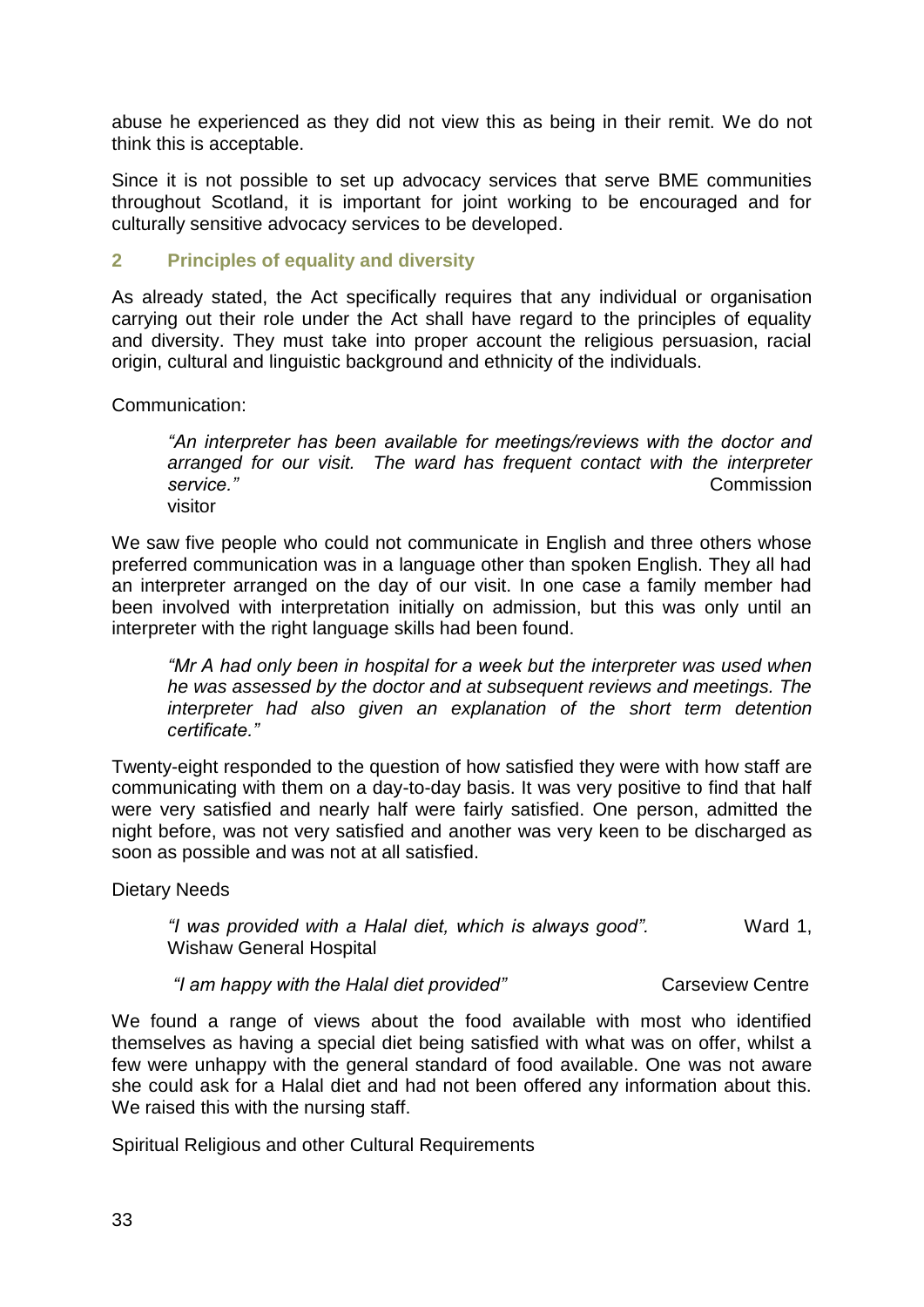"I get a private room for prayer and can also use a prayer room; there are prayers on a Friday in hospital which I go to."

We asked all 36 about whether they felt their religious needs were being met. Five answered no, two were able to give an explanation. They both attended a mosque before admission to hospital. One couldn't keep Ramadan because of medication and diabetes. He felt that no help had been offered. He wanted contact with his spiritual leader. We followed up on this and found that meeting religious needs depended on people making a request and this person had not done this. We asked that this be addressed proactively and the visitor noted that meeting the cultural and religious needs of individuals is not high in the ward"s awareness levels or priorities. This was followed up by us and will be again on further visits to this ward.

The other person could not attend his mosque because he was detained and no suspension had been approved yet. When it was suggested that someone from the mosque might come in to the ward to see him, he declined this saying he does not want anyone to visit him while he is in hospital.

Most of the issues raised by people from minority ethnic backgrounds were the same as those from others –

*"I am getting good care, they let me do what I want but sometimes I feel I am expected to do it all for myself. I am left on my own a lot."*

*"My main issue is access to doctors. I was admitted two weeks ago but I have been waiting for a week to speak to a doctor."*

### **Recommendations**

Independent advocacy services, and commissioners of advocacy services, should ensure

• the service offers assistance to people who report to them an experience of racial abuse

Service mangers should ensure

racially discriminatory behaviour is carefully recorded and reported and the police involved if appropriate.

NHS Boards, under their Public Sector Equality Duty, should ensure

- clear procedures are in place on how to manage situations  $\bullet$ where one individual is racially abusing another (or a member of staff)
- monitoring of the number and type of incidents of racial abuse and taking steps to eliminate it
- involvement of individuals from ethnic minority communities in  $\bullet$ their service development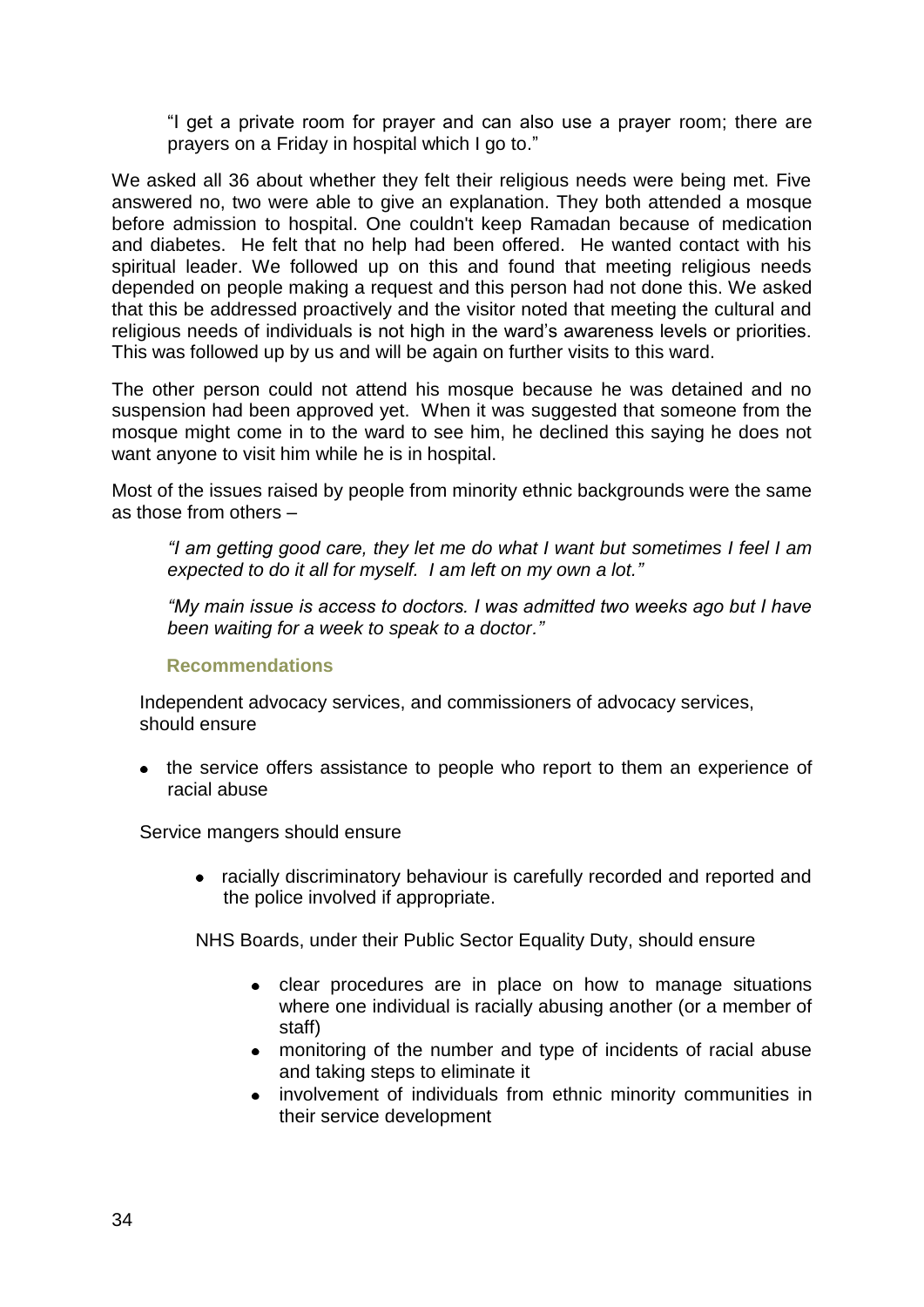## **Dual mental health diagnosis**

**A high number of individuals we met with were identified as having a dual diagnosis.** 

**The importance of building up a trusting therapeutic relationship with staff and having the chance to talk with someone and being listened to are highly valued by those with a dual diagnosis.**

Our recent investigations into the care and treatment of Mr O, Ms Z and Mr F (refs 15, 16, 17) involved individuals who had a diagnosed mental illness and a substance misuse problem. We are aware that working with people who have a dual diagnosis is highly complex and challenging.

A dual diagnosis means that someone who has a mental health problem also has problems with one or more drugs, including alcohol.

The interrelationship between mental health and substance misuse can present itself in several ways and psychiatric problems may result from substance misuse or may be triggered by substance misuse. (ref 18)

All psychoactive substances have an effect on thought and cognition to varying degrees and even a low level of substance misuse can lead to significant difficulties in those with a diagnosed mental health problem.

The consequences of this can be very serious and far reaching for the individuals and for their families. These include: poor prognosis, psychological problems, social isolation, loss of safe accommodation, financial difficulties, contact with criminal justice and physical health problems which may lead to an early death.

People with these difficulties often present to their GP, A&E, social work services or come to the attention of the police when they are in crisis. We know that they frequently abscond from acute wards, default from prescribed medication, take their own discharge against medical advice and fail to attend for follow up appointments made for them after discharge.

We met with as many individuals as we could who identified themselves as having a problem in this area.We were interested to see how many had solely drink or solely substance misuse issues, how many had both and whether this varied at all across age-groups or gender.

We asked about the types of drugs people were currently using. We were keen to hear their views on the care and treatment they were getting now and had received in the past. We wanted to know what had worked or not worked for them and to review this in light of the recommendations made in the report *Co Morbid mental health and substance misuse in Scotland 2006. (*ref 19)

Of the 476 we saw as part of this exercise, it was reported that 163 (34%) had a dual diagnosis.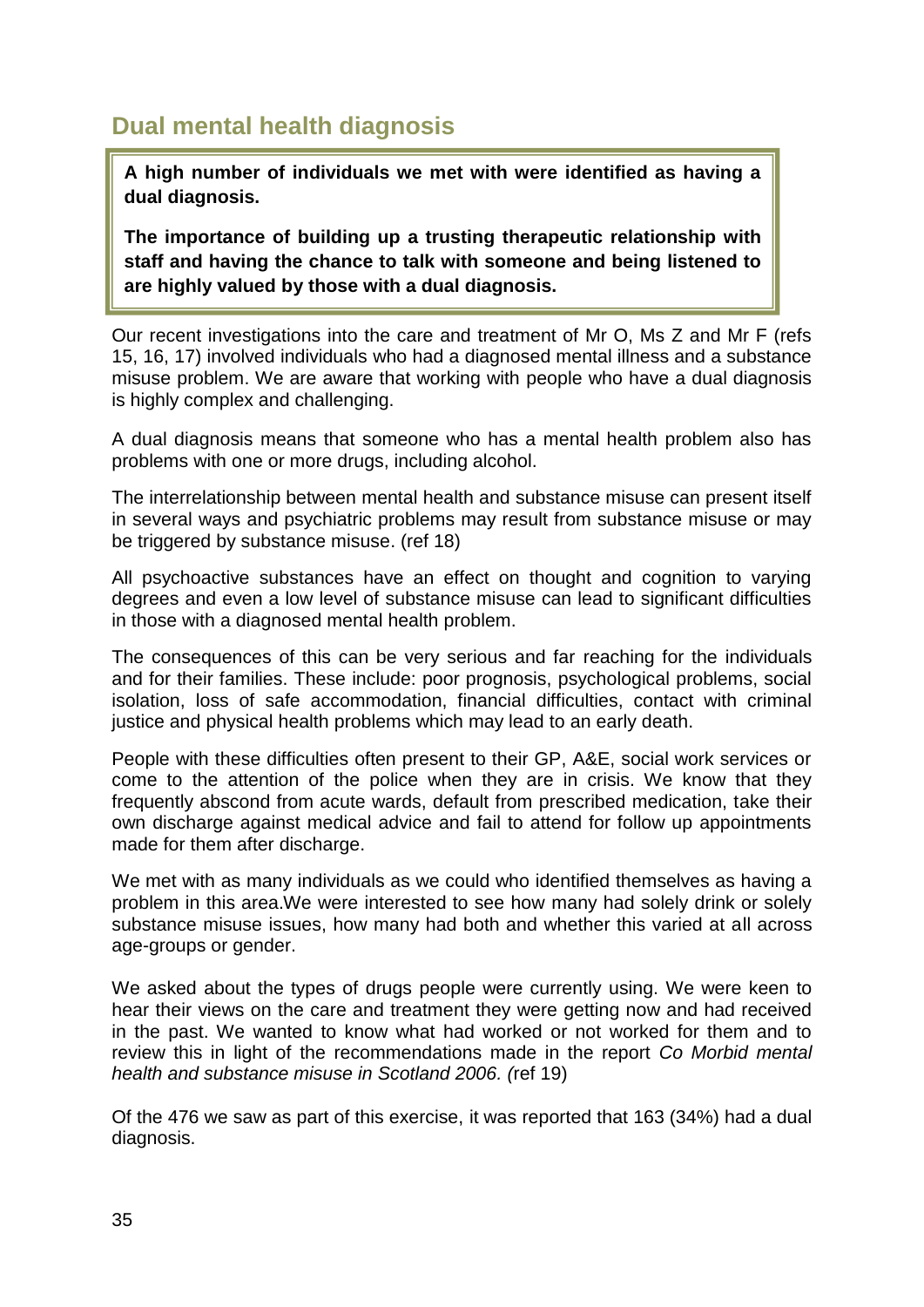We found that within our total visits, a larger proportion (42%) of the men interviewed than the women (25%) interviewed reported substance misuse. Of the 163 reporting substance misuse:

68% used alcohol and, of those, 38% reported themselves to use alcohol only.

62% used drugs of which 32% reported using drugs only; including a smaller group of 10% reporting using cannabis only.

Twenty two in this category were also identified as homeless. We found that half of those identified as homeless (19 of 38) had a dual diagnosis of substance misuse. Homeless people represented 12% of our substance misuse group. This is a relatively high proportion but was what we expected to find.

We found a high proportion, 63%, of young people aged 18-24 years in our sample reported substance misuse. Thirty percent used a variety of drugs and alcohol; of these a sub-group said they used only alcohol and cannabis.

Early onset psychosis at a younger age is an indicator of poor prognosis. Early onset psychosis for a young person who also has a substance misuse problem has a poorer prognosis.

Of those reporting drug use, the substances reported to be used regularly included:

Cannabinoids:(63%),Amphetamines/Stimulants/Hallucinogens:(27%), Opiates and related drugs including painkillers:(29%), Sedatives:(16%), Antipsychotics :(1%).

We know readmission rates for those with a diagnosis of schizophrenia and who use cannabis regularly is significantly higher than for those who have the same diagnosis but do not use cannabis. Of those using cannabis, three quarters reported being told that drinking and/ or taking drugs might affect their mental health.

Some recognised the ill-effects of cannabis themselves:

*"I've used cannabis in the past; cannabis cake makes my paranoia and delusions worse."*

*"I stopped taking cannabis as it makes my mental health worse".*

*"I took whatever drugs were available, except cannabis as this gives me psychosis."*

We asked what help they have had during this admission and what has been helpful to them in the past.

They said they found the following helpful:

- A positive staff attitude; staff who listen and are able to build up relationships of trust
- Being in an alcohol and drug free environment
- Good food
- Being able to get physical health care needs taken care of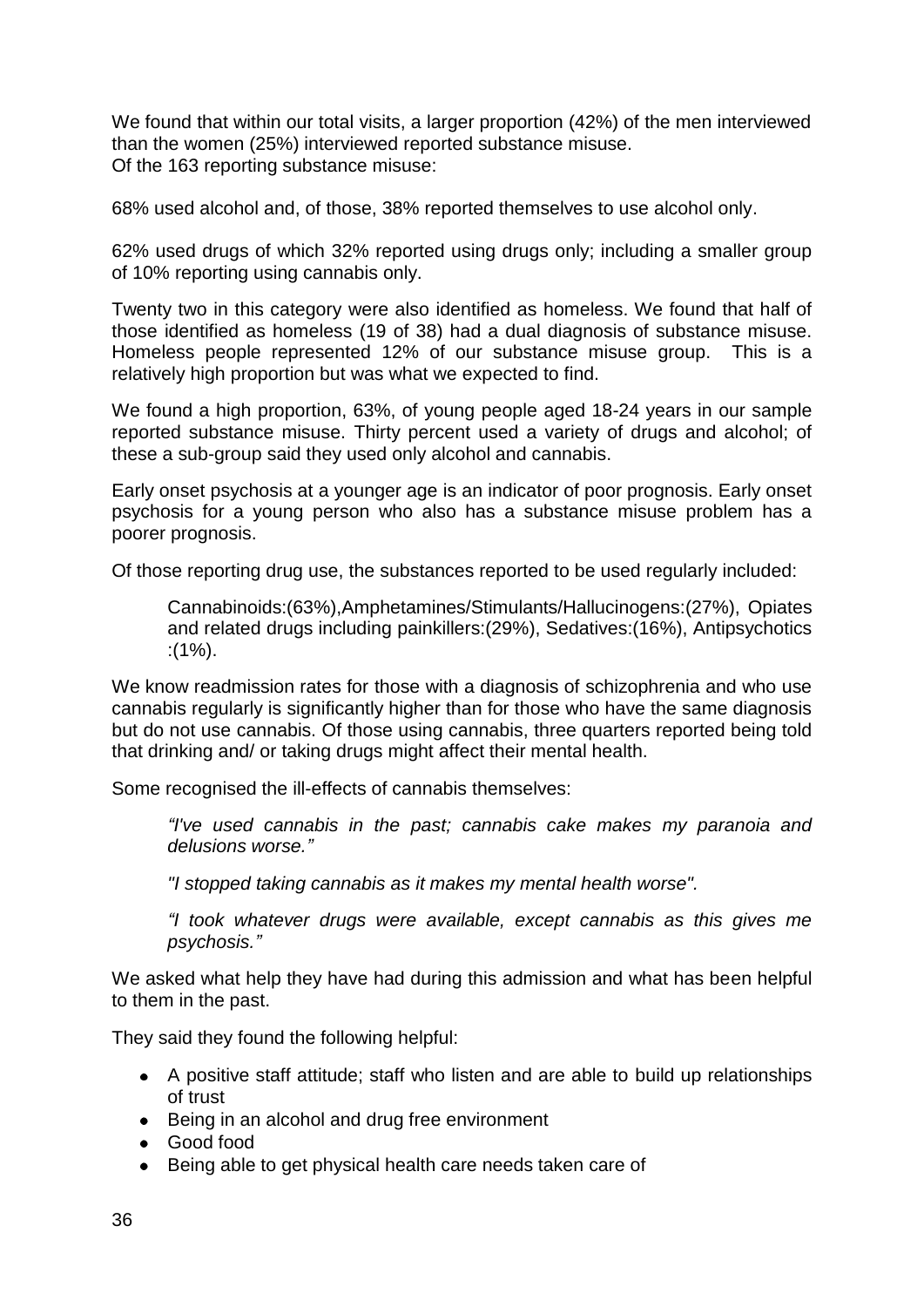After discharge, 1:1 sessions on a regular basis, peer group support (for some) and supportive relationships.

*"I was going to the alcohol counsellor but I only saw her once a month and that probably wasn"t enough. But that was what we agreed and I wouldn"t go to groups."*

Other helpful strategies included; medication for depression and anxiety, talking about problems with counsellor or CPN, taking antabuse and access to a methadone programme.

*"Having staff to talk to and encourage me to get involved with others helped. I had been living a very isolated life when I came in."*

*"The chance to talk. I have had really bad thoughts and it really helps to talk to someone."*

Some people we interviewed did not want to or did not feel ready to get help to manage their drug or alcohol dependency. They felt that by resuming drug and alcohol use they exclude themselves or are excluded from helpful services. They felt the only time they then can next access help is when they become physically very ill, hit a crisis or are detained under The Act. Some commented on the isolation they felt once they were discharged.

*"I got support from alcohol services and this helped in the past but I did not cooperate so they withdrew."*

*"From other people"s point of view I drink too much and I know I smoke too much cannabis but I like it."*

### **Recommendations**

Service managers should ensure

- Staff are able to provide or refer to a service providing drug and alcohol  $\bullet$ education and counselling
- The Care Programme Approach is considered to help ensure consistency and continuity of services and that key workers follow up assertively when an individual misses an appointment.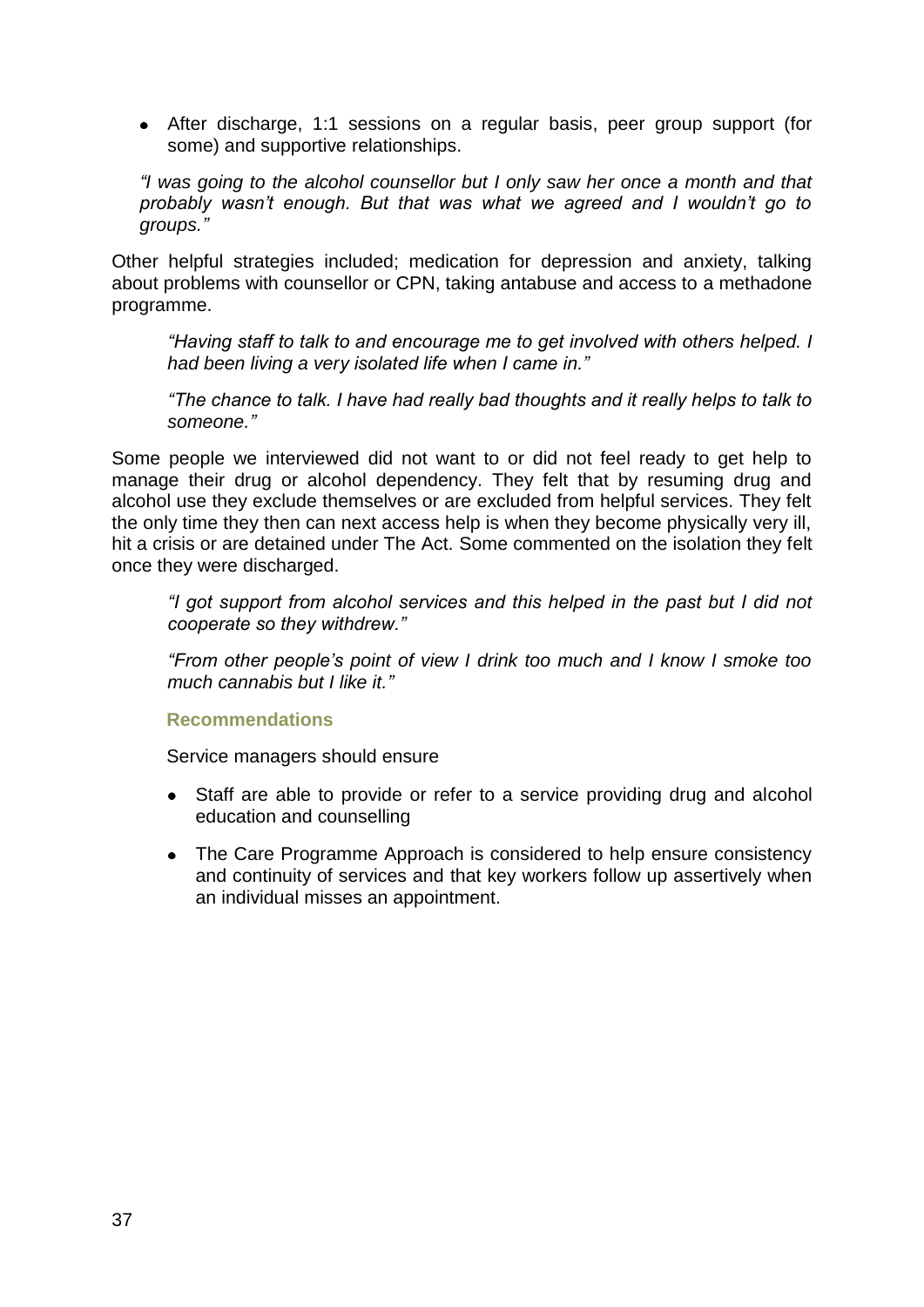## **Parents and parental responsibilities**

**The majority of parents voiced concern in relation to their children and their own hospital stay. Children's understanding of mental illness, visiting arrangements and child care arrangements were common concerns. Staff must do more to enquire, identify concerns and address them. Visiting facilities for families must be improved.**

The nature of family life is complex. When parents are admitted to hospital, it is not only the parent who is affected. There is also impact on children and on those who may look after them in their parent"s absence. Similarly, the presence of children can affect whether those admitted to hospital receive support. Fear of losing one"s children is a frequent obstacle to parents seeking and accepting help.

This is the case for parents who are admitted either informally or detained under the Act so we wanted to take the opportunity on these visits to seek the views of those who had been admitted and who had children under the age of 18.

Under section 278 of the Act, service providers have a duty to mitigate the effects of compulsory measures on parental relations. The Commission has a responsibility to monitor use of the Act and we recently looked at how services were meeting this duty for parents who were detained under the Act. We found that although there were some areas of good practice, these duties were generally neglected. We have made recommendations to improve the experience of parents who are admitted and we feel these recommendations should be implemented for all parents admitted, not just those detained under the Act. (ref 20)

Parliament is currently considering a new children's bill which will ensure better planning and coordination of children"s welfare. If we are to get it right for children and their parents, we must ensure the duties are well known and improve understanding of the importance of parent/child relations, especially at times of family crisis.

At this visit, we were seeking only the views of parents admitted to the ward, we did not routinely speak with staff other than when the Commission visitor had specific concerns which they felt needed to be brought to the attention of staff on the day.

We asked whether the parent had any concerns about the current care arrangements for their child/children and access to social work where relevant. We also asked for their views on arrangements and facilities for children visiting them in hospital and for planning for discharge.

Thirteen percent of our sample identified themselves as parents of a child/children aged under 18. Half were detained in hospital. Of these, seven parents did not have parental responsibilities, including three who were detained. We found no major differences in responses between detained or informal individuals who were parents. Therefore, our findings are reported for the whole group.

Of the 61 parents interviewed, 66% were mothers and 34% were fathers. The majority of parents identified were in the 25-44 age group. These parents gave us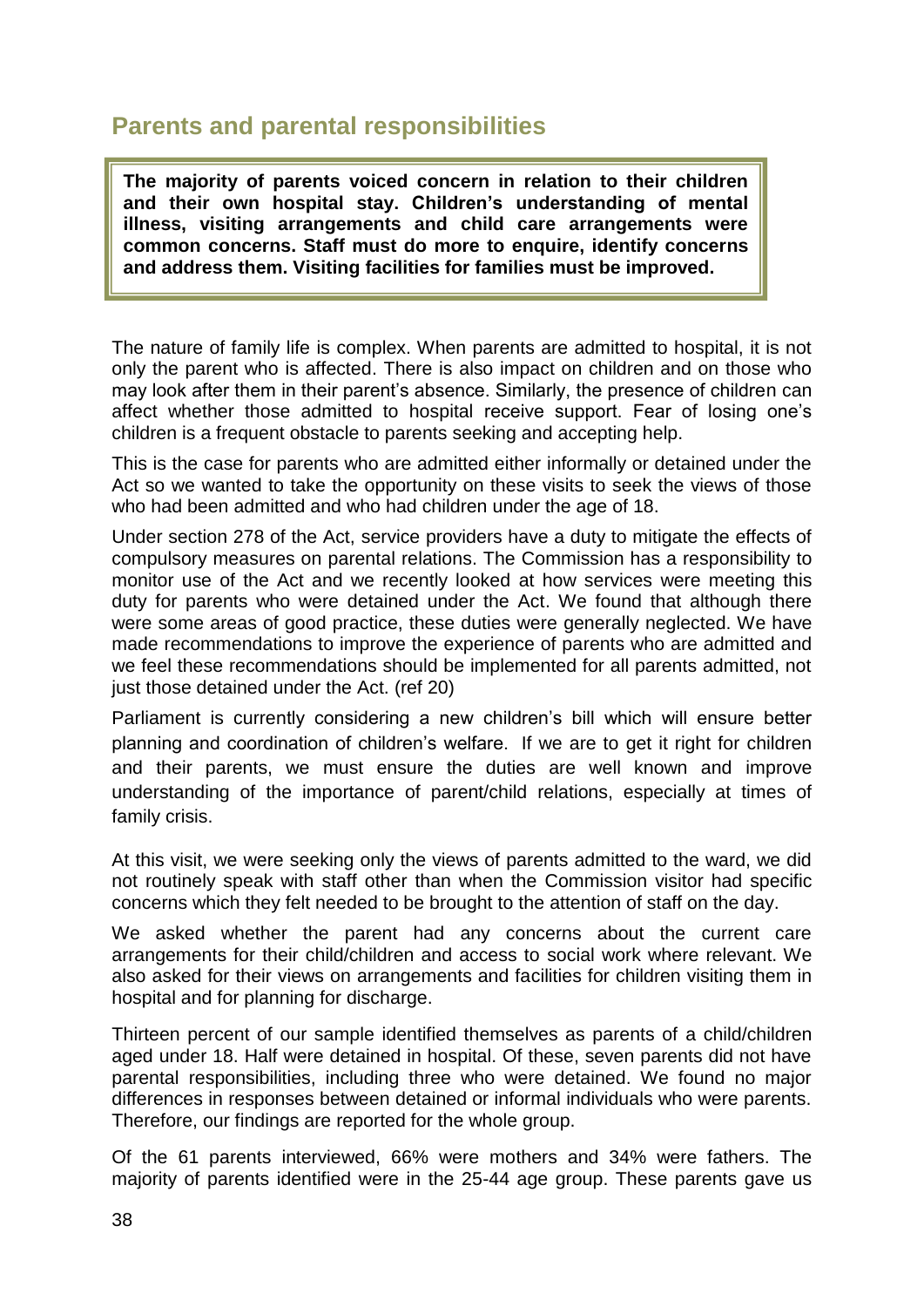information about 98 children and young people; a quarter aged 0-5 years, about half aged 6-11 years (primary school age), a quarter aged twelve and over (secondary school age and including 7% aged 16-17 years). The children were fairly evenly represented by gender and by age group across parents of detained or informal status.

The children had a wide range of living arrangements. A third remained in their usual home with the other parent. A similar number were living with the ex-partner/parent of the child. The rest lived with other family members or friends, e.g. grandparents or older siblings, except for three who had been adopted or were in foster care.

### **Parents' concerns in relation to their children**

The majority of parents voiced some issue or concern in relation to their children and their own hospital stay. In general, parents did not offer these concerns spontaneously. We only found their concerns by asking specific questions. In several cases, staff did not appear to have done so.

### **Concerns about care arrangements and impact on household**

A few parents expressed concern about the other parent who was now taking on the main caring role (e.g. alcohol use). Child protection investigations or children being on the Child Protection Register were concerns for two parents. Three parents, all fathers, said separation or an ex-partner was posing a barrier to seeing their children.

Parents worried about the impact of their admission on their partner"s work. One mother described her self-employed partner as being able to arrange his work around child care needs and with the help of friends care for the children. Another feared that her husband, a night shift worker, had been off work for some months caring for two young children; his initially supportive employer was now less sympathetic.

### **Concerns about child's understanding of parent's mental illness**

Parents spoke of younger children"s upset about separation, lack of understanding and fears about the parent's mental illness and hospital stay. Examples were:

*"He misses me but does not understand" (5 year old)*

*"Is it because of me that Mum is in hospital again?" (9 year old asking carer grandmother).*

With older teenagers, strain or breakdown in relationships was an issue:

*"I must make no more false promises, I"ve let [child] down all along. Got to turn it around" (alcohol user )*

Several parents said that they did not know how to or did not want to explain their mental illness to their children; one chose to say she was "not well", another "my children think I am away working".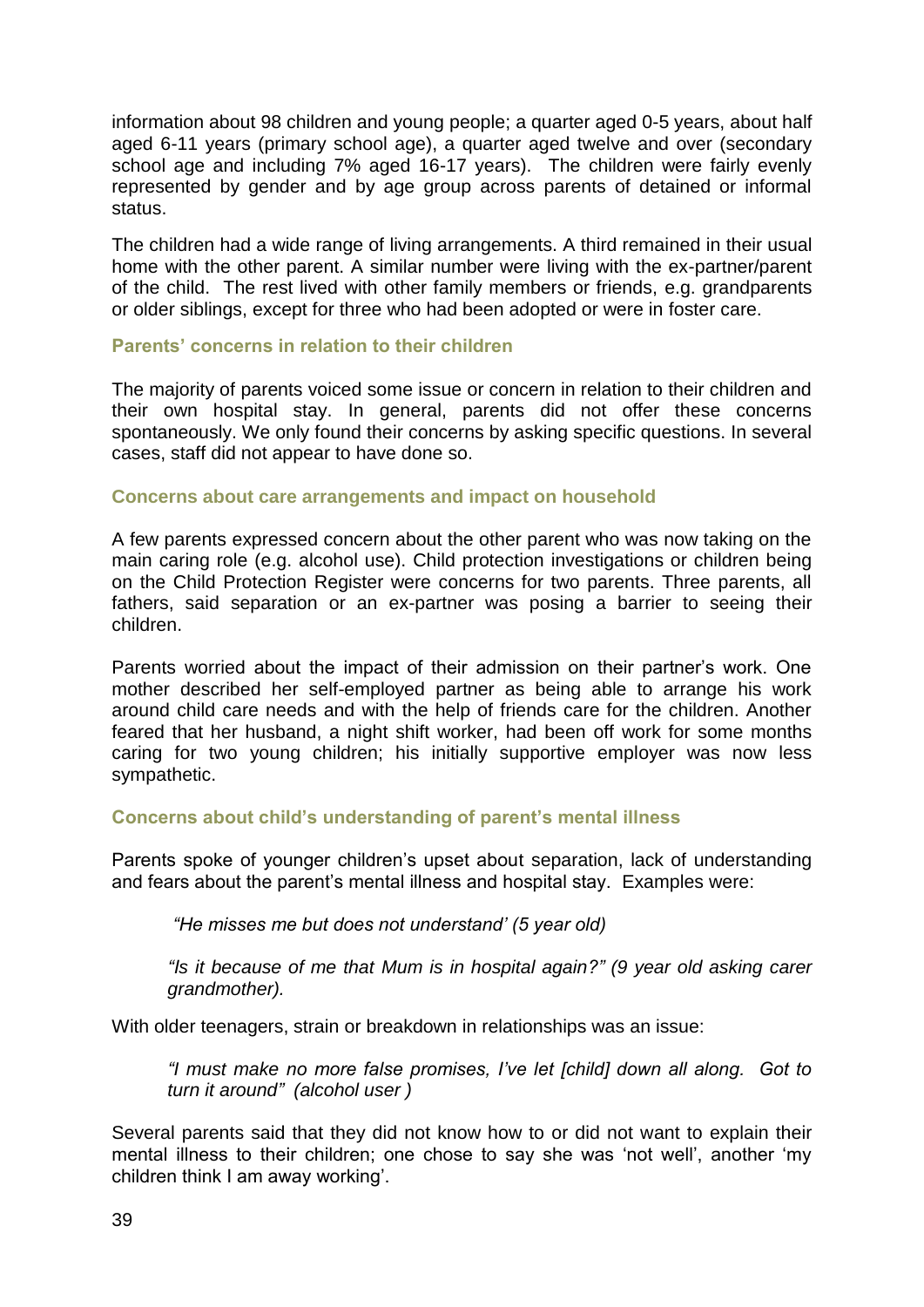*"My six year old has only been in twice and both times we"ve gone out. She doesn"t understand why I am here and I don"t know what to say."*

Only one parent described age-appropriate information about mental illness being made available to her son and herself. Forty parents( 66%) were definite this had not been offered.

*"CPN, social worker and staff on ward have given my child material to help with [child"s] depression."*

### **Parents views about visiting arrangements for children**

Most parents (65%) had concerns about visiting arrangements. We were told of inadequate and unsettling arrangements and facilities. Around a third felt they did not want their children to visit them in the ward. They felt the ward was unsuitable or frightening for children and some preferred to meet them elsewhere or go out. The main problems were:

- Lack of a designated space for children and families (dining rooms, interview rooms, the main ward area and individual rooms or dormitories were used but all had their problems);
- Lack of privacy and the presence of others or potential for interuptions;
- General loud noise or disturbance within the ward.

A good example was this comment from a parent:

*"I don't like having kids in the ward as there are poor facilities. The ward is too busy, there is no privacy.I don"t want them in the male ward area. Facilities aren't family friendly. It doesn't feel safe. I go to the cafe or outside to see them"*

The lack of child friendly provision, including toys, books, and age appropriate materials or "snacks" meant parents had no "distraction" for their child or activities to engage in with them. For example:

*"We just meet in a side room. There are no games or anything to distract us so it seems a bit artificial to be just sitting chatting "*

Even where there was a family room there were perceived obstacles to use,such as it was locked, rarely used or had to be "booked" for special occasions.

*"There is meant to be a family room but it's just a room with 3 chairs and is always locked. I don't think it's safe for children and there should be much better facilities."*

*"If there were a few toys in the family room it would be better." (Infection control specialists do not allow toys on the ward).*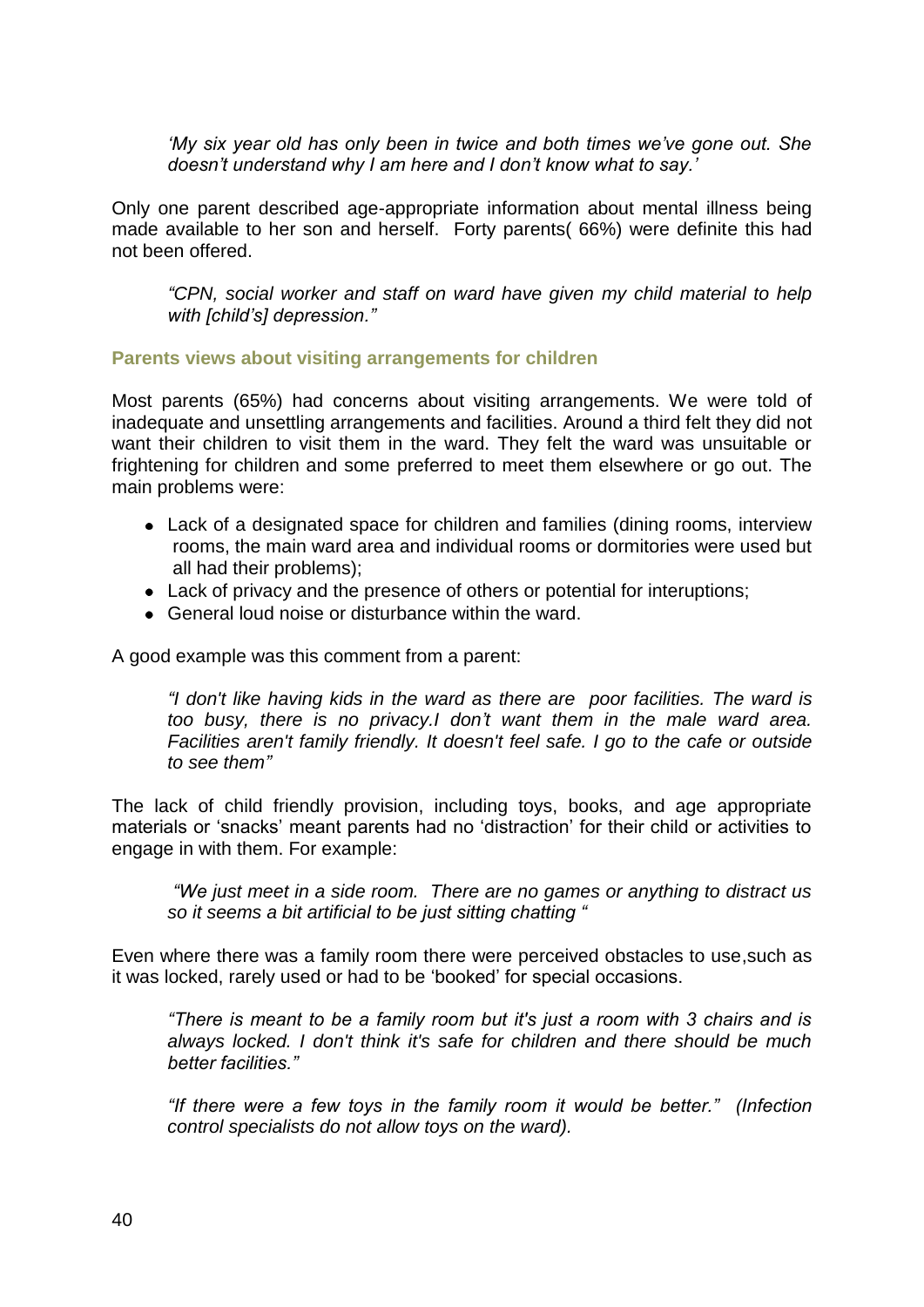The following example highlights the need for staff to be proactive in fulfilling their S278 responsibilities for parents who are under compulsory measures. This detained mother was not allowed off the ward at the start of her admission; this was her experience of a visit with her 6 year old son.

*"My child came in with my husband to visit, when I could not leave the ward at the beginning. He had to see me in the dorm. He was scared as another patient was shouting and swearing. No one suggested seeing him somewhere else such as quiet room (locked) or interview room - I didn't think to ask myself. Now go down to the coffee shop, as can now leave the ward."*

### **Staff actions to support care arrangements for children of parents in hospital**

We asked parents if staff had discussed how they might be supported to continue caring for their children and if any plans or actions had been identified by this discussion. Over a third of parents responded positively saying that ward staff had asked them about care arrangements for their children. Over a third were quite definite that they had not been asked.

Only 30% of parents felt staff had talked with them about how they might be supported to continue caring for their children. Fewer still, 25%, had been assisted by staff to identify any actions towards this. Even allowing for incomplete recall, this is a dismaying finding. Most parents will experience anguish at having to leave dependent children to go into hospital, far more so when the nature of the illness is likely to involve emotional disturbance and heightened anxiety.

The following examples illustrate how sensitive enquiry by staff can help, and lead to positive practical measures to minimise the detriment to families:

*"They talk to my husband a lot and they got the background from him and knew the plans for family support."* (Carseview, NHS Tayside)

Staff helped to promote regular visits from partner/family members, if necessary supporting special arrangements. In some wards, staff clearly asked parents how they might be supported and took action as a result to accommodate children"s visits whilst ensuring safety.

*"Children visit every night at 6pm" partner encouraged to bring children in every night before main visiting time and at a suitable time for the children"s routine".* Commission visitor, Carseview, NHS Tayside

*"Staff facilitate informal access. They allowed her to bring in food to share and keep the dining room private during the visit. They offered a room off the ward for her daughter"s visits."* (Commission visitor, Langhill Clinic, Inverclyde Royal

In the following case, good staff enquiry led to a helpful discussion about her child"s need for help and information, and increased information and support for the sister who was supporting them:

*"Staff had asked about arrangements for her son who was being cared for by aunt. They had identified a need for increased support for the whole family to help mum"s recovery. As a result her sister was coming in to a meeting on the*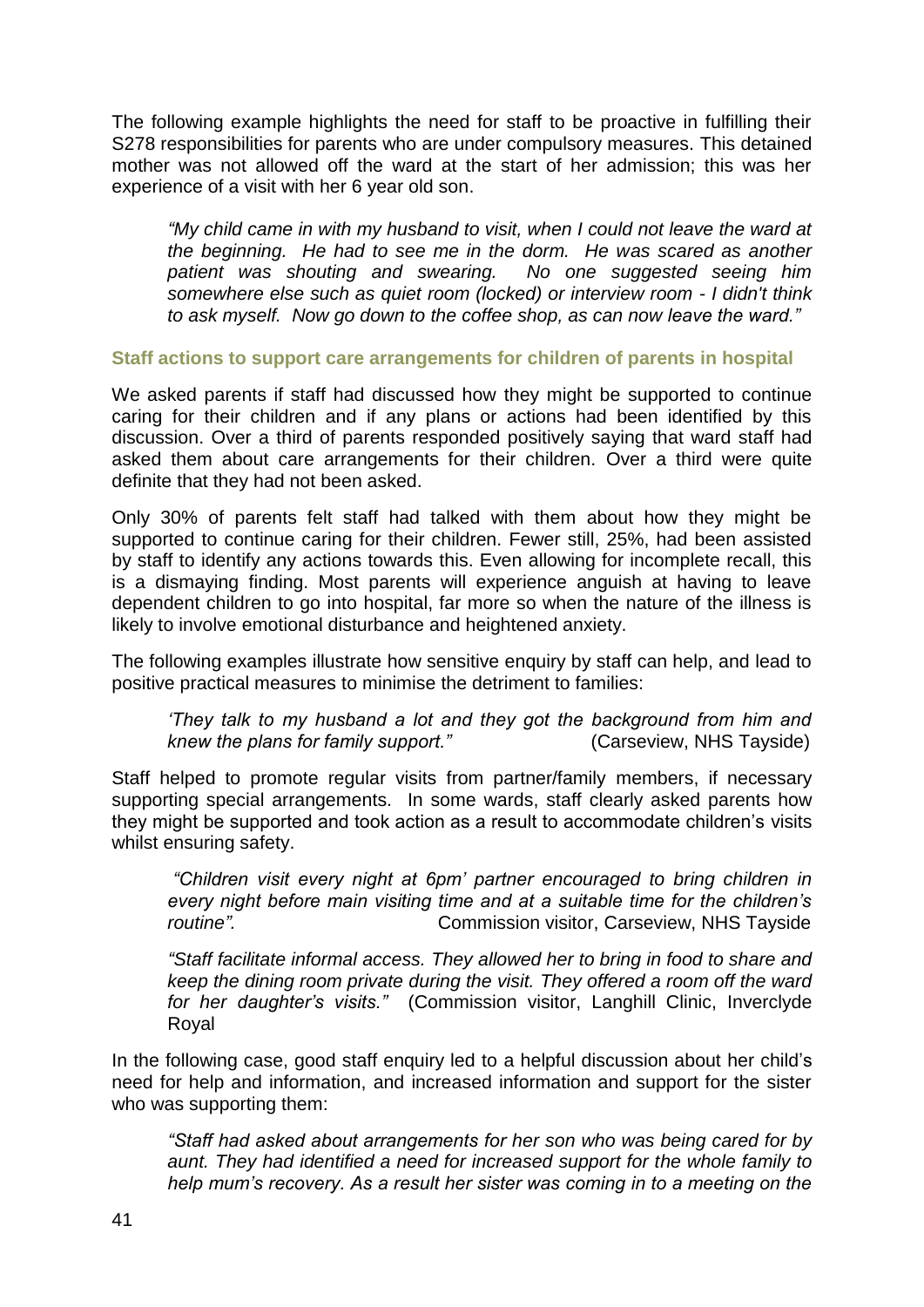*ward the following day; her son now had a social worker who had talked to him about his mother"s illness and his own problems. Ward staff and mum"s CPN had given him a leaflet about depression and talked it through with him and as a result he had gone to his GP and Mum felt relieved that he is now getting the help she thinks he needs".* Commission visitor

There were also positive examples of staff helping address concerns about important times in their children"s lives, and of helping them find ways to be there for their children. This included appropriate spells of leave from hospital, e.g:

*"I have discussed with them visits home and whether I feel able to go to my son's 4th birthday party which is next week. I am going to go for lunch but not stay for the party."* 

*"I am on 3 hour passes just now so have been home to my wife and my 3 year old child for visits. I don't feel ready to be at home."*

More often, we found situations where staff had not discussed arrangements for children. We found parents with deep anxieties. We found that failure on the part of staff to make specific enquiry about arrangements for children seemed to be associated with a tendency to simply assume that the parent has arrangements in place and is happy with them. There are missed opportunities to identify and address worries and aid recovery.

*"Nothing was mentioned. I think they assume the children are with my mum. Staff sometimes ask how the kids are but that"s it."* 

Family circumstances change, and even when ward staff know someone well it is not reasonable to place the responsibility on the acutely unwell parent to report changes since last admission:

*"They have not asked this time because they know mum and X look after him."*

We were very concerned about what we heard from one mother who was concerned about her children being cared for by another relative. Our visitor recorded:

*"The nursing staff say they do not know or cannot help with arrangements for her children. They tell her to phone her social worker who does not attend the*  ward.I spoke to staff about this and they do not know what is happening *regarding access, visiting etc. They could not tell me if the arrangement with her relative was voluntary or whether or not she still had parental responsibilities. They informed me they hadn't asked the social worker."*

It is hard to see how recovery can be helped if these issues remain unexplored by staff.

**Social Work involvement and discharge planning**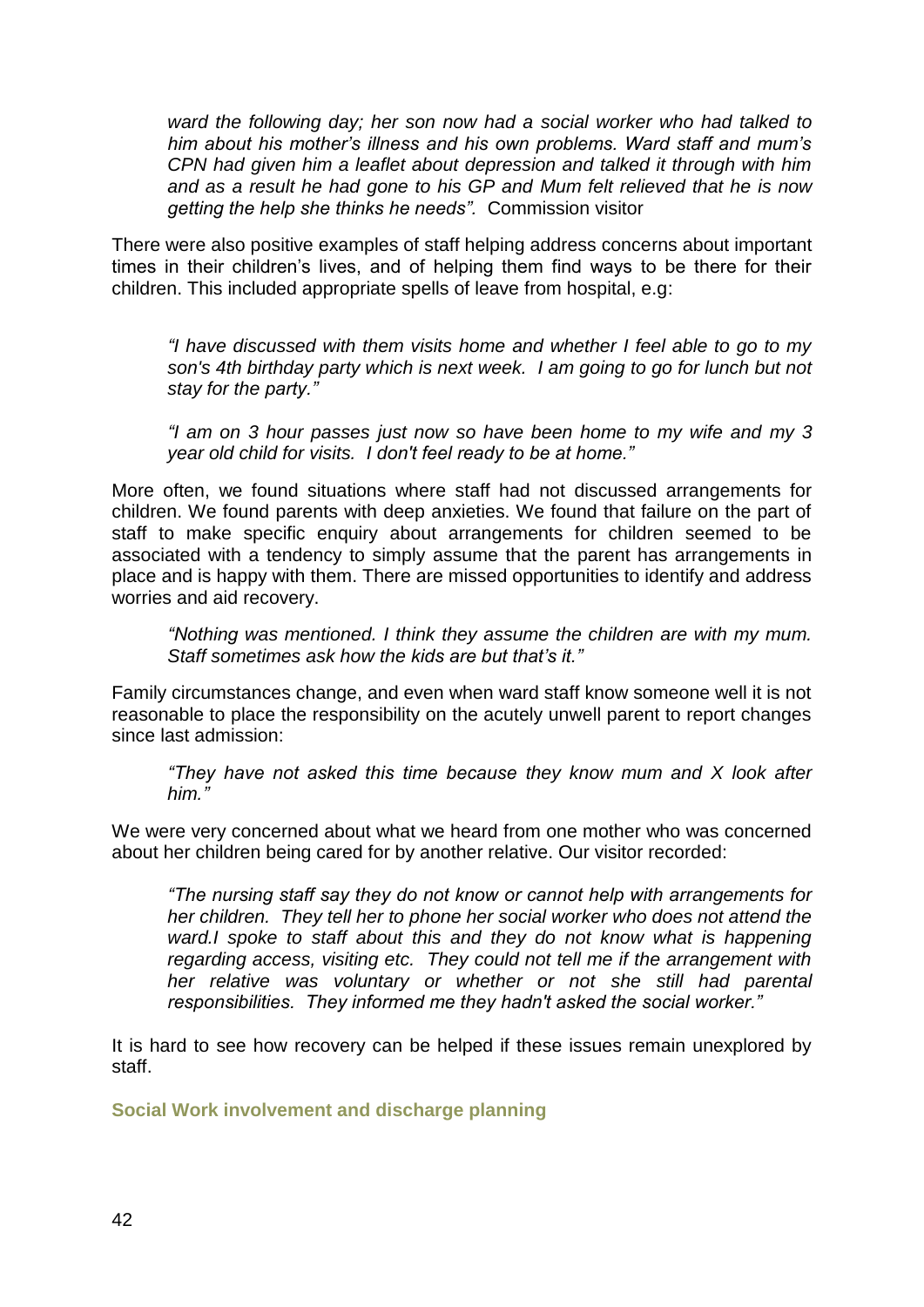Almost a third of parents mentioned social work input to the family. This was either to the parent(s) or children, or both.This was more likely amongst detained than informal individuals and was seen as helpful. Comments from our visitors included.

*"Detained parent with a toddler, said social work had helped her get a house and supported her in getting an injunction against a violent partner. They would also be putting extra support into the home when parent was*  discharged." visitor

*"Mother, children living with ex-partner, had concerns about partner"s drinking*  and ability to care properly for children. SW were involved and investigating *whether there were child protection concerns or need for alternative arrangements and were liaising with ward staff and the parent.*" Commission visitor

About 10% of parents identified a child/children as taking on carer responsibilities when they returned home. Clearly, this makes the inertia about providing ageappropriate information about mental illness all the more worrying.

Considering all of the above, we believe the challenges, and the solutions, must involve professionals from a range of agencies and disciplines. We also believe that those who commission services should commit more consideration to the resources required to support families where a parent is subject to compulsory measures.

We have already recommended to Scottish Government that mental health legislation should include duties on certain agencies to support parents in carrying out their parental roles. Our findings in this report strengthen the need for such a requirement.

### **Recommendations**

Service managers should ensure that

- Staff ask at the earliest point possible in the admission about arrangements for children and determine whether the parent has concerns, whether other agencies need to be involved or included in care planning , review and discharge planning
- Staff are aware of the potentially wide range of support needs of parents. From those with healthy relationships with their children and supportive partners who appear to need or want little support, to those with complex family relationships where the needs of the child may be overlooked or only partially addressed
- Staff know how to access and share age-appropriate information about  $\bullet$ mental illness to support individuals who are parents in talking with their children
- $\bullet$ Safe, welcoming, private and child-friendly facilities are provided for visits. Age-appropriate toys, games, snacks and drinks should be available. Concerns regarding infection risks to be addressed.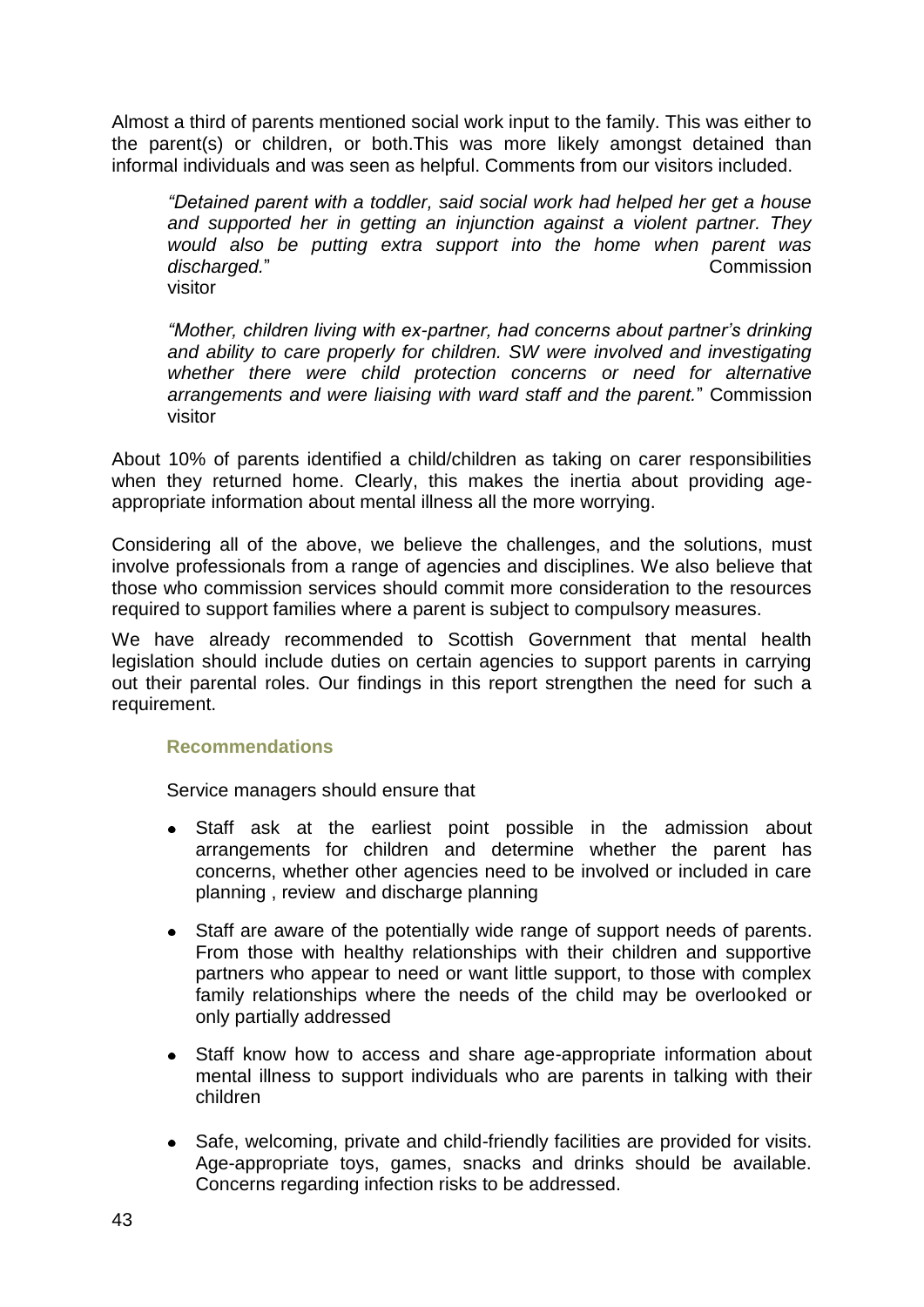### **Homeless or in unsettled accommodation prior to admission**

**Homelessness or housing uncertainty has an impact on the mental health of people admitted. It should not be considered simply a social work or housing department problem or only discussed or addressed at discharge.**

People with mental health problems are also more likely to become homeless (ref 21). Being homeless makes it harder for mental health services and others wanting to provide services to reach out and offer effective support.

They can often come into contact with a range of services, none of which singly takes responsibility for them, and none of which can on their own meet all their needs.

The Commission does not have a remit to look at all of the services provided to individuals facing homelessness. However, we have enquired about the care of some people with mental health problems who have had contact with homeless services, and found improvements necessary.

We have held discussions with a range of those working with mental health and homelessness and found a number of key areas where there could be improvement in practice.

We asked to speak to everyone in the acute admission wards we visited if they had been homeless or had unsettled accommodation in the six weeks prior to admission.

We asked what help they were receiving to sort out their accommodation difficulties whilst they were in hospital,and what they knew about where they would be living after discharge. Of the 38 individuals who were identified that met this criterion, 35 agreed to speak with us.

Prior to admission half of those we saw believed that their housing situation had negatively affected their health. Many had moved through a variety of accommodation types in the six weeks before admission and had a range of experiences which some found distressing.

*"I came here from Europe a year ago. I worked at first but was not paid enough to keep a flat so I slept on scaffolding and the beach for two months. I had no benefits, no mental health support, no family and no support from friends."*

*"I felt a burden to everyone. The offer of homeless accommodation was awful; it was frightening to me that I would end up there."*

*"I was in a B&B with a curfew at 10pm. Temporary accommodation is usually disgusting - one stank of dog and had a mouldy bathroom. Sofa surfing is horrible. I relied on 4 friends and felt bad for them."*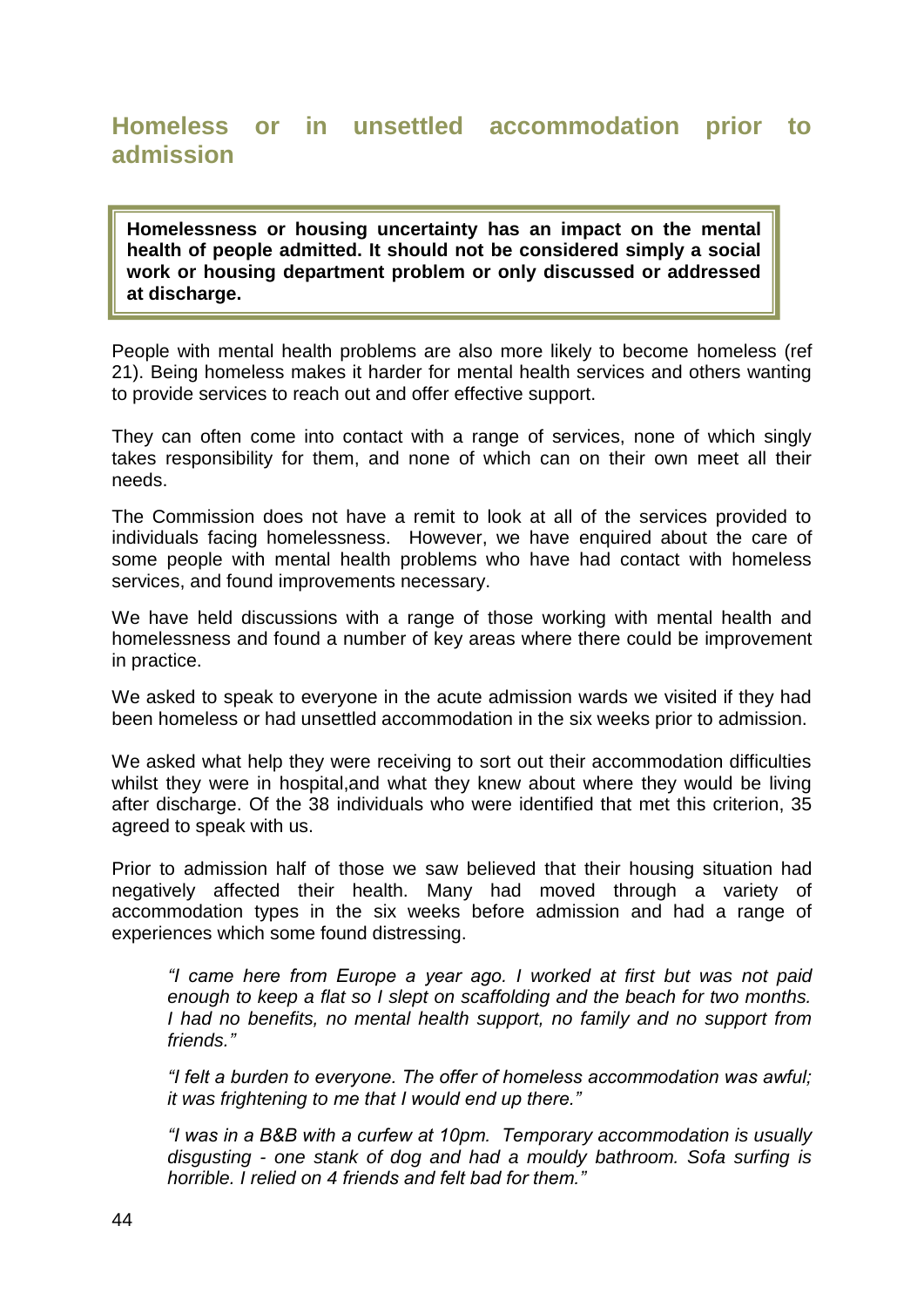Some reported that they were not registered with a GP because of their situation, whilst others travelled to a relative's address to keep appointments with community psychiatric nurses. One said he lost contact with his Community Mental Health Team and was not sure if he was sent any appointments once he became homeless.

We are aware that in some Health Board areas there are health teams working closely alongside social work and housing colleagues. A half of those we spoke to told us they had no problems accessing health services.

A third of those we spoke to had received some help before admission from a housing or homelessness officer and most had found this helpful. But the majority [two-thirds] did not know where they would be living when it came to discharge.

*"He told me he was leaving hospital tomorrow. He didn't know yet where his accommodation would be, he said, "the social worker will just tell me on the day".* Commission visitor comment.

We interviewed a small number of those who identified themselves to us as having housing problems and nursing staff were unaware of this when we brought these to their attention. A few also told us that since mentioning their difficulties to the nursing staff they had received very little or no help.

However, half of those we spoke to said they were being offered help to sort out their housing problems whilst in hospital. Many were able to give good examples of how they had been helped, with meetings being arranged, free access to telephones given and key people being contacted.

*"His Consultant has written to housing and the nursing staff and OT have helped him with internet searches and got him a bus pass."*

### **Recommendations**

Service managers should

Ensure individuals are routinely asked on admission about their accommodation and know who to contact if housing issues are identified.

In conjunction with social work partners and housing departments

- review their current joint working arrangements to ensure they are meeting the needs of homeless individuals with mental health problems
- ensure consideration is given to using Care Programme Approach where multiple services are intervening.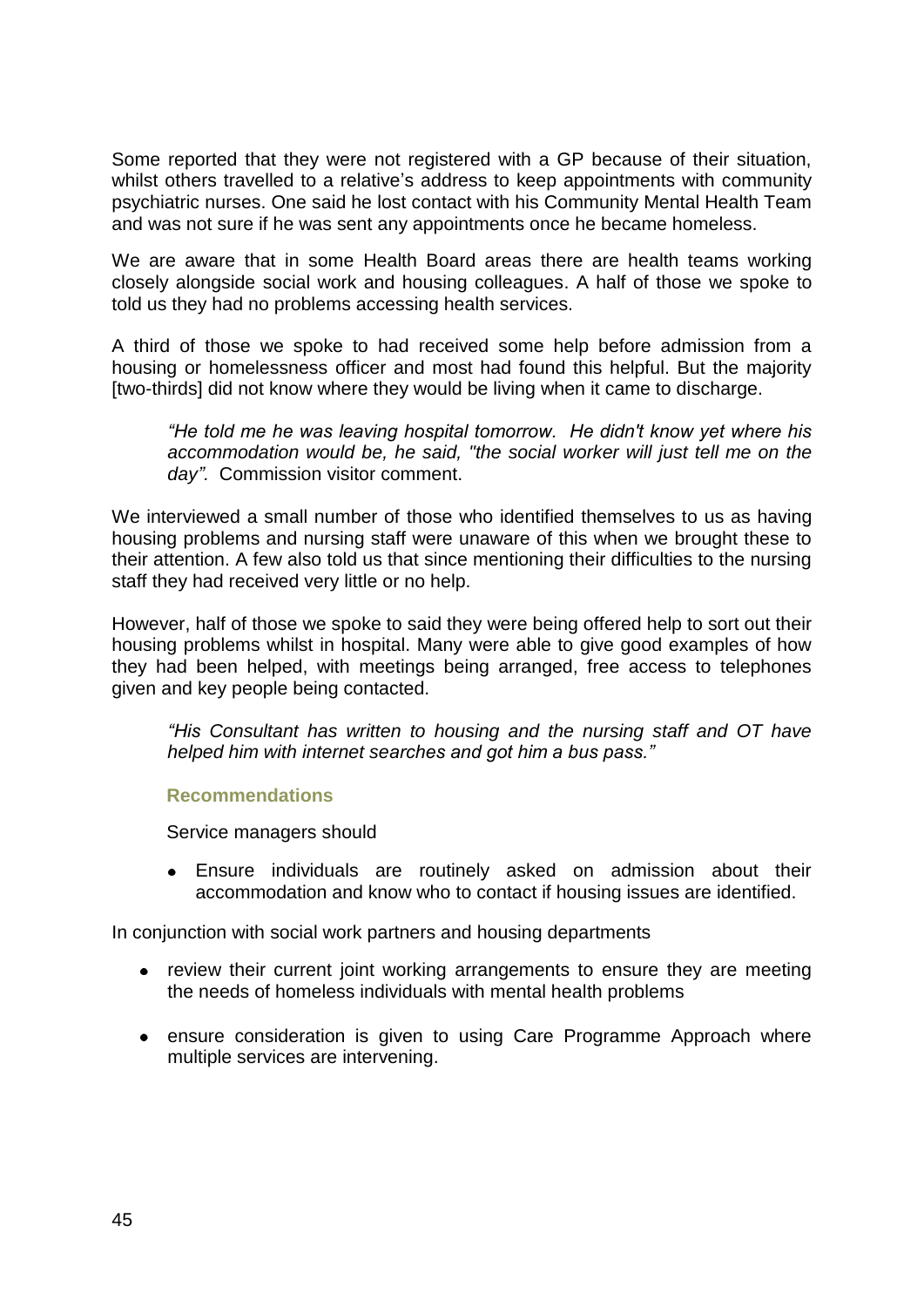# **Summary of recommendations**

### **Admission and participation**

Service managers should ensure:

- people admitted are given information about the ward in appropriate formats
- people are given information about and involved in planning their care
- in conjunction with Social Work departments, that admission assessment includes consideration of social factors and that appropriate referral systems are in place. Staff and those admitted to hospital need to be able to access advice and support to address worries about finances and their housing situation.

### **Therapeutic activity**

Service managers should review in conjunction with Occupational Therapy departments

Their current activity provision and ensure that staff are able to provide a range of therapeutic activities both within and outwith normal working hours.

### **Restriction and observation**

Service managers should:

- Review the potential restrictions that people admitted are subject to
- Ensure that any restrictions applied are individually assessed, proportionate and justifiable.

Scottish Government to:

Commission a review of Engaging People, Good Practice statement on the observation of people with acute mental health problems in Scotland This review is required to ensure that the national good practice guidance reflects changing practice and that observation levels are the least restrictive and tailored to individual risk.

### **Attitudes and availability of staff**

Service managers should:

Work with staff and individuals admitted to look at barriers locally to individuals approaching staff and consider adaptations that can be made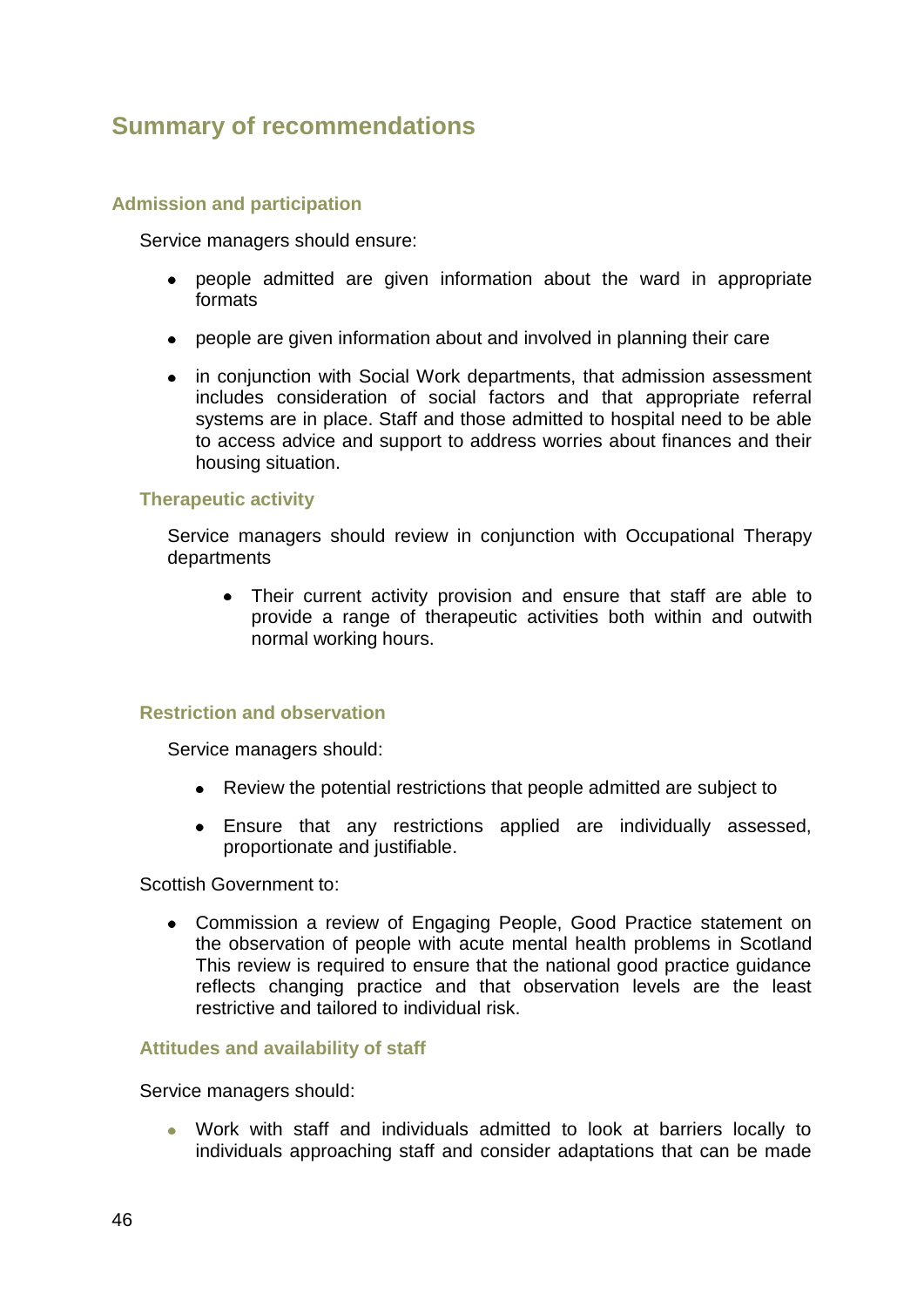to the physical environment to improve communication and visibility of staff.

### **Feeling safe and secure**

Service managers should:

- Review the current accommodation within admission wards to ensure it affords maximum respect for privacy and dignity
- work with staff and people admitted to the ward to look at how best to manage distressing incidents

### **Recovery**

Service managers should ensure:

accomplishment of Scottish Recovery Indicator 2 and act on the areas for improvement identified

### **Peer support**

Service managers should ensure:

staff recognise and understand the value and importance of informal peer support

### **The physical environment**

NHS Chief Executives and Boards should act to ensure improvements in areas where concerns about the physical environment have been identified.

Scottish Government should specify the environmental standards expected and in conjunction with Healthcare Improvement Scotland should monitor compliance with these standards.

Services need to be clear about the smoking policy within wards and IPCU"s and within the hospital gardens and grounds.

### **Discharge planning for individuals with multiple admissions**

Service managers should ensure:

• that people admitted and their carers are actively involved in and know about discharge plans.

### **Individuals from minority ethnic backgrounds**

Independent advocacy services, and commissioners of advocacy services, should ensure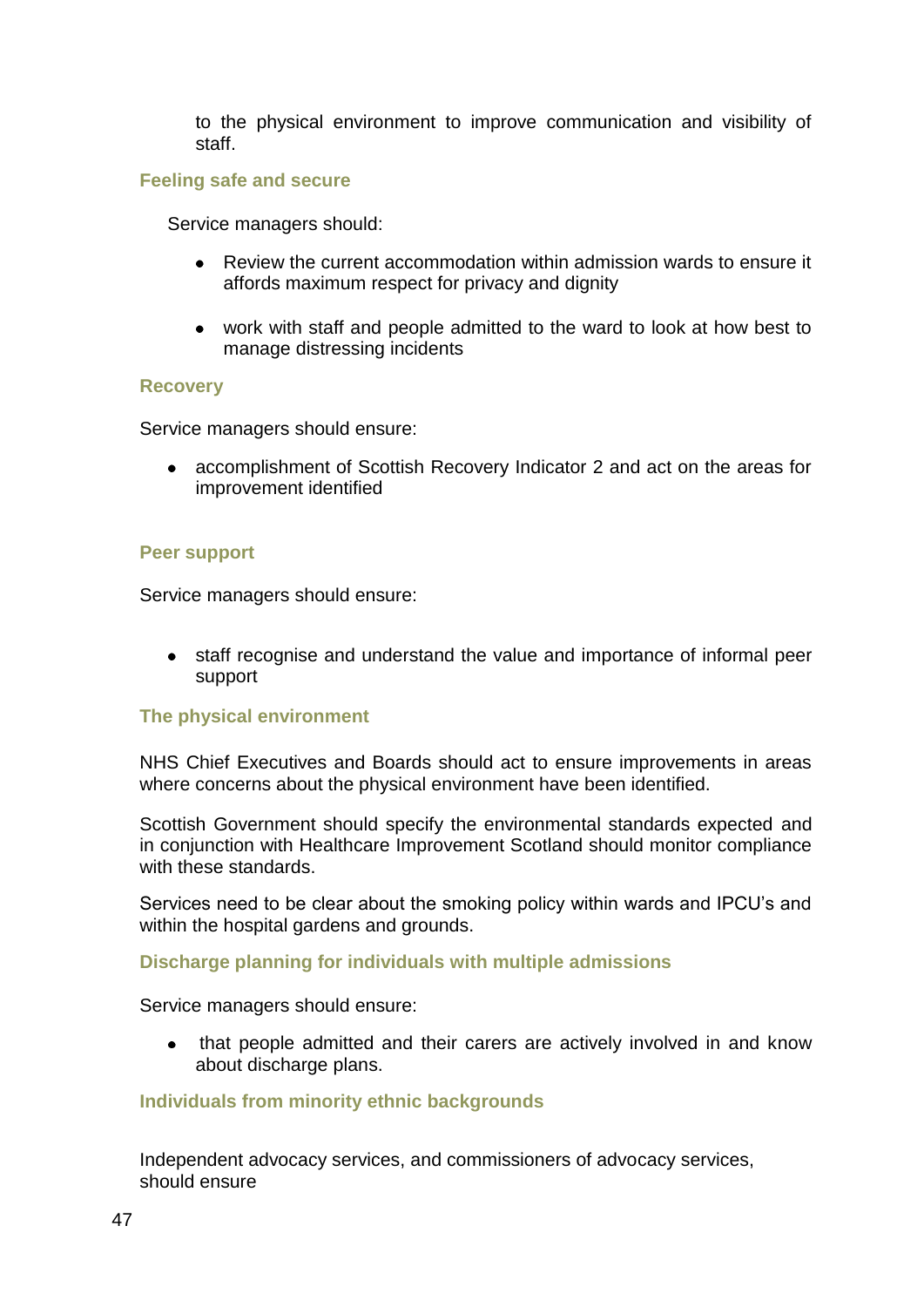the service offers assistance to people who report to them an experience of racial abuse

Service mangers should ensure

racially discriminatory behaviour is carefully recorded and reported and the police involved if appropriate.

NHS Boards, under their Public Sector Equality Duty, should ensure

- clear procedures are in place on how to manage situations where one individual is racially abusing another (or a member of staff)
- monitoring of the number and type of incidents of racial abuse and taking steps to eliminate it
- involvement of individuals from ethnic minority communities in their service development

### **Individuals with a dual mental health diagnosis**

Service managers should ensure:

- Staff are able to provide or refer to a service providing drug and alcohol education and counselling
- The Care Programme Approach is considered to help ensure consistency and continuity of services and that key workers follow up assertively when an individual misses an appointment.

### **Parents and parental responsibilities**

Service managers should ensure:

- Staff ask at the earliest point possible in the admission about  $\bullet$ arrangements for children and determine whether the parent has concerns, whether other agencies need to be involved or included in care planning , review and discharge planning
- $\bullet$ Staff are aware of the potentially wide range of support needs of parents. From those with healthy relationships with their children and supportive partners who appear to need or want little support, to those with complex family relationships where the needs of the child may be overlooked or only partially addressed
- Staff know how to access and share age-appropriate information about  $\bullet$ mental illness to support individuals who are parents in talking with their children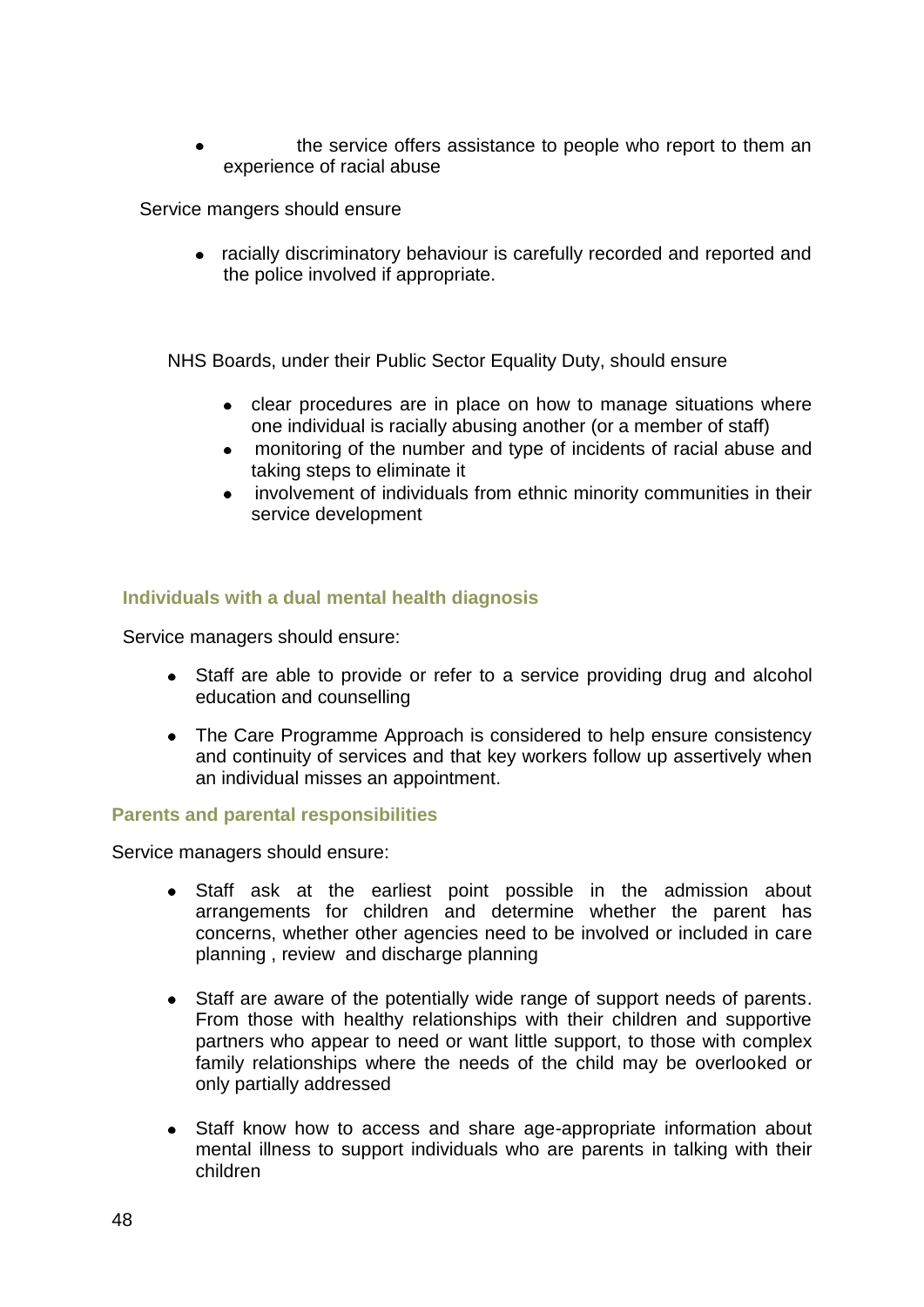Safe, welcoming, private and child-friendly facilities are provided for visits. Age-appropriate toys, games, snacks and drinks should be available. Concerns regarding infection risks to be addressed.

### **Homelessness**

Service managers should ensure:

individuals are routinely asked on admission about their accommodation  $\bullet$ and know who to contact if housing issues are identified.

In conjunction with social work partners and housing departments:

- review their current joint working arrangements to ensure they are meeting the needs of homeless individuals with mental health problems
- ensure consideration is given to using Care Programme Approach where multiple services are intervening.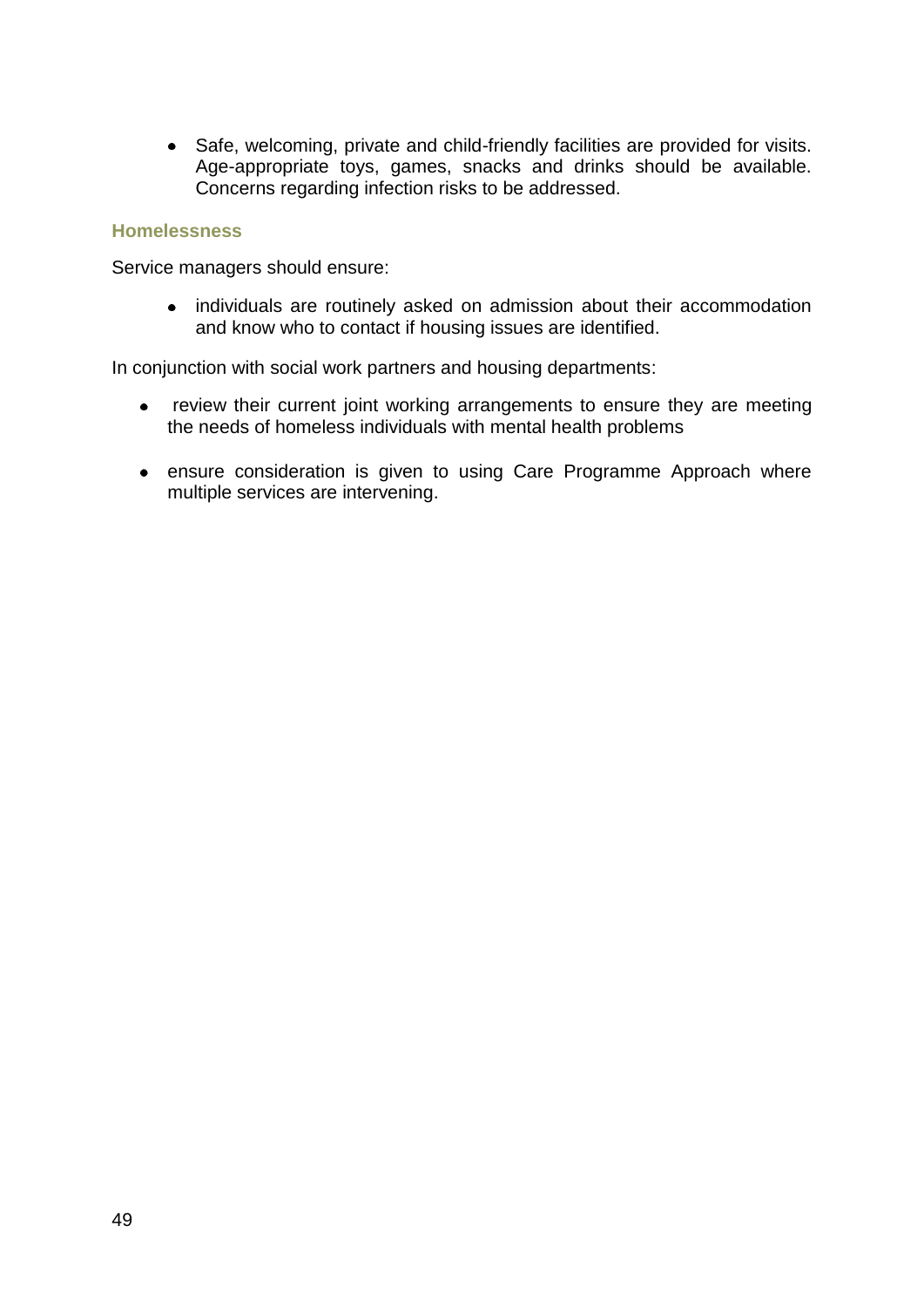### **References**

1. Adult acute wards 2010, Mental Welfare Commission for Scotland. <http://www.mwcscot.org.uk/media/53163/Adult%20Acute%20Wards%202010.pdf>

2. Mental Health Strategy for Scotland 2012-2015, the Scottish Government, 2012.

<http://www.scotland.gov.uk/Resource/0039/00398762.pdf>

3. Intensive Psychiatric Care Unit Overview Report 2010, NHS Healthcare Improvement Scotland.

[http://www.healthcareimprovementscotland.org/our\\_work/mental\\_health/ipcu/ipcu\\_n](http://www.healthcareimprovementscotland.org/our_work/mental_health/ipcu/ipcu_national_overview.aspx) [ational\\_overview.aspx](http://www.healthcareimprovementscotland.org/our_work/mental_health/ipcu/ipcu_national_overview.aspx)

3. Engaging people, Observation of People with acute mental health problems, Clinical Resource and Audit Group/NHS Scotland 2002. <http://www.scotland.gov.uk/Publications/2002/08/15296/10454>

5. Realising Recovery, NHS Education for Scotland and the Scottish Recovery Network 2007.

<http://www.scottishrecovery.net/Realising-Recovery/realising-recovery.html>

6. Scottish Recovery Indicator 2, Scottish Recovery Network 2011. <http://www.sri2.net/>

7. Focused visit outcomes 2010-2011, Mental Welfare Commission for Scotland. [http://www.mwcscot.org.uk/media/53195/Focussed%20Visit%20Outcomes%2010-](http://www.mwcscot.org.uk/media/53195/Focussed%20Visit%20Outcomes%2010-11.pdf) [11.pdf](http://www.mwcscot.org.uk/media/53195/Focussed%20Visit%20Outcomes%2010-11.pdf)

8. Unheard/unseen, RNID Scotland, 2010.

[http://www.actiononhearingloss.org.uk/~/media/Documents/Scotland/Policy%20Rese](http://www.actiononhearingloss.org.uk/~/media/Documents/Scotland/Policy%20Research/Research/Unheard_unseen_the_state_of_mental_health_services_in_Scotland_for_peolpe_who_are_deaf_or_deafblind.ashx) [arch/Research/Unheard\\_unseen\\_the\\_state\\_of\\_mental\\_health\\_services\\_in\\_Scotland](http://www.actiononhearingloss.org.uk/~/media/Documents/Scotland/Policy%20Research/Research/Unheard_unseen_the_state_of_mental_health_services_in_Scotland_for_peolpe_who_are_deaf_or_deafblind.ashx) [\\_for\\_peolpe\\_who\\_are\\_deaf\\_or\\_deafblind.ashx](http://www.actiononhearingloss.org.uk/~/media/Documents/Scotland/Policy%20Research/Research/Unheard_unseen_the_state_of_mental_health_services_in_Scotland_for_peolpe_who_are_deaf_or_deafblind.ashx)

9. Delivering for health, Scottish Executive, 2006 <http://www.scotland.gov.uk/Resource/Doc/76169/0018996.pdf>

10. Respect for diversity - Mental Welfare Commission 2003 [http://www.mwcscot.org.uk/media/53267/Respecting%20Diversity%2003-04.pdf.](http://www.mwcscot.org.uk/media/53267/Respecting%20Diversity%2003-04.pdf)

11. SashidharanS.P.-, InsideOutside, NIMH, 2003 [http://www.dh.gov.uk/prod\\_consum\\_dh/groups/dh\\_digitalassets/@dh/@en/document](http://www.dh.gov.uk/prod_consum_dh/groups/dh_digitalassets/@dh/@en/documents/digitalasset/dh_4019452.pdf) [s/digitalasset/dh\\_4019452.pdf](http://www.dh.gov.uk/prod_consum_dh/groups/dh_digitalassets/@dh/@en/documents/digitalasset/dh_4019452.pdf)

12. Fair for All, Scottish Executive Health Department, 2002. <http://www.sehd.scot.nhs.uk/publications/ffaleaflet.pdf>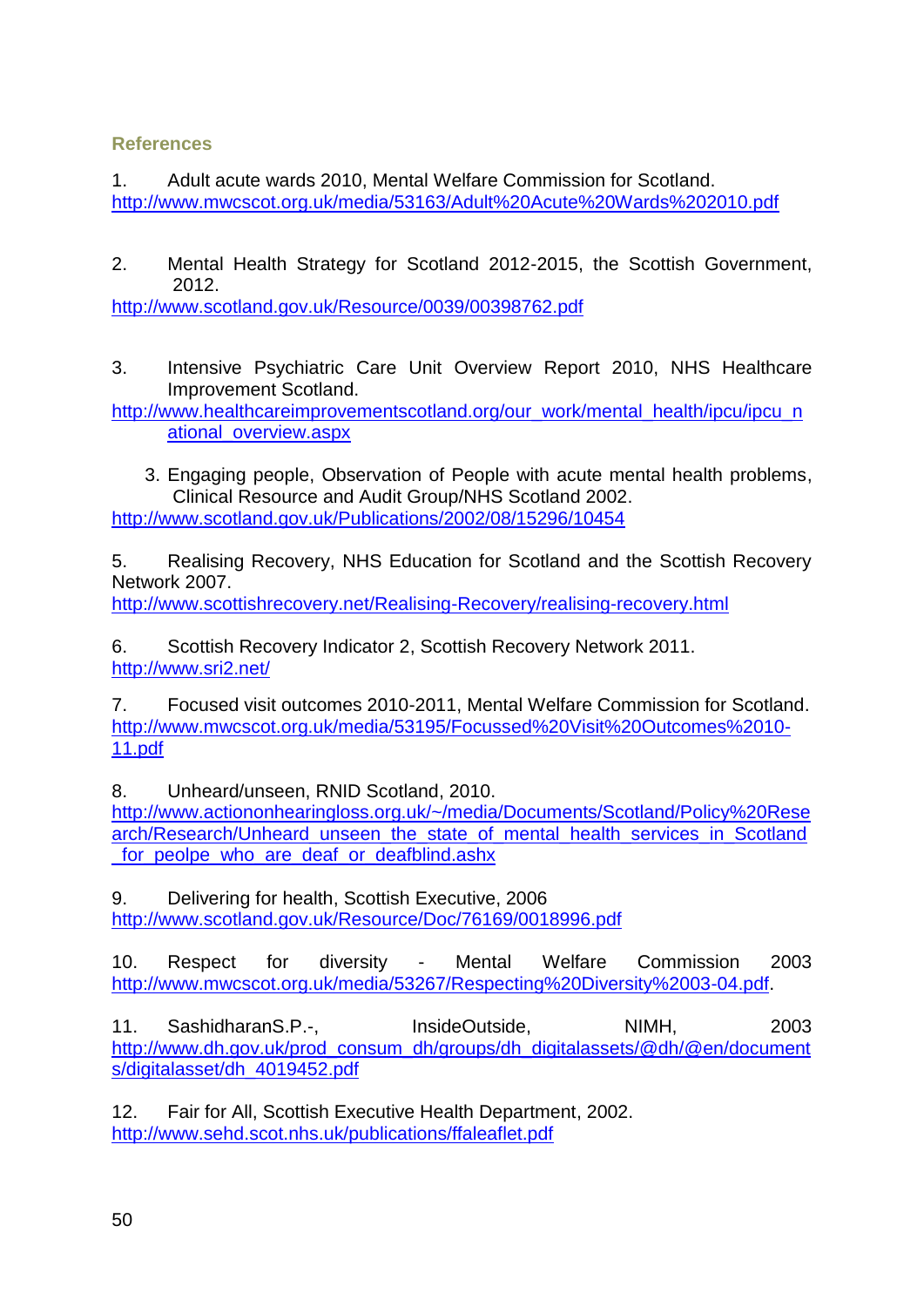13. Equally Well, Report of the Ministerial task force on health, Volume 2, 2008.

<http://www.scotland.gov.uk/Resource/Doc/226607/0061266.pdf>

14. Health in our Multi-ethnic Scotland - Future Research Priorities, The Scottish Ethnicity and Health Research Strategy Working Group, NHS Health Scotland, November 2009 p2 and recommendations 4 and 6. [http://www.healthscotland.com/uploads/documents/11130-](http://www.healthscotland.com/uploads/documents/11130-Health%20in20our%20Multi-ethnic%20Scotland%20%20-%20executive%25summary.pdf) [Health%20in20our%20Multi-ethnic%20Scotland%20%20-](http://www.healthscotland.com/uploads/documents/11130-Health%20in20our%20Multi-ethnic%20Scotland%20%20-%20executive%25summary.pdf) [%20executive%summary.pdf](http://www.healthscotland.com/uploads/documents/11130-Health%20in20our%20Multi-ethnic%20Scotland%20%20-%20executive%25summary.pdf)

15. Report from the investigation into the care and treatment of Mr O, Mental Welfare Commission for Scotland, 2012. [http://www.mwcscot.org.uk/media/62794/hard\\_to\\_help.pdf](http://www.mwcscot.org.uk/media/62794/hard_to_help.pdf)

16. Report from the investigation into the care and treatment of Ms Z, Mental welfare Commission for Scotland, 2010. <http://www.mwcscot.org.uk/media/51951/Loss%20of%20Focus%20Ms%20Z.pdf>

17. Report from the investigation into the care and treatment of Mr F, Mental Welfare Commission for Scotland, 2009. [http://www.mwcscot.org.uk/media/52063/Too%20Close%20to%20See%20Mr%20F](http://www.mwcscot.org.uk/media/52063/Too%20Close%20to%20See%20Mr%20F%20Summary.pdf) [%20Summary.pdf](http://www.mwcscot.org.uk/media/52063/Too%20Close%20to%20See%20Mr%20F%20Summary.pdf)

18. Social Care Institute for Excellence Research Briefing, The relationship between substance misuse and dealing with mental health issues, 2009 <http://www.scie.org.uk/publications/briefings/files/briefing30.pdf>

19. Comorbid mental health and substance misuse in Scotland, 2006. <http://www.scotland.gov.uk/Publications/2006/06/05104841/0>

20. When parents are detained, Mental Welfare Commission for Scotland, 2013. [http://www.mwcscot.org.uk/media/123938/when\\_parents\\_are\\_detained.pdf](http://www.mwcscot.org.uk/media/123938/when_parents_are_detained.pdf)

21. Operation of the Homeless Individuals Legislation in Scotland Quarterly Update: April-June 2012.

[http://www.scotland.gov.uk/Topics/Statistics/Browse/Housing-](http://www.scotland.gov.uk/Topics/Statistics/Browse/Housing-Regeneration/RefTables/operationofhomelesspersonslegislationpublicationap)[Regeneration/RefTables/operationofhomelessindividualslegislationpublicationap](http://www.scotland.gov.uk/Topics/Statistics/Browse/Housing-Regeneration/RefTables/operationofhomelesspersonslegislationpublicationap)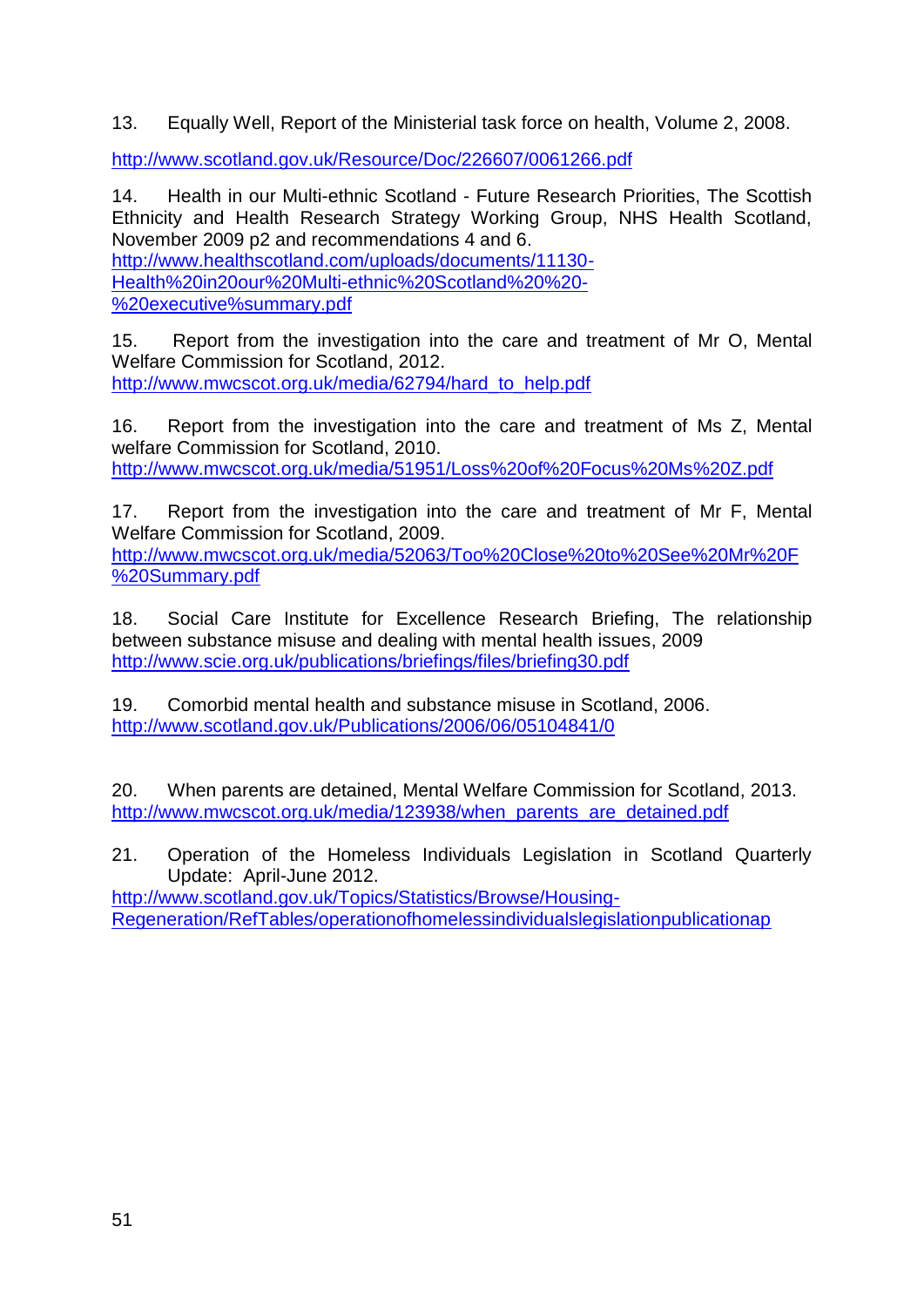### **Definitions used**

Most = more than  $80\%$ 

Majority = 56-80%

About half  $= 45-55%$ 

A minority= 20-44%

A few  $=$  less than 20%

Very few  $=$  less than 10%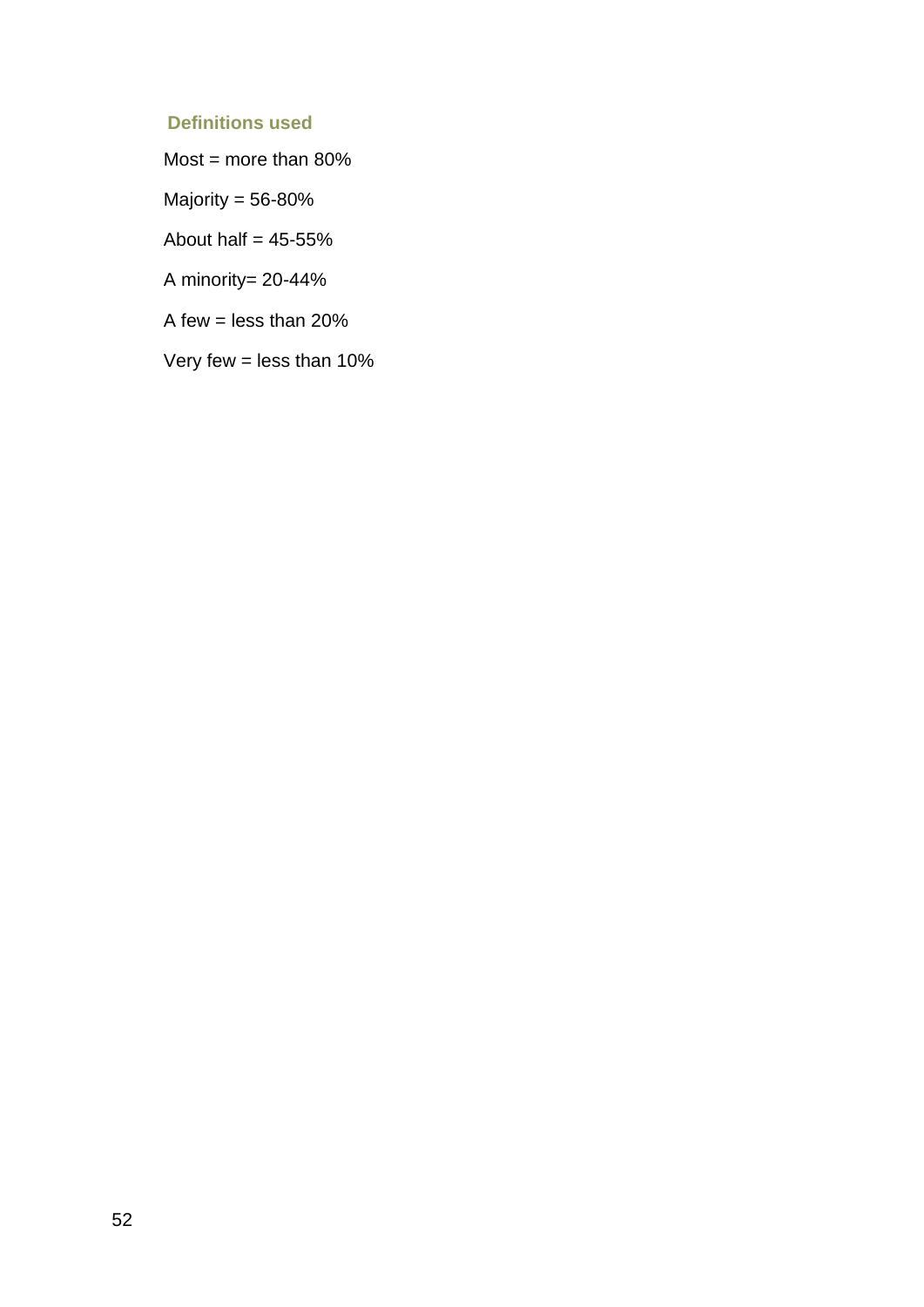### **APPENDIX: table of all wards visited**

## **Table of wards visited by Health Board**

| <b>HEALTH BOARD</b>                   | <b>HOSPITAL</b>        | <b>WARD NAME</b>         | <b>WARD TYPE</b> | <b>BED</b><br><b>NUMBERS</b> |  |  |  |
|---------------------------------------|------------------------|--------------------------|------------------|------------------------------|--|--|--|
| <b>Ayrshire &amp; Arran</b>           | Ailsa                  | <b>IPCU</b>              | <b>IPCU</b>      | $\overline{7}$               |  |  |  |
|                                       |                        | Kyle                     | <b>ADM</b>       | $\overline{22}$              |  |  |  |
|                                       |                        | Park                     | <b>ADM</b>       | 22                           |  |  |  |
|                                       | Crosshouse             | 1D                       | <b>ADM</b>       | 22                           |  |  |  |
|                                       |                        | 1E                       | <b>ADM</b>       | 22                           |  |  |  |
|                                       | <b>Borders General</b> |                          | <b>ADM</b>       | 24                           |  |  |  |
| <b>Borders</b>                        |                        | Huntlyburn House         |                  |                              |  |  |  |
| <b>Dumfries &amp; Galloway</b>        | Midpark                | <b>Balcary</b>           | <b>IPCU</b>      | $6\phantom{1}$               |  |  |  |
|                                       |                        | <b>Ettrick</b>           | <b>ADM</b>       | 17                           |  |  |  |
|                                       |                        |                          |                  |                              |  |  |  |
|                                       |                        | Nithsdale                | <b>ADM</b>       | 17                           |  |  |  |
|                                       |                        | $\overline{2}$           |                  |                              |  |  |  |
| <b>FIFE</b>                           | Queen Margaret         | <b>IPCU</b>              | <b>ADM</b>       | 30                           |  |  |  |
|                                       | Stratheden             |                          | <b>IPCU</b>      | 10                           |  |  |  |
|                                       |                        | Lomond                   | <b>ADM</b>       | 30                           |  |  |  |
|                                       | <b>Whytemans Brae</b>  | Ravenscraig              | <b>ADM</b>       | 29                           |  |  |  |
|                                       |                        |                          |                  |                              |  |  |  |
|                                       | Forth valley royal     | $\overline{2}$           | <b>ADM</b>       | 18                           |  |  |  |
| <b>Forth Valley</b>                   |                        | 3                        | <b>ADM</b>       | 24                           |  |  |  |
|                                       |                        | <b>IPCU</b>              | <b>IPCU</b>      | 12                           |  |  |  |
|                                       |                        |                          |                  |                              |  |  |  |
| Grampian                              | Dr Grays               | $\overline{4}$           | <b>ADM</b>       | 20                           |  |  |  |
|                                       | Royal Cornhill         | <b>Brodie</b>            | <b>ADM</b>       | 28                           |  |  |  |
|                                       |                        | Corgarff                 | <b>ADM</b>       | 28                           |  |  |  |
|                                       |                        | Crathes                  | <b>ADM</b>       | 28                           |  |  |  |
|                                       |                        | Drum                     | <b>ADM</b>       | 28                           |  |  |  |
|                                       |                        | <b>IPCU</b>              | <b>IPCU</b>      | 11                           |  |  |  |
|                                       |                        |                          |                  |                              |  |  |  |
| <b>Greater Glasgow &amp;</b><br>Clyde | Dykebar                | East                     | <b>ADM</b>       | 21                           |  |  |  |
|                                       |                        | North                    | <b>ADM</b>       | 21                           |  |  |  |
|                                       | Gartnavel Royal        | Henderson                | <b>ADM</b>       | 20                           |  |  |  |
|                                       |                        | <b>IPCU</b>              | <b>IPCU</b>      | 12                           |  |  |  |
|                                       |                        | McNair                   | <b>ADM</b>       | 20                           |  |  |  |
|                                       |                        | Rutherford               | <b>ADM</b>       | 20                           |  |  |  |
|                                       | Inverclyde Royal       | Langhill-IPCU            | <b>IPCU</b>      | 8                            |  |  |  |
|                                       |                        | Langhill-Langhill Clinic | <b>ADM</b>       | 20                           |  |  |  |
|                                       | Leverndale             | 3                        | <b>ADM</b>       | 24                           |  |  |  |
|                                       |                        | $\overline{\mathbf{4}}$  | ADM              | 24                           |  |  |  |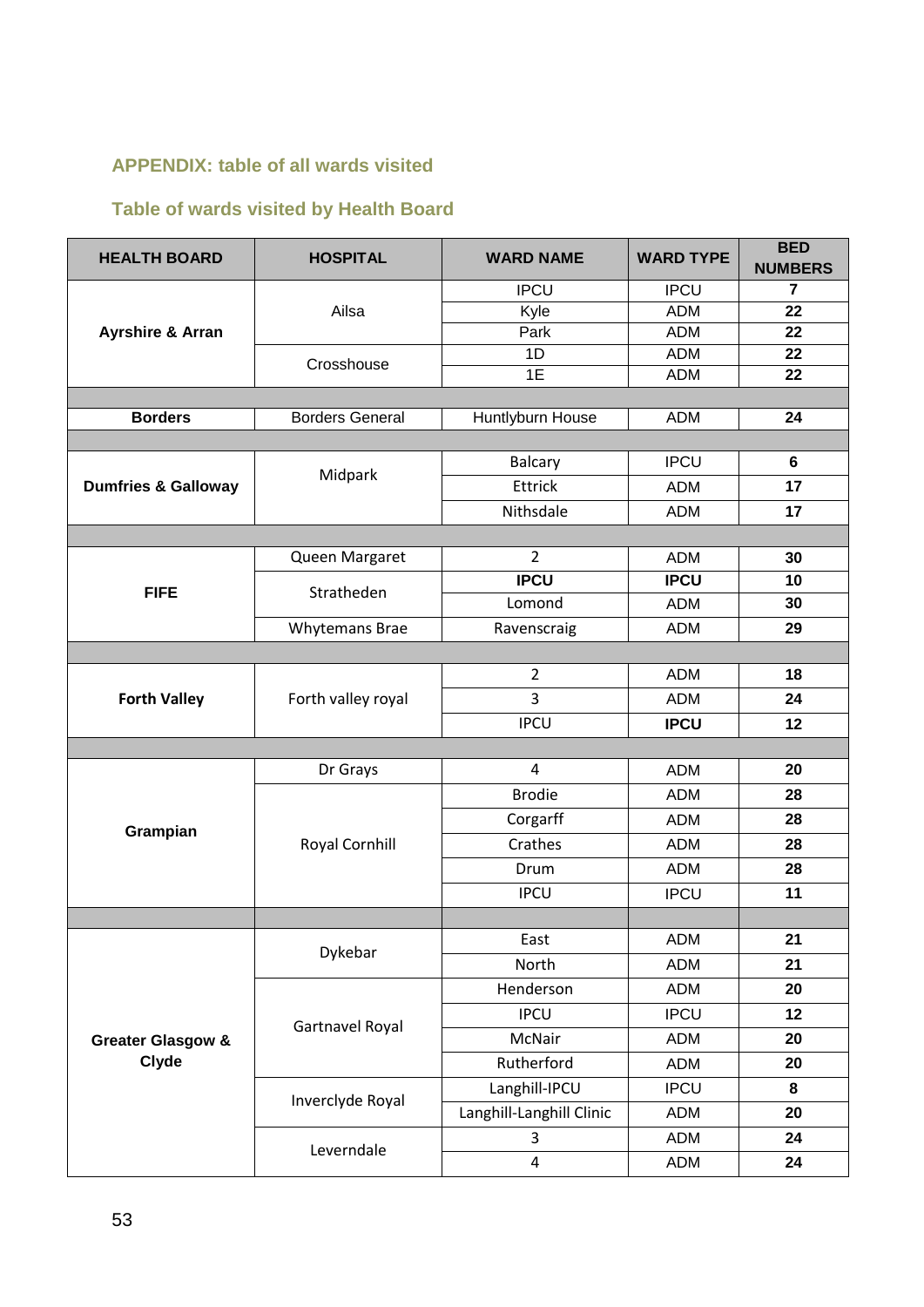|                     |                            | Beith/31         | <b>ADM</b>                  | 15                             |  |  |  |
|---------------------|----------------------------|------------------|-----------------------------|--------------------------------|--|--|--|
|                     |                            | <b>IPCU</b>      | <b>IPCU</b>                 | 12                             |  |  |  |
|                     | Parkhead                   | $\mathbf{1}$     | <b>ADM</b>                  | 24                             |  |  |  |
|                     |                            | 3                | <b>ADM</b>                  | 24                             |  |  |  |
|                     | Southern General           | 32               | <b>ADM</b>                  | 15                             |  |  |  |
|                     |                            | Armadale         | <b>ADM</b>                  | 20                             |  |  |  |
|                     | Stobhill                   | <b>Broadford</b> | <b>ADM</b>                  | 20                             |  |  |  |
|                     |                            | Portree          | <b>IPCU</b>                 | 12                             |  |  |  |
|                     |                            | Struan           | <b>ADM</b>                  | 20                             |  |  |  |
|                     |                            |                  |                             |                                |  |  |  |
| <b>HEALTH BOARD</b> | <b>ADM</b>                 | <b>WARD NAME</b> | <b>WARD</b><br><b>TYPE*</b> | <b>BED</b><br><b>NUMBERS**</b> |  |  |  |
| Highland            | Argyll and Bute            | <b>IPCU</b>      | <b>IPCU</b>                 | $\overline{7}$                 |  |  |  |
|                     |                            | Succoth          | <b>ADM</b>                  | 23                             |  |  |  |
|                     | <b>Newcraigs</b>           | Affric           | <b>IPCU</b>                 | 10                             |  |  |  |
|                     |                            | Maree            | <b>ADM</b>                  | 12                             |  |  |  |
|                     |                            | Morar            | <b>ADM</b>                  | 24                             |  |  |  |
|                     |                            | Ruthven          | <b>ADM</b>                  | 24                             |  |  |  |
|                     |                            |                  |                             |                                |  |  |  |
| Lanarkshire         | Hairmyres                  | 19               | <b>ADM</b>                  | 25                             |  |  |  |
|                     |                            | 20               | <b>ADM</b>                  | 25                             |  |  |  |
|                     | Monklands                  | 24               | <b>ADM</b>                  | 24                             |  |  |  |
|                     |                            | 25               | <b>ADM</b>                  | 24                             |  |  |  |
|                     | Wishaw general             | $\mathbf 1$      | ADM                         | 23                             |  |  |  |
|                     |                            | $\overline{2}$   | <b>ADM</b>                  | 23                             |  |  |  |
|                     |                            |                  |                             |                                |  |  |  |
| Lothian             | Royal Edinburgh            | <b>Balcarres</b> | <b>ADM</b>                  | 40                             |  |  |  |
|                     |                            | Hermitage        | <b>ADM</b>                  | 20                             |  |  |  |
|                     |                            | <b>IPCU</b>      | <b>IPCU</b>                 | 12                             |  |  |  |
|                     |                            | Meadows          | <b>ADM</b>                  | 20(F)                          |  |  |  |
|                     |                            | Merchiston       | <b>ADM</b>                  | 20(M)                          |  |  |  |
|                     | St Johns                   | 17               | ADM                         | 24                             |  |  |  |
|                     |                            | $\mathbf{1}$     | <b>IPCU</b>                 | 12                             |  |  |  |
|                     |                            | $\mathbf{1}$     |                             | 18                             |  |  |  |
| <b>Tayside</b>      | <b>Carseview Centre</b>    | $\overline{2}$   | <b>ADM</b><br><b>ADM</b>    | 22                             |  |  |  |
|                     |                            | <b>IPCU</b>      | <b>IPCU</b>                 | 12(M)                          |  |  |  |
|                     |                            | Moredun A & B    | ADM                         | 30                             |  |  |  |
|                     | Murray Royal<br>Stracathro |                  |                             |                                |  |  |  |
|                     |                            | Mulberry         | ADM                         | 25                             |  |  |  |

**\* All wards are mixed except where identified with a (F) or (M)**

**\*\* Bed numbers given were given by the services prior to the visit and have not been verified as the actual bed state at that time and are as such indicative only**